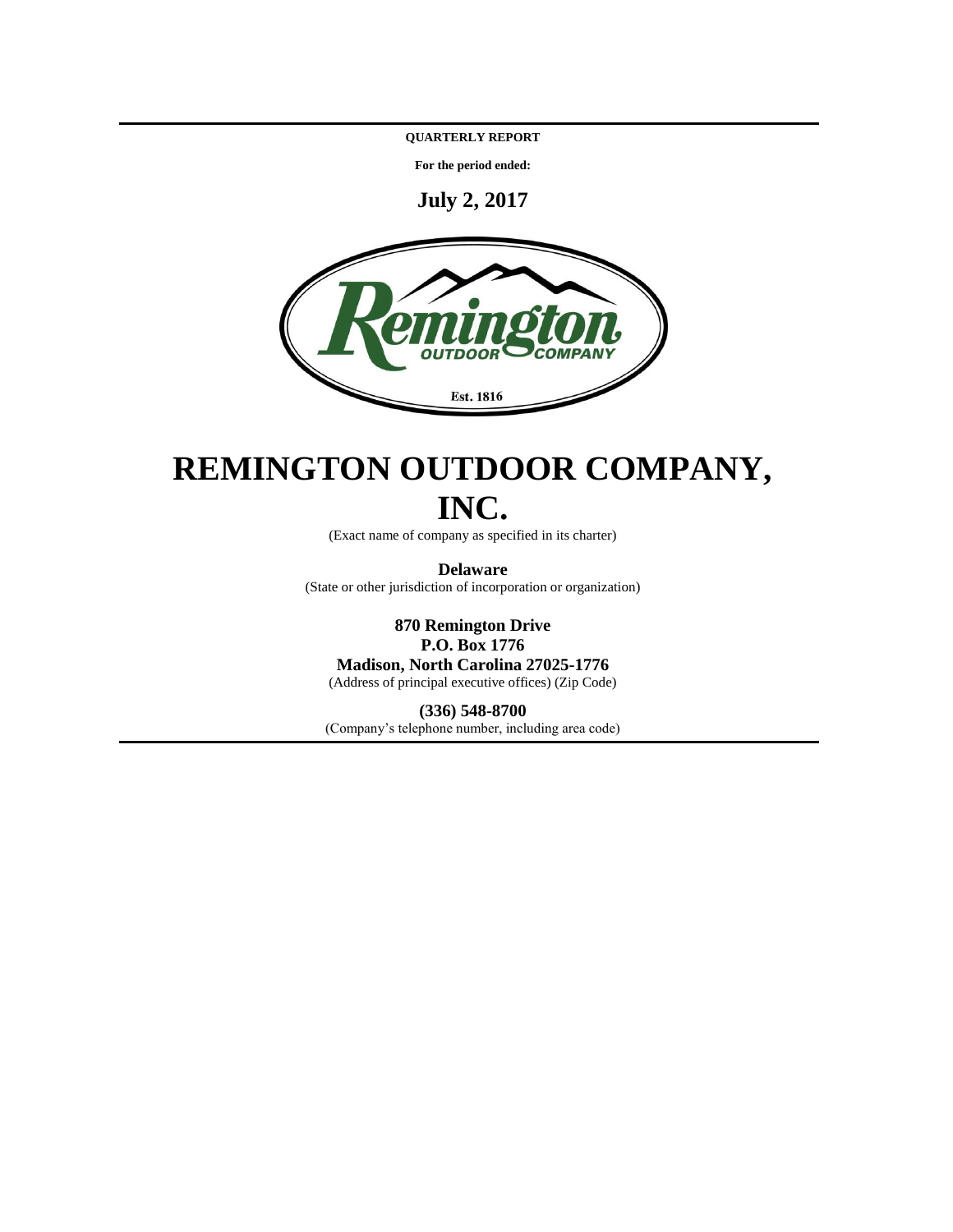# **REMINGTON OUTDOOR COMPANY, INC.**

Quarterly Report

# July 2, 2017

# INDEX

Page No.

| Item 2. Management's Discussion and Analysis of Financial Condition and Results of Operations22 |  |
|-------------------------------------------------------------------------------------------------|--|
|                                                                                                 |  |
|                                                                                                 |  |
|                                                                                                 |  |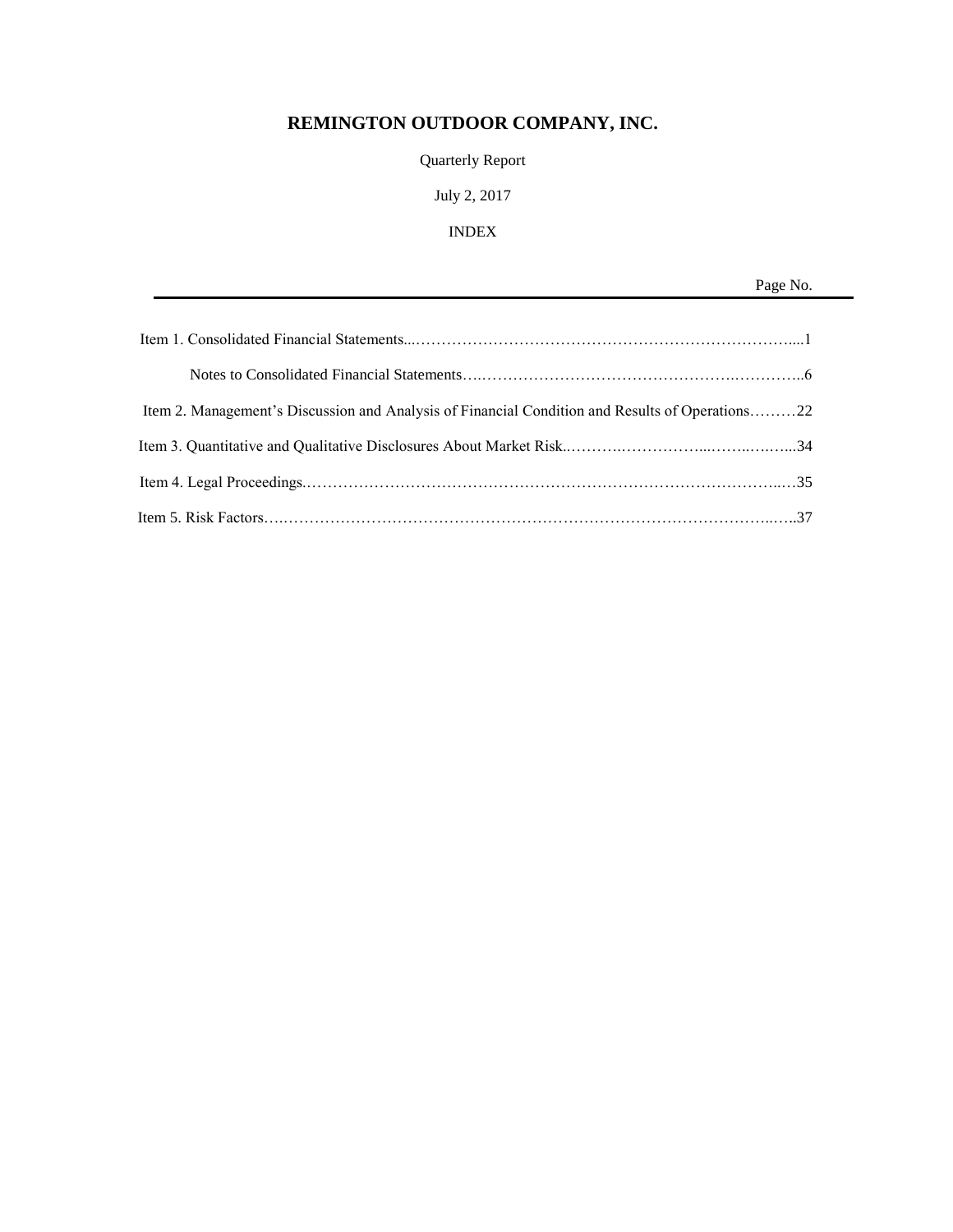*References in this report to (1) the terms ''we,'' ''us,'' ''our,'' the ''Company," "Remington Outdoor Company'' and ''Remington Outdoor'' refer to Remington Outdoor Company, Inc. and its subsidiaries on a consolidated basis, (2) the term "FGI Holding" refers to FGI Holding Company, LLC, (3) the term "FGI Opco" refers to FGI Operating Company, LLC, (4) the term "FGI Finance" refers to FGI Finance, Inc., (5) the term ''Remington'' refers to Remington Arms Company, LLC and its direct and indirect subsidiaries, (6) the term "Outdoor Services" refers to Outdoor Services, LLC* and *(7) the terms "2020 Notes," "Term Loan B," "ABL," "ABL Revolver" and "Promissory Note" have the respective meanings given to them in the "Notes to Consolidated Financial Statements – note 6 – Debt."*

# **FINANCIAL AND OTHER INFORMATION**

Unless otherwise indicated, all references to "dollars" and "\$" in this Quarterly Report are to, and all monetary amounts in this Quarterly Report are presented in, U.S. dollars. Unless otherwise indicated, the financial information contained in this Quarterly Report has been prepared in accordance with generally accepted accounting principles in the United States ("GAAP").

Certain monetary amounts, percentages and other figures included in this Quarterly Report have been subject to rounding adjustments. Accordingly, figures shown as totals in certain tables may not be the arithmetic aggregation of the figures that precede them, and figures expressed as percentages in the text may not total 100% or, as applicable, when aggregated may not be the arithmetic aggregation of the percentages that precede them.

In this Quarterly Report, we refer to and rely on publicly available information regarding our industry and our competitors. Although we believe the information is reliable, we cannot guarantee the accuracy and completeness of the information and have not independently verified it.

# **FORWARD-LOOKING STATEMENTS**

This quarterly report contains statements that constitute forward-looking statements within the meaning of the Private Securities Litigation Reform Act of 1995, including statements relating to trends in the operations, financial results, businesses and the products of Remington Outdoor Company, Inc. as well as other statements including words such as "anticipate," "believe," "plan," "estimate," "expect," "intend" and other similar expressions.

Forward-looking statements are made based upon management's current expectations and beliefs concerning future developments and their potential effects on us. Such forward-looking statements are not guarantees of future performance. The following important factors, and those important factors described elsewhere in this quarterly report and the other reports we have made available on our website, including the matters set forth under the section entitled "Risk Factors," could affect (and in some cases, have affected) our actual results and could cause such results to differ materially from estimates or expectations reflected in such forward-looking statements.

- Risks related to our indebtedness structure, including our ability to make scheduled payments of principal and interest on, or to refinance our obligations with respect to our indebtedness, our ability to comply with the covenants and restrictions contained in the instruments governing such indebtedness and the effect our high amount of indebtedness has on our operations and ability to implement our strategy.
- The seasonality of our business and our dependence on the fall hunting season.
- The development of rural property in many locations which could curtail or eliminate access to private and public lands previously available for hunting.
- Risks related to sales to the US and other governments including the use of indefinite delivery, indefinite quantity ("IDIQ") contracts.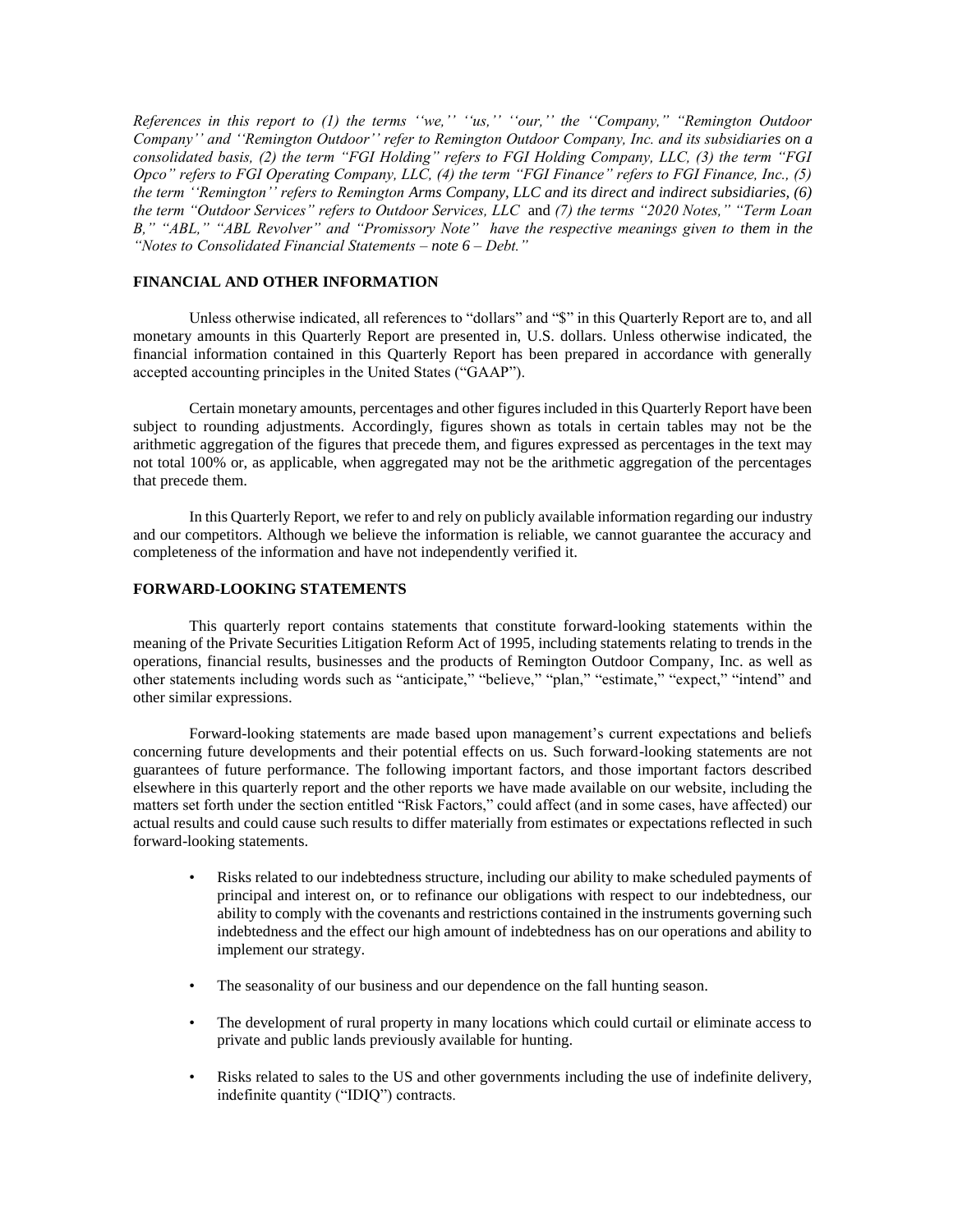- Disruption in our relationships with suppliers of raw materials.
- Volatility of commodity prices, including those for lead, copper, steel, brass, zinc, oil and natural gas.
- Risks related to the competitive environment in which we operate, including the significant competition we face from domestic and international competitors.
- Risks related to governmental regulation, including the additional costs that could be imposed on us or our customers or the risk that regulation could affect our sales.
- Potential liability under regulations relating to anti-corruption, trade controls, economic sanctions and similar laws.
- Product recalls, class action and product liability litigation, as well as unfavorable publicity or public perception of the firearms industry generally.
- Failure to maintain the strength of our brands, which may affect our market position and thus our financial condition.
- Potential exposure to claw-back provisions for a failure to meet certain targets related to construction, development and renovation incentives at our Arkansas and Alabama facilities.
- A diversion in management's focus due to our realignment activities.
- The impact of presidential, congressional and state electoral outcomes on the demand for our products.
- Our reliance on sales made to Wal-Mart, which accounted for 7%, 9%, 13% and 9% of our total sales for the six-month period ended July 2, 2017 and the years ended December 31, 2016, 2015 and 2014, respectively.

Any forward-looking statement speaks only as of the date on which it is made, and, except as required by law, we undertake no obligation to update any forward-looking statement to reflect events or circumstances after the date on which the statement is made or to reflect the occurrence of unanticipated events.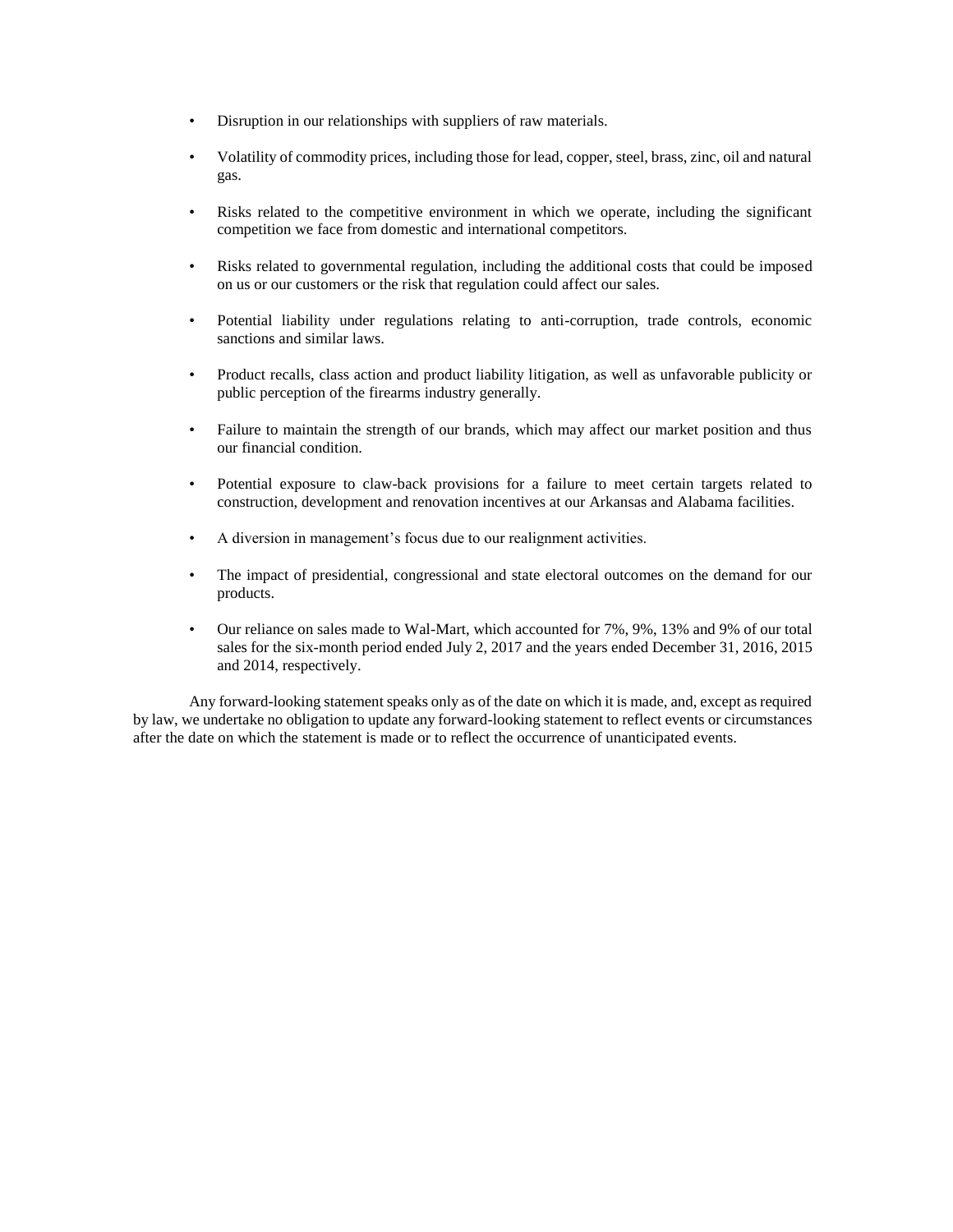# **Remington Outdoor Company, Inc. and Subsidiaries**

(Dollars in Millions, Except for Number of Stock Shares) Condensed Consolidated Balance Sheets

|                                                                        | July 2, 2017 |                          | December 31, 2016 | June 26, 2016            |                |  |
|------------------------------------------------------------------------|--------------|--------------------------|-------------------|--------------------------|----------------|--|
| <b>ASSETS</b>                                                          | Unaudited    |                          |                   |                          | Unaudited      |  |
| <b>Current Assets</b>                                                  |              |                          |                   |                          |                |  |
| Cash and Cash Equivalents                                              | \$<br>116.5  | \$                       | 116.2             | \$                       | 118.7          |  |
| Trade Receivables, net of                                              | 141.5        |                          | 99.6              |                          | 199.6          |  |
| \$3.5, \$2.1, and \$0.6 allowance for bad debts, respectively          |              |                          |                   |                          |                |  |
| Inventories                                                            | 306.4        |                          | 255.1             |                          | 254.6          |  |
| Prepaid Expenses and Miscellaneous Receivables                         | 19.1         |                          | 21.3              |                          | 12.8           |  |
| Assets Held for Sale                                                   |              |                          | 1.1               |                          | $\blacksquare$ |  |
| <b>Total Current Assets</b>                                            | 583.5        |                          | 493.3             |                          | 585.7          |  |
| Property, Plant and Equipment, net of accumulated depreciation         | 236.3        |                          | 237.9             |                          | 239.9          |  |
| Goodwill                                                               | 51.3         |                          | 79.9              |                          | 80.0           |  |
| Intangible Assets, net of accumulated amortization                     | 83.5         |                          | 89.9              |                          | 93.1           |  |
| Other Assets                                                           | 20.4         |                          | 19.8              |                          | 17.4           |  |
| <b>Total Assets</b>                                                    | \$<br>975.0  | $\overline{\mathcal{S}}$ | 920.8             | $\overline{\mathcal{S}}$ | 1,016.1        |  |
| <b>LIABILITIES AND STOCKHOLDERS' DEFICIT</b>                           |              |                          |                   |                          |                |  |
| <b>Current Liabilities</b>                                             |              |                          |                   |                          |                |  |
| Accounts Payable                                                       | \$<br>66.3   | \$                       | 78.6              | \$                       | 91.8           |  |
| Short-Term Borrowings                                                  | 7.4          |                          | 7.9               |                          | 6.3            |  |
| Current Portion of Product Liability                                   | 11.1         |                          | 8.2               |                          | 9.2            |  |
| Accrued Income Tax Provision                                           | 1.0          |                          |                   |                          | 5.1            |  |
| <b>Accrued Expenses</b>                                                | 97.1         |                          | 117.1             |                          | 120.7          |  |
| <b>Total Current Liabilities</b>                                       | 182.9        |                          | 211.8             |                          | 233.1          |  |
| Long-Term Debt, net of current portion                                 | 952.8        |                          | 817.2             |                          | 913.6          |  |
| Retiree Benefits, net of current portion                               | 80.5         |                          | 81.6              |                          | 77.8           |  |
| Product Liability, net of current portion                              | 19.6         |                          | 19.6              |                          | 17.2           |  |
| Deferred Tax Liabilities                                               | 25.0         |                          | 36.4              |                          | 35.0           |  |
| Other Long-Term Liabilities                                            | 51.7         |                          | 51.4              |                          | 51.4           |  |
| <b>Total Liabilities</b>                                               | 1,312.5      |                          | 1,218.0           |                          | 1,328.1        |  |
| Commitments and Contingencies (Note 13)                                |              |                          |                   |                          |                |  |
| Common Stock, Issued 351,472, 351,472 and 351,623 shares, respectively | 0.2          |                          | 0.2               |                          | 0.2            |  |
| Less: Treasury Stock                                                   | (0.2)        |                          | (0.2)             |                          | (0.2)          |  |
| Paid-in Capital                                                        | 12.8         |                          | 12.3              |                          | 11.6           |  |
| Accumulated Other Comprehensive Loss                                   | (77.4)       |                          | (81.1)            |                          | (85.9)         |  |
| <b>Accumulated Deficit</b>                                             | (272.9)      |                          | (228.4)           |                          | (237.5)        |  |
| <b>Total Parent's Deficit</b>                                          | (337.5)      |                          | (297.2)           |                          | (311.8)        |  |
| Noncontrolling Interest Deficit                                        |              |                          |                   |                          | (0.2)          |  |
| <b>Total Stockholders' Deficit</b>                                     | (337.5)      |                          | (297.2)           |                          | (312.0)        |  |
| <b>Total Liabilities and Stockholders' Equity (Deficit)</b>            | \$<br>975.0  | \$                       | 920.8             | \$                       | 1,016.1        |  |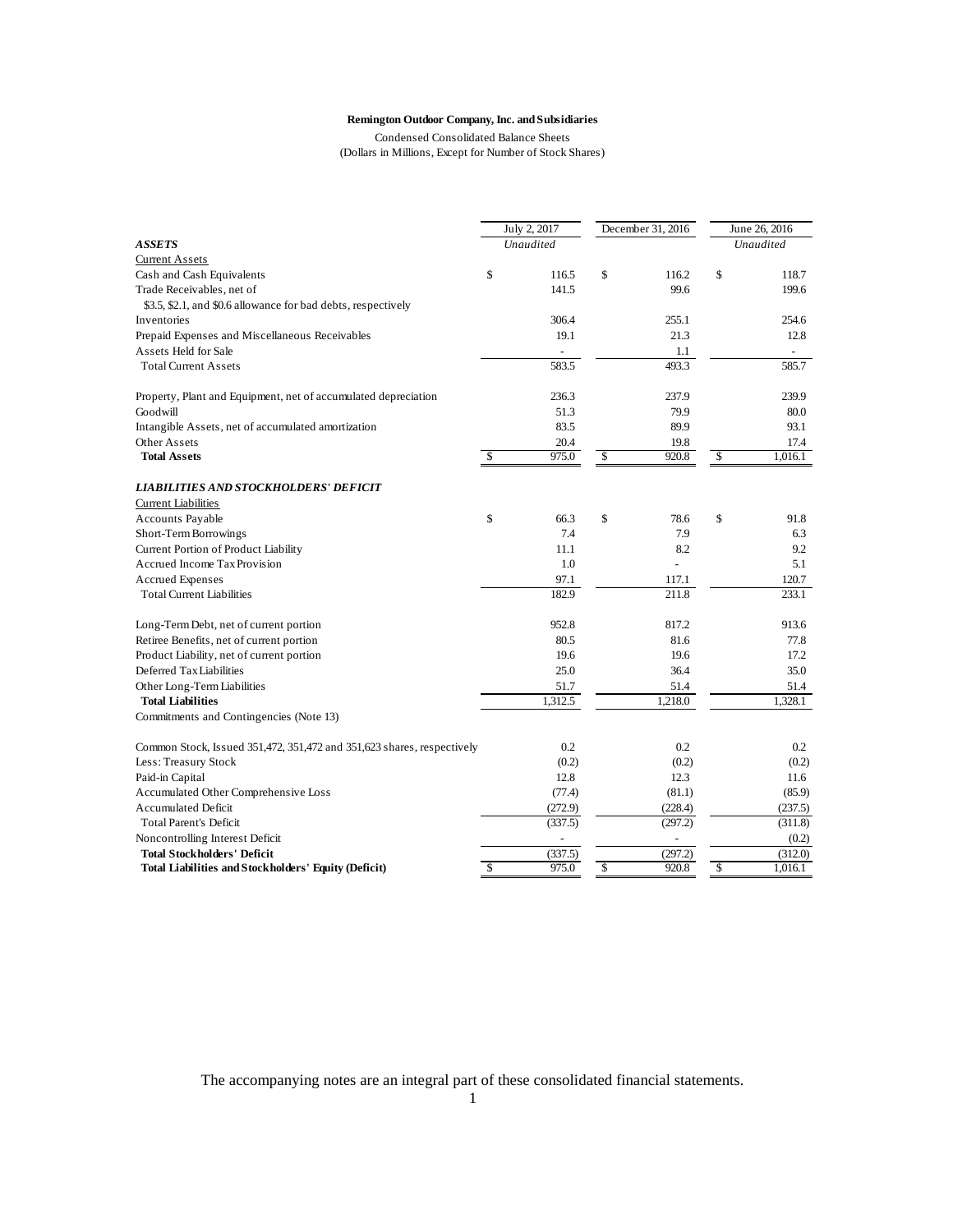# Remington Outdoor Company, Inc. and Subsidiaries

Condensed Consolidated Statements of Operations (Unaudited) (Dollars in Millions, Except for Number of Stock Shares)

|                                                                |    | For the three months ended |   |                | For the six months ended |          |      |          |
|----------------------------------------------------------------|----|----------------------------|---|----------------|--------------------------|----------|------|----------|
|                                                                |    | July 2.                    |   | June 26.       |                          | July 2.  |      | June 26, |
|                                                                |    | 2017                       |   | 2016           | 2017                     |          | 2016 |          |
|                                                                |    |                            |   |                |                          |          |      |          |
| Net Sales                                                      | Ŝ  | 155.0                      | s | 204.3          | s                        | 312.6    | s    | 422.3    |
| Cost of Goods Sold                                             |    | 121.5                      |   | 151.8          |                          | 247.9    |      | 308.9    |
| <b>Gross Profit</b>                                            |    | 33.5                       |   | 52.5           |                          | 64.7     |      | 113.4    |
| Selling, General and Administrative Expenses                   |    | 22.3                       |   | 25.7           |                          | 50.1     |      | 57.1     |
| Research and Development Expenses                              |    | 3.1                        |   | 3.4            |                          | 6.3      |      | 7.0      |
| <b>Impairment Charges</b>                                      |    | $\overline{\phantom{a}}$   |   | $\blacksquare$ |                          | 33.2     |      |          |
| Other Expense                                                  |    | 1.3                        |   | 1.2            |                          | 2.2      |      | $2.3\,$  |
| Operating Income (Loss)                                        |    | 6.8                        |   | 22.2           |                          | (27.1)   |      | 47.0     |
| <b>Interest Expense</b>                                        |    | 15.5                       |   | 15.7           |                          | 30.1     |      | 31.0     |
| Income (Loss) Before Income Taxes and Noncontrolling Interests |    | (8.7)                      |   | 6.5            |                          | (57.2)   |      | 16.0     |
| Income Tax Expense (Benefit)                                   |    | 0.8                        |   | 11.1           |                          | (12.7)   |      | 6.2      |
| Net Income (Loss)                                              |    | (9.5)                      |   | (4.6)          |                          | (44.5)   |      | 9.8      |
| Add: Net (Income) Loss Attributable to Noncontrolling Interest |    |                            |   | (0.2)          |                          |          |      | (0.2)    |
| Net Income (Loss) Attributable to Controlling Interest         | s  | (9.5)                      | s | (4.8)          | s                        | (44.5)   | s    | 9.6      |
| Net Income (Loss) Applicable to Common Stock                   | \$ | (9.5)                      | s | (4.8)          | s                        | (44.5)   | s    | 9.6      |
| Net Income (Loss) Per Common Share, Basic                      | \$ | (27.00)                    | s | (13.23)        | s                        | (127.42) | s    | 27.68    |
| Net Income (Loss) Per Common Share, Diluted                    | \$ | (27.00)                    | s | (13.23)        | s                        | (127.42) | s    | 27.68    |
| Weighted Average Number of Shares Outstanding, Basic           |    | 349,270                    |   | 347,131        |                          | 349,017  |      | 346,858  |
| Weighted Average Number of Shares Outstanding, Diluted         |    | 349,270                    |   | 347,131        |                          | 349,017  |      | 346,858  |

Net Sales are presented net of Federal Excise taxes of \$13.5 and \$18.1 for the three months ended July 2, 2017 and June 26, 2016, respectively, and \$25.7 and \$35.5 for the six months ended July 2, 2017 and June 26, 2016, respectively.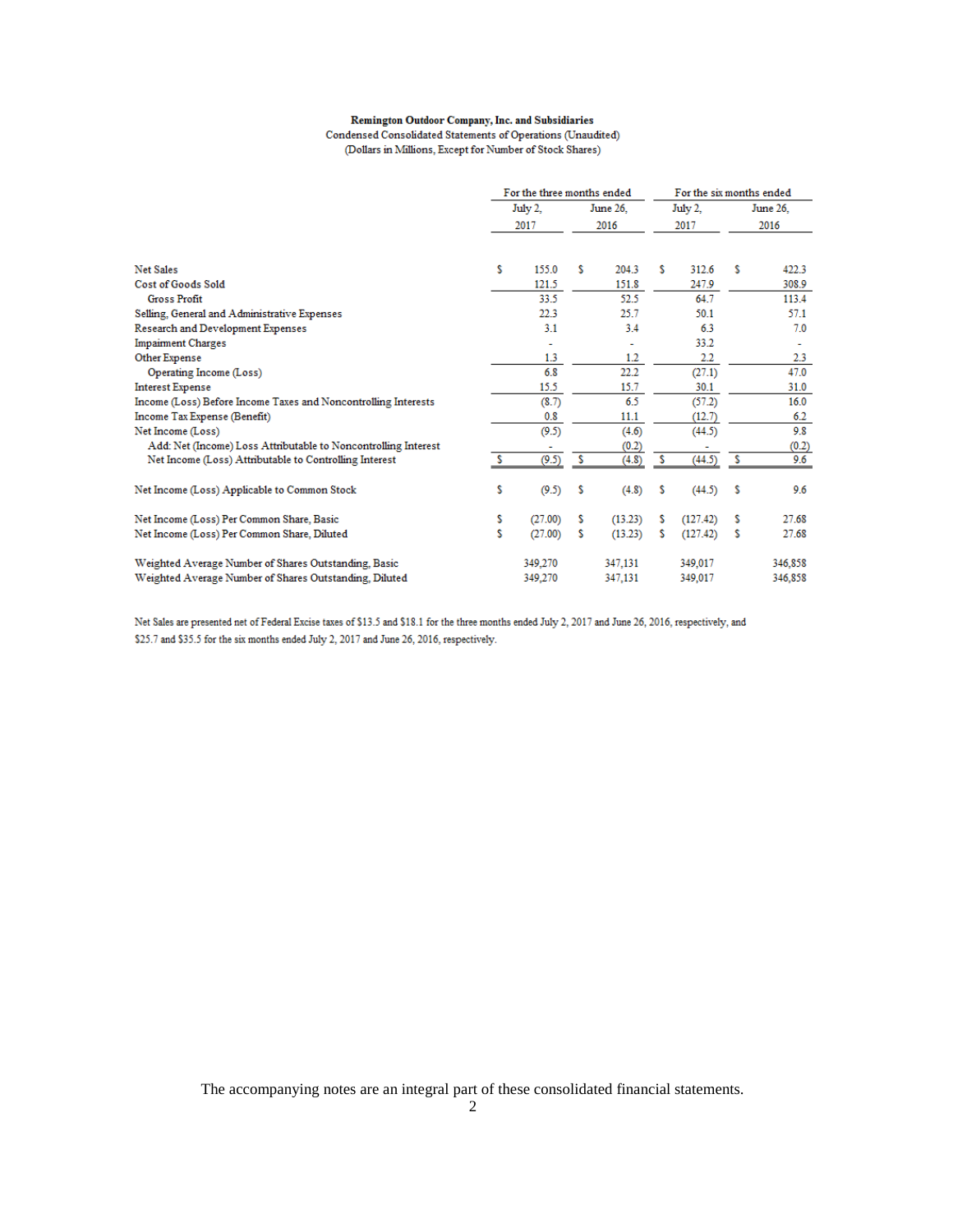# ${\bf Remington\,Outdoor\, Company, Inc.\,and\,Subsidaries}$  <br> Condensed Consolidated Statements of Comprehensive Income (Loss) (Unaudited) (Dollars in Millions)

|                                                                         | For the three months ended |        |                  |       |                 |        | For the six months ended |       |
|-------------------------------------------------------------------------|----------------------------|--------|------------------|-------|-----------------|--------|--------------------------|-------|
|                                                                         | July 2.<br>2017            |        | June 26.<br>2016 |       | July 2.<br>2017 |        | June 26.<br>2016         |       |
| Net Income (Loss)                                                       | s                          | (9.5)  |                  | 44.8  |                 | (44.5) |                          | 9.8   |
| Other Comprehensive Income (Loss):                                      |                            |        |                  |       |                 |        |                          |       |
| Net Foreign Currency Translation Adjustments                            |                            | ۰      |                  | (0.1) |                 |        |                          | (0.4) |
| Net Derivative Gains (Losses), net                                      |                            | (1.0)  |                  | 3.9   |                 | 3.7    |                          | 6.3   |
| Total Other Comprehensive Income (Loss)                                 |                            | (1.0)  |                  | 3.8   |                 | 3.7    |                          | 5.9   |
| Comprehensive Income (Loss)                                             |                            | (10.5) |                  | 48.6  |                 | (40.8) |                          | 15.7  |
| Add: Comprehensive Loss Attributable to Noncontrolling Interests        |                            |        |                  | (0.2) |                 |        |                          | (0.2) |
| Total Comprehensive Income (Loss) Attributable to Controlling Interests |                            | (10.5) |                  | 48.4  |                 | (40.8) |                          | 15.5  |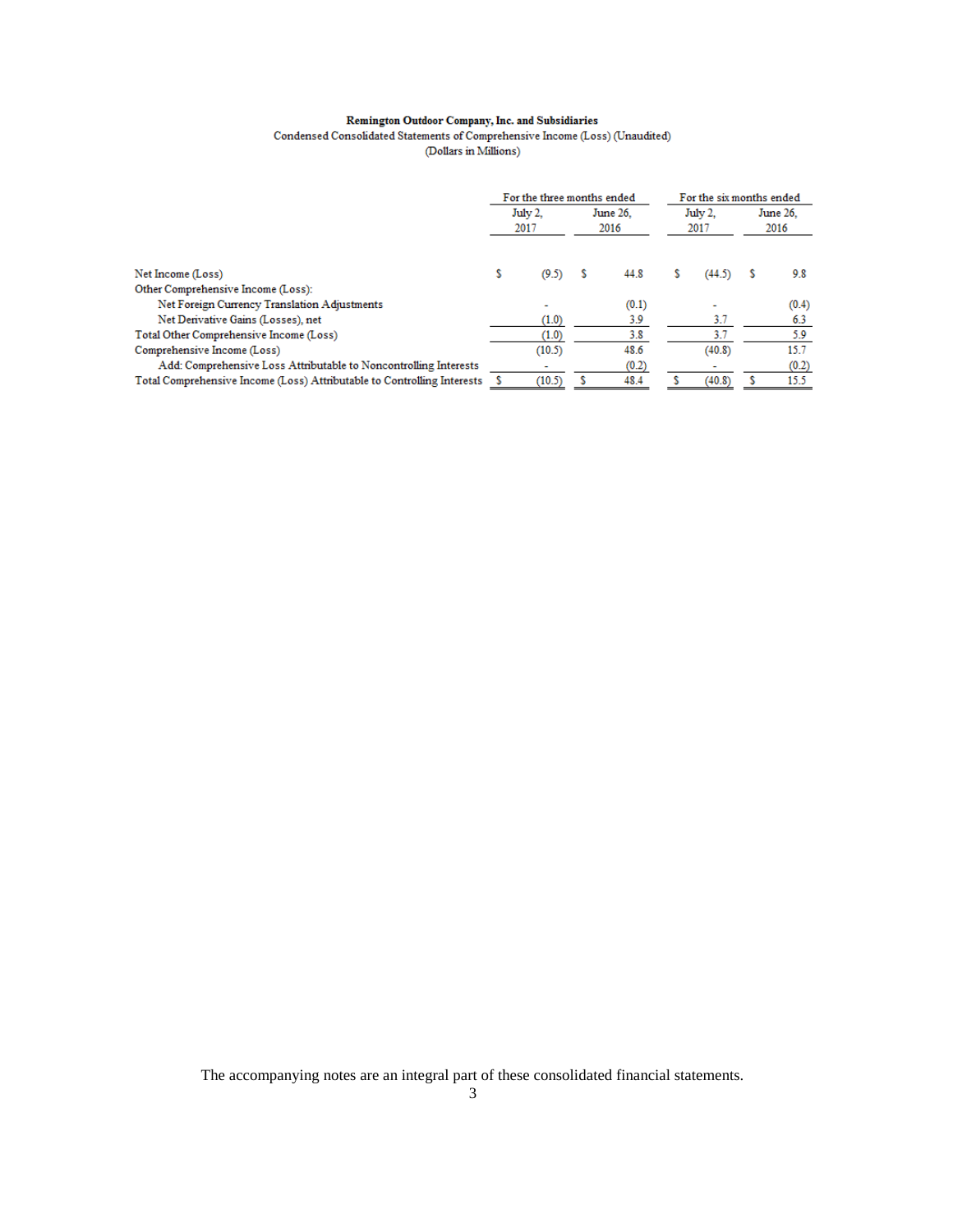# **Remington Outdoor Company, Inc. and Subsidiaries**

Condensed Consolidated Statements of Cash Flows (Unaudited) (Dollars in Millions)

|                                                     |    | For the six<br>months ended<br>July 2, 2017 |   | For the six<br>months ended<br>June 26, 2016 |
|-----------------------------------------------------|----|---------------------------------------------|---|----------------------------------------------|
| <b>Operating Activities</b>                         |    |                                             |   |                                              |
| Net Income (Loss)                                   | \$ | (44.5)                                      | s | 9.8                                          |
| Adjustments:                                        |    |                                             |   |                                              |
| <b>Impairment Charges</b>                           |    | 33.2                                        |   |                                              |
| Depreciation                                        |    | 10.7                                        |   | 11.7                                         |
| Amortization                                        |    | 1.9                                         |   | 2.4                                          |
| Retirement Plans' Expense (Income)                  |    | 0.4                                         |   | 0.2                                          |
| Deferred Income Taxes                               |    | (13.8)                                      |   | 1.0                                          |
| <b>Share Based Compensation Charges</b>             |    | 0.5                                         |   | 0.9                                          |
| Other Non-Cash Charges                              |    | 2.3                                         |   | 4.5                                          |
| Changes in Operating Assets and Liabilities:        |    |                                             |   |                                              |
| <b>Trade Receivables</b>                            |    | (42.0)                                      |   | (100.4)                                      |
| Inventories, net                                    |    | (46.4)                                      |   | (35.6)                                       |
| Prepaid Expenses and Other Assets                   |    | 3.8                                         |   | (1.5)                                        |
| Accounts Payable                                    |    | (11.9)                                      |   | 9.9                                          |
| <b>Accrued Income Tax Provision</b>                 |    | 1.0                                         |   | 5.1                                          |
| <b>Contributions to Retirement Plans</b>            |    | (1.4)                                       |   | (0.3)                                        |
| <b>Other Liabilities</b>                            |    | (12.6)                                      |   | 5.2                                          |
| Net Cash Used in Operating Activities               |    | (118.8)                                     |   | (87.1)                                       |
|                                                     |    |                                             |   |                                              |
| <b>Investing Activities</b>                         |    |                                             |   |                                              |
| Purchase of Property, Plant and Equipment           |    | (12.1)                                      |   | (10.6)                                       |
| Proceeds from Sale of Subsidiary, net               |    |                                             |   | 0.8                                          |
| Proceeds from Sale of Property, Plant and Equipment |    | 1.7                                         |   | 1.6                                          |
| Net Cash Used in Investing Activities               |    | (10.4)                                      |   | (8.2)                                        |
|                                                     |    |                                             |   |                                              |
| <b>Financing Activities</b>                         |    |                                             |   |                                              |
| Proceeds from Revolving Credit Facilities           |    | 212.5                                       |   | 203.1                                        |
| Payments on Revolving Credit Facilities             |    | (76.8)                                      |   | (104.1)                                      |
| Principal Payments on Debt                          |    | (4.6)                                       |   | (2.5)                                        |
| Payment of Stock Dividends                          |    | (0.2)                                       |   | (0.2)                                        |
| Proceeds from State and Local Incentives            |    | 1.8                                         |   | 2.3                                          |
| Book Overdraft                                      |    | (3.2)                                       |   | (2.6)                                        |
| Net Cash Provided by (Used in) Financing Activities |    | 129.5                                       |   | 96.0                                         |
|                                                     |    |                                             |   |                                              |
| Effect of Exchange Rate Changes on Cash             |    |                                             |   | (0.4)                                        |
| Change in Cash and Cash Equivalents                 |    | 0.3                                         |   | 0.3                                          |
| Cash and Cash Equivalents at Beginning of Period    |    | 116.2                                       |   | 118.4                                        |
| Cash and Cash Equivalents at End of Period          | s  | 116.5                                       | s | 118.7                                        |
|                                                     |    |                                             |   |                                              |
| Supplemental Cash Flow Information:                 |    |                                             |   |                                              |
| Cash Paid During the Period for:                    |    |                                             |   |                                              |
| Interest                                            | s  | 27.4                                        | s | 26.8                                         |
| Income Taxes, Net of Refunds                        |    | (0.2)                                       |   | (0.4)                                        |
| Noncash Financing and Investing Activities:         |    |                                             |   |                                              |
| Accrued Capital Expenditures                        |    | 1.9                                         |   | 4.4                                          |
| Capital Lease Obligations Incurred                  |    |                                             |   |                                              |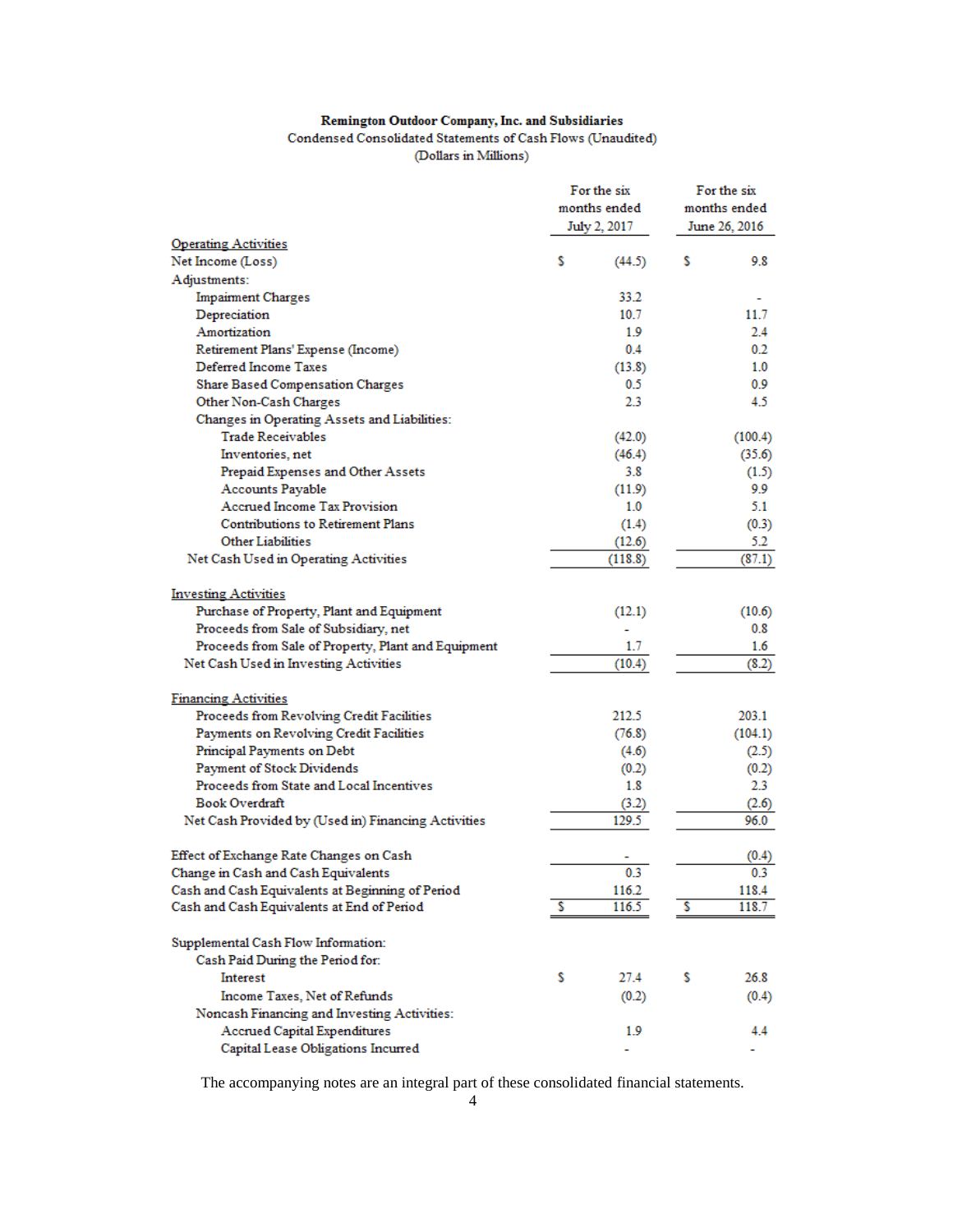$\begin{minip} \textbf{Remington Outdoor Company, Inc. and Subsidaries} \\ \textbf{Condensed Considered Statement of Stockholders' Equity (Deficit) and Accumulated Computers University (D. 1).}\\ \textbf{(Dollars in Milions)} \end{minip}$ 

|                                                           |     | Common<br>Stock |   | Treasury<br>Stock |   | Paid-in<br>Capital |   | Accumulated<br>Other<br>Comprehensive<br>Loss |   | Accumulated<br>Deficit |   | Controlling<br>Interest<br>Stockholders'<br>Equity (Deficit) |   | Non-<br>Controlling<br>Interest |   | Total<br>Stockholders'<br>Equity (Deficit) |
|-----------------------------------------------------------|-----|-----------------|---|-------------------|---|--------------------|---|-----------------------------------------------|---|------------------------|---|--------------------------------------------------------------|---|---------------------------------|---|--------------------------------------------|
| Balance, January 1, 2017<br>Net Income                    | s   | 0.2             | s | (0.2)             | s | 12.3               | s | (81.1)                                        | s | (228.4)<br>(44.5)      | s | (297.2)<br>(44.5)                                            | s |                                 | s | (297.2)<br>(44.5)                          |
| Other Comprehensive Income                                |     |                 |   |                   |   |                    |   | 3.7                                           |   |                        |   | 3.7                                                          |   |                                 |   | 3.7                                        |
| Share-Based Compensation                                  |     |                 |   |                   |   | 0.5                |   |                                               |   |                        |   | 0.5                                                          |   |                                 |   | 0.5                                        |
| Balance, July 2, 2017                                     |     | 0.2             | s | (0.2)             | s | 12.8               | s | (77.4)                                        | s | (272.9)                | s | (337.5)                                                      | s |                                 |   | (337.5)                                    |
|                                                           |     |                 |   |                   |   |                    |   | Accumulated                                   |   |                        |   | Controlling                                                  |   |                                 |   |                                            |
|                                                           |     |                 |   |                   |   |                    |   | Other                                         |   |                        |   | <b>Interest</b>                                              |   | Non-                            |   | Total                                      |
|                                                           |     | Common          |   | Treasurv          |   | Paid-in            |   | Comprehensive                                 |   | Accumulated            |   | Stockholders'                                                |   | Controlling                     |   | Stockholders'                              |
|                                                           |     | Stock           |   | Stock             |   | Capital            |   | Loss                                          |   | Deficit                |   | Equity (Deficit)                                             |   | Interest                        |   | Equity (Deficit)                           |
| Balance, January 1, 2016                                  | -S. | 0.2             | s | (0.2)             |   | 10.7               |   | (91.8)                                        |   | (247.1)                |   | (328.2)                                                      |   | (0.4)                           | s | (328.6)                                    |
| Net Income                                                |     |                 |   |                   |   |                    |   |                                               |   | 9.6                    |   | 9.6                                                          |   | 0.2                             |   | 9.8                                        |
| Other Comprehensive Income                                |     |                 |   |                   |   |                    |   | 5.9                                           |   |                        |   | 5.9                                                          |   |                                 |   | 5.9                                        |
| Share-Based Compensation<br><b>Balance, June 26, 2016</b> |     |                 |   |                   |   | 0.9                |   |                                               |   |                        |   | 0.9                                                          |   |                                 |   | 0.9                                        |
|                                                           |     | 0.2             | s | (0.2)             | s | 11.6               |   | (85.9)                                        | s | (237.5)                | s | (311.8)                                                      |   | (0.2)                           | s | (312.0)                                    |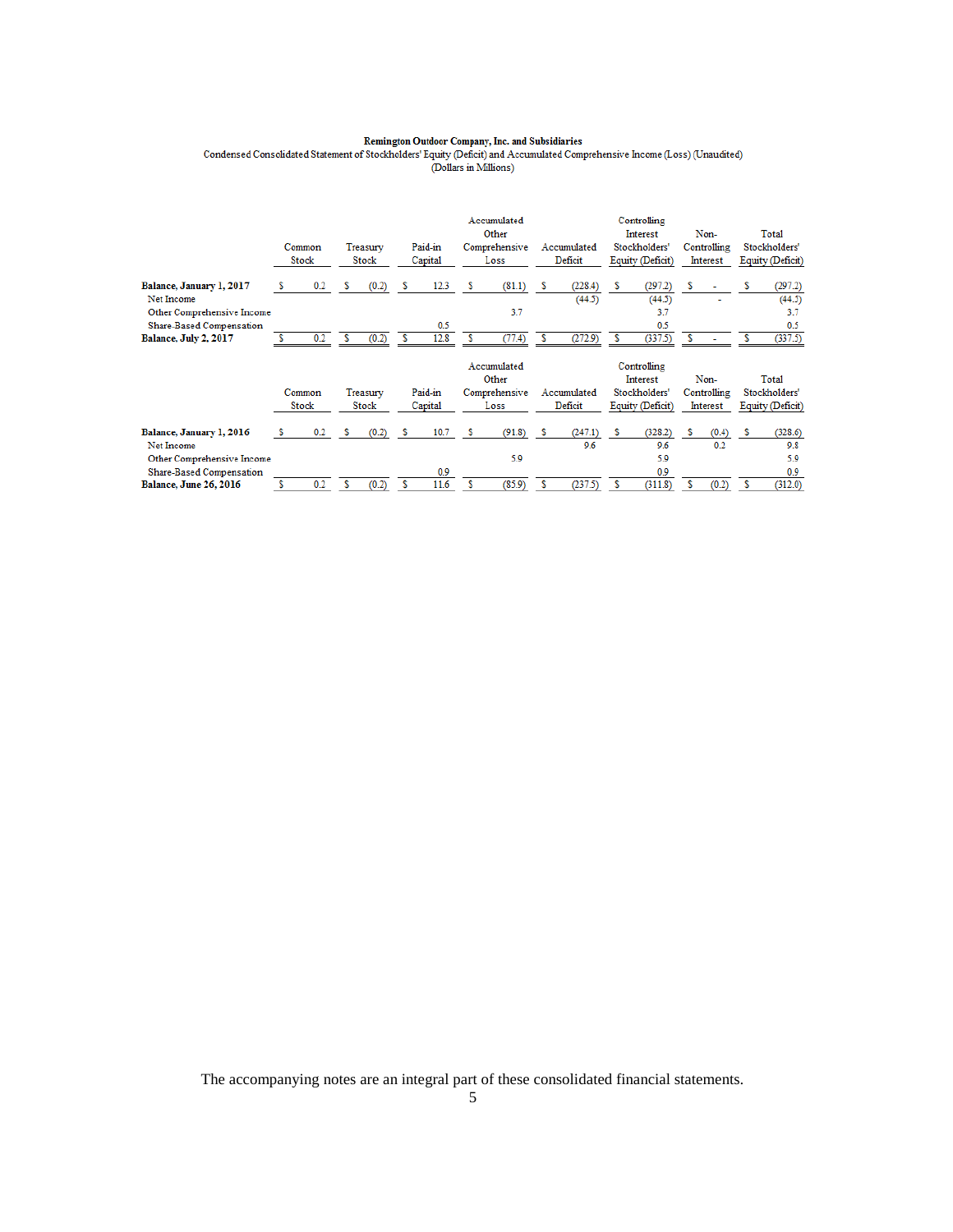# **1. Basis of Presentation**

The accompanying unaudited interim condensed and consolidated financial statements include those of Remington Outdoor Company, Inc. ("Remington Outdoor Company," "Remington Outdoor," or the "Company") and its subsidiaries. Remington Outdoor owns 100% of FGI Holding Company, LLC ("FGI Holding"), which in turn owns 100% of FGI Operating Company, LLC ("FGI Opco"). FGI Opco includes the financial results of Remington Arms Company, LLC ("Remington"), Barnes Bullets, LLC ("Barnes") and RA Brands, L.L.C. FGI Opco also owns 100% of FGI Finance, Inc. ("FGI Finance"). On October 14, 2016, the Company sold substantially all of the assets of its interest in Remington Outdoor (UK) Ltd. ("Remington UK"). The accompanying consolidated financial statements include the accounts of the Company and its subsidiaries, including Remington UK through the date of its sale. All significant intercompany accounts and transactions have been eliminated.

The accompanying unaudited interim condensed and consolidated financial statements have been prepared (i) in accordance with GAAP applicable to interim financial statements and (ii) consistent with the rules and regulations of the SEC for reporting interim financial information. Pursuant to such rules and regulations, certain information and footnote disclosures normally included in financial statements prepared in accordance with GAAP have been omitted. The unaudited interim condensed and consolidated financial statements should be read in conjunction with the audited consolidated financial statements of the Company and its subsidiaries as of and for the year ended December 31, 2016. These unaudited interim statements include all normal recurring adjustments that are, in the opinion of management, necessary for a fair presentation of the results for the periods presented. The results for the three and six month periods may not be indicative of a full year's result.

The Company uses a calendar year/5-4-4 based fiscal month reporting period. Under this fiscal cycle, each reporting quarter contains approximately 13 weeks of operations and ends on the last Sunday of the quarter, except for the last quarter which ends on December 31.

# **2. Fair Value Measurements**

ASB ASC 820 "Fair Value Measurements and Disclosures" defines fair value as the price that would be received to sell an asset or paid to transfer a liability in the principal or most advantageous market for the asset or liability in an orderly transaction between market participants at the measurement date (that is, an exit price). The exit price is based on the amount that the holder of the asset or liability would receive or need to pay in an actual transaction (or in a hypothetical transaction if an actual transaction does not exist) at the measurement date. In some circumstances, the entry and exit price may be the same; however, they are conceptually different. The accounting standards also establish a three-level hierarchy that prioritizes the inputs used in fair value measurements. The hierarchy consists of three broad levels as follows:

- Level 1 Quoted market prices in active markets for identical assets or liabilities;
- Level 2 Observable inputs other than quoted prices within Level 1, such as quoted prices for similar assets and liabilities in active markets; quoted prices for identical or similar assets and liabilities in markets that are not active; or other inputs that are observable or can be corroborated by observable market data; and
- Level  $3$  Unobservable inputs that are supported by little or no market activity and that are significant to the fair value of the assets or liabilities. These include certain pricing models, discounted cash flow methodologies and similar techniques that use significant unobservable inputs.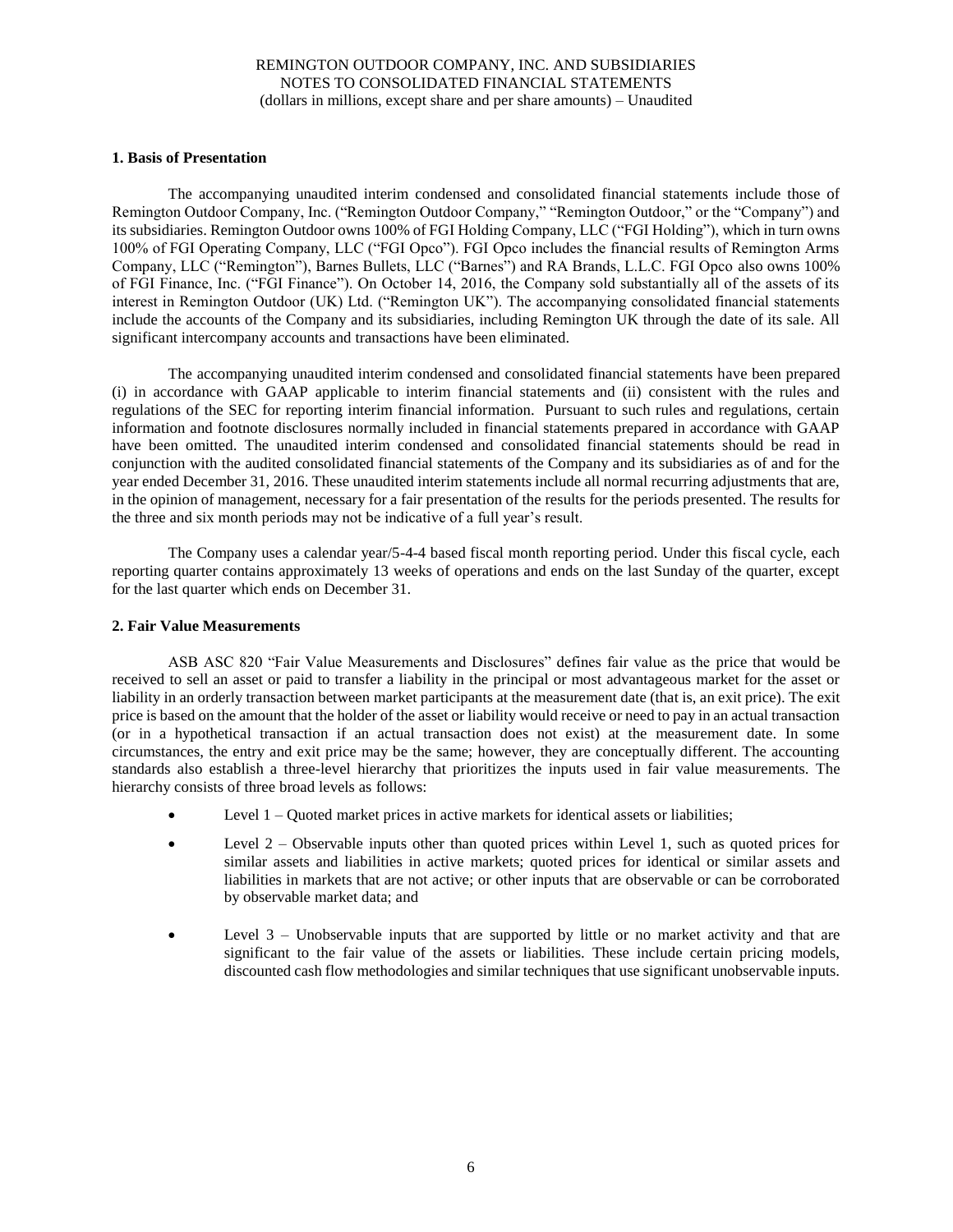# *Recurring Fair Value Measurements*

The following table presents assets and liabilities that are measured at fair value on a recurring basis and the effects of master netting agreements:

|                                           |         |                          |           |                          |                          | <b>Netting</b>     |                          | <b>Net Fair</b> |                          |
|-------------------------------------------|---------|--------------------------|-----------|--------------------------|--------------------------|--------------------|--------------------------|-----------------|--------------------------|
| As of July 2, 2017                        | Level 1 |                          | Level 2   | Level 3                  |                          |                    | <b>Adjustments</b>       |                 | <b>Value</b>             |
| Assets:                                   |         |                          |           |                          |                          |                    |                          |                 |                          |
| <b>Commodity Derivative Contracts</b>     | \$      |                          | \$<br>7.1 | \$                       |                          | \$                 |                          | \$              | 7.1                      |
| <b>Interest Rate Derivative Contracts</b> |         |                          | 1.5       |                          |                          |                    | (1.1)                    | \$              | 0.4                      |
| <b>Total Assets</b>                       | \$      | $\overline{\phantom{a}}$ | \$<br>8.6 | $\overline{\mathcal{S}}$ | $\overline{\phantom{a}}$ | \$                 | (1.1)                    | \$              | 7.5                      |
| <b>Liabilities:</b>                       |         |                          |           |                          |                          |                    |                          |                 |                          |
| <b>Commodity Derivative Contracts</b>     | \$      | $\overline{\phantom{a}}$ | \$        | \$                       | $\overline{\phantom{a}}$ | \$                 |                          | \$              | $\overline{\phantom{a}}$ |
| <b>Interest Rate Derivative Contracts</b> |         |                          | 1.1       |                          | $\overline{\phantom{0}}$ |                    | (1.1)                    |                 |                          |
| <b>Total Liabilities</b>                  | \$      |                          | \$<br>1.1 | \$                       | $\overline{\phantom{a}}$ | \$                 | (1.1)                    | \$              |                          |
|                                           |         |                          |           |                          |                          |                    | <b>Netting</b>           |                 | <b>Net Fair</b>          |
| As of December 31, 2016:                  | Level 1 |                          | Level 2   | Level 3                  |                          | <b>Adjustments</b> |                          |                 | <b>Value</b>             |
| Assets:                                   |         |                          |           |                          |                          |                    |                          |                 |                          |
| <b>Commodity Derivative Contracts</b>     | \$      |                          | \$<br>5.7 | \$                       | $\overline{a}$           | \$                 | (0.2)                    | \$              | 5.5                      |
| <b>Interest Rate Derivative Contracts</b> |         |                          | 1.5       |                          | $\qquad \qquad -$        |                    | (1.4)                    | \$              | 0.1                      |
| <b>Total Assets</b>                       | \$      |                          | \$<br>7.2 | \$                       | $\overline{\phantom{a}}$ | \$                 | (1.6)                    | $\overline{\$}$ | 5.6                      |
| <b>Liabilities:</b>                       |         |                          |           |                          |                          |                    |                          |                 |                          |
| <b>Commodity Derivative Contracts</b>     | \$      | $\overline{a}$           | \$<br>0.2 | \$                       | $\overline{a}$           | \$                 | (0.2)                    | \$              | $\overline{a}$           |
| <b>Interest Rate Derivative Contracts</b> |         |                          | 1.4       |                          |                          |                    | (1.4)                    |                 |                          |
| <b>Total Liabilities</b>                  | \$      | $\blacksquare$           | \$<br>1.6 | \$                       | $\overline{\phantom{a}}$ | \$                 | (1.6)                    | \$              | $\overline{\phantom{a}}$ |
|                                           |         |                          |           |                          |                          |                    | <b>Netting</b>           |                 | <b>Net Fair</b>          |
| As of June 26, 2016                       | Level 1 |                          | Level 2   | Level 3                  |                          |                    | <b>Adjustments</b>       |                 | <b>Value</b>             |
| Assets:                                   |         |                          |           |                          |                          |                    |                          |                 |                          |
| <b>Interest Rate Derivative Contracts</b> | \$      | $\overline{a}$           | \$<br>0.3 | \$                       | $\overline{\phantom{0}}$ | \$                 | (0.3)                    | \$              | $\overline{\phantom{a}}$ |
| <b>Total Assets</b>                       | \$      | $\overline{a}$           | \$<br>0.3 | \$                       | $\blacksquare$           | \$                 | (0.3)                    | \$              | $\overline{\phantom{a}}$ |
| <b>Liabilities:</b>                       |         |                          |           |                          |                          |                    |                          |                 |                          |
| <b>Commodity Derivative Contracts</b>     | \$      | $\overline{a}$           | \$<br>6.5 | \$                       | $\overline{a}$           | \$                 | $\overline{\phantom{a}}$ | \$              | 6.5                      |
| <b>Interest Rate Derivative Contracts</b> |         | $\overline{\phantom{0}}$ | 1.5       |                          | $\qquad \qquad -$        |                    | (0.3)                    |                 | 1.2                      |
| <b>Total Liabilities</b>                  | \$      |                          | \$<br>8.0 | \$                       | $\overline{\phantom{a}}$ | \$                 | (0.3)                    | \$              | 7.7                      |

The fair values of the Company's derivative contracts are determined using standard valuation models and observable market inputs which are classified as Level 2 inputs. Inputs used in the valuation models include spot and future prices, interest rates, forward rates, and discount rates that are based on London Inter Bank Offered Rate ("LIBOR") and U.S. Treasury rates. Refer to note 14.

All of the Company's derivative instruments are currently subject to master netting agreements which allow gain and loss positions with the same counterparty to be netted when settled. The fair values of all derivative instruments are presented on a net basis on the condensed consolidated balance sheet.

# *Nonrecurring Fair Value Measurements*

The following table presents assets that were measured at fair value on a nonrecurring basis as of December 31, 2016 and July 2, 2017:

|                                            | <b>Fair Value as of</b><br><b>December 31, 2016</b> | <b>Fair Value as of</b><br><b>July 2, 2017</b> |                          | Impairment<br><b>Charge</b> |
|--------------------------------------------|-----------------------------------------------------|------------------------------------------------|--------------------------|-----------------------------|
| Goodwill <sup>1</sup>                      | 42.3                                                |                                                | 13.7                     | 28.6                        |
| Intangible Assets <sup>1</sup>             | 15.5                                                |                                                | 11.0                     | 4.5                         |
| Property, Plant and Equipment <sup>2</sup> | 0.1                                                 |                                                | $\overline{\phantom{a}}$ | 0.1                         |
| Total                                      | 57.9                                                |                                                | 24.7                     | 33.2                        |

**<sup>1</sup>** The Company recognized impairment charges of \$33.1 on intangible assets in its Firearms segment, consisting of \$28.6 of goodwill impairment and \$4.5 of intangible assets impairment. The charge was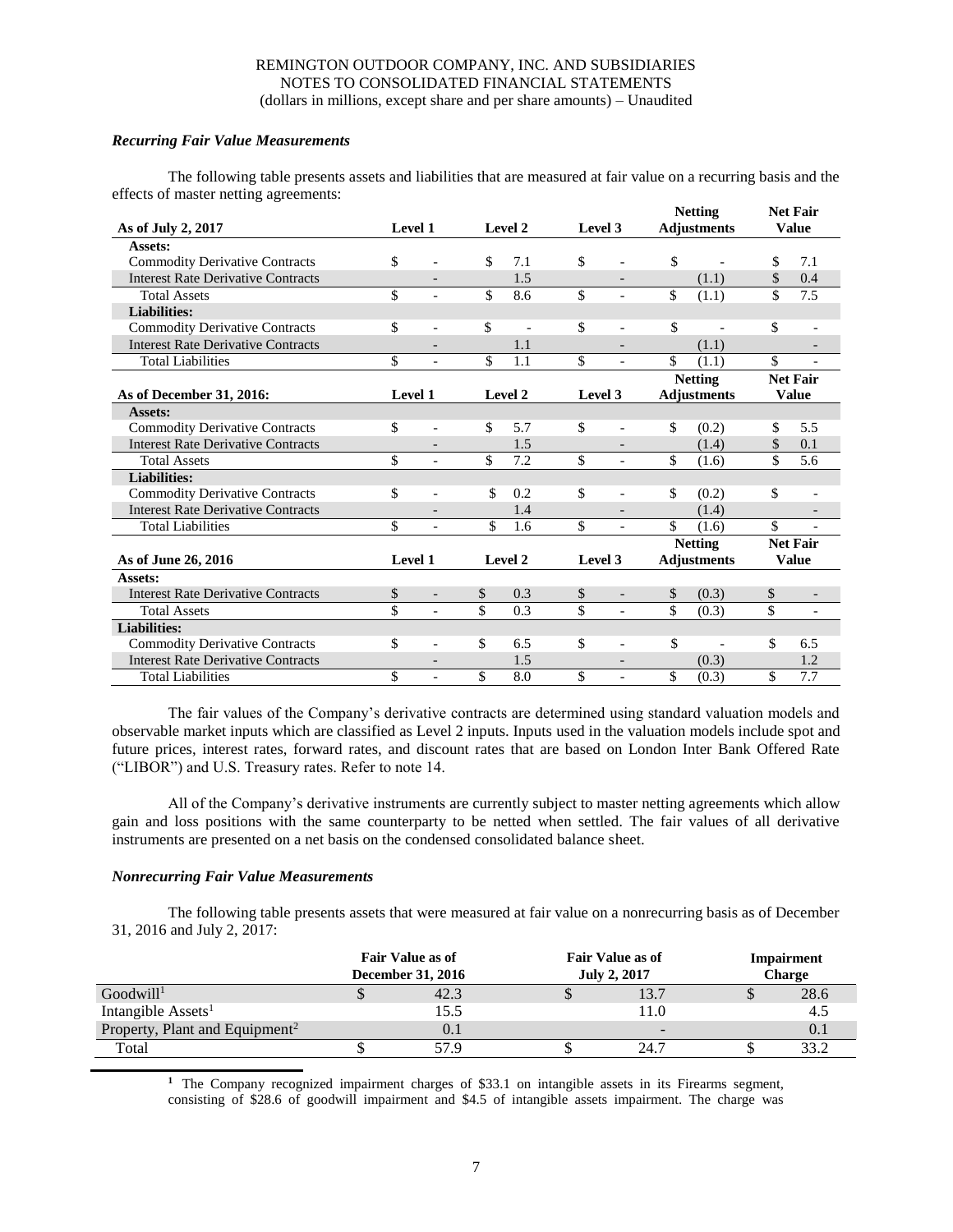determined by comparing the fair value of the assets to their carrying value. The fair value was calculated using the discounted cash flow method based on Level 3 inputs and the market approach based on Level 2 inputs. Refer to note 4.

<sup>2</sup> In 2017, the Company recognized impairment charges of \$0.1 on the write off of equipment related to the consolidation of the Kennesaw, Georgia facility into the Huntsville, Alabama facility.

#### *Other Fair Value Measurements*

Due to their liquid nature, the carrying values of cash and cash equivalents, trade receivables, accounts payable and other accrued liabilities are considered representative of their fair values. The fair value of the Company's fixed rate notes was measured using the quoted trading price of its notes at July 2, 2017, December 31, 2016, and June 26, 2016, which is considered a Level 2 input. The following table describes the estimated fair value of the Company's debt for the periods indicated:

|                | <b>July 2, 2017</b> | December 31, 2016 | June 26, 2016 |       |  |
|----------------|---------------------|-------------------|---------------|-------|--|
| Fair Value     | 052C                | 768.6             |               | 778.9 |  |
| Carrying Value | 07                  | 838.8             |               | 035 C |  |

# *Concentrations of Credit Risk*

Sales to one customer represented 7.4% and 10.3% of sales for the three and six months ended July 2, 2017. Sales to the same customer represented 12.1% and 10.0% of sales for the three and six months ended June 26, 2016.

#### **3. Inventories**

|                          | <b>July 2, 2017</b> |       |  | <b>December 31, 2016</b> | <b>June 26, 2016</b> |       |
|--------------------------|---------------------|-------|--|--------------------------|----------------------|-------|
| Raw Materials            | S                   | 65.0  |  | 65.5                     |                      | 65.2  |
| Semi-Finished Products   |                     | 50.5  |  | 45.1                     |                      | 45.9  |
| <b>Finished Products</b> |                     | 190.9 |  | 144.5                    |                      | 143.5 |
| Total                    | \$                  | 306.4 |  | 255.1                    |                      | 254.6 |

# **4. Intangible Assets**

#### *Goodwill*

The following table summarizes the carrying amounts of goodwill for the periods ended July 2, 2017, December 31, 2016, and June 26, 2016:

| <b>Goodwill by Segment:</b> | <b>July 2, 2017</b> | December 31, 2016 | June 26, 2016 |
|-----------------------------|---------------------|-------------------|---------------|
| Firearms <sup>1</sup>       | 14.6                | 43.2              | 43.2          |
| Ammunition                  | 23.9                | 23.9              | 23.9          |
| Consumer                    | 12.8                | 12.8              | 12.9          |
| <b>Total Goodwill</b>       | 51.3                | 79.9              | 80.0          |

**<sup>1</sup>** The Company recognized a \$28.6 impairment charge related to goodwill in its Firearms segment as a result of the goodwill impairment testing completed during the three months ended April 2, 2017.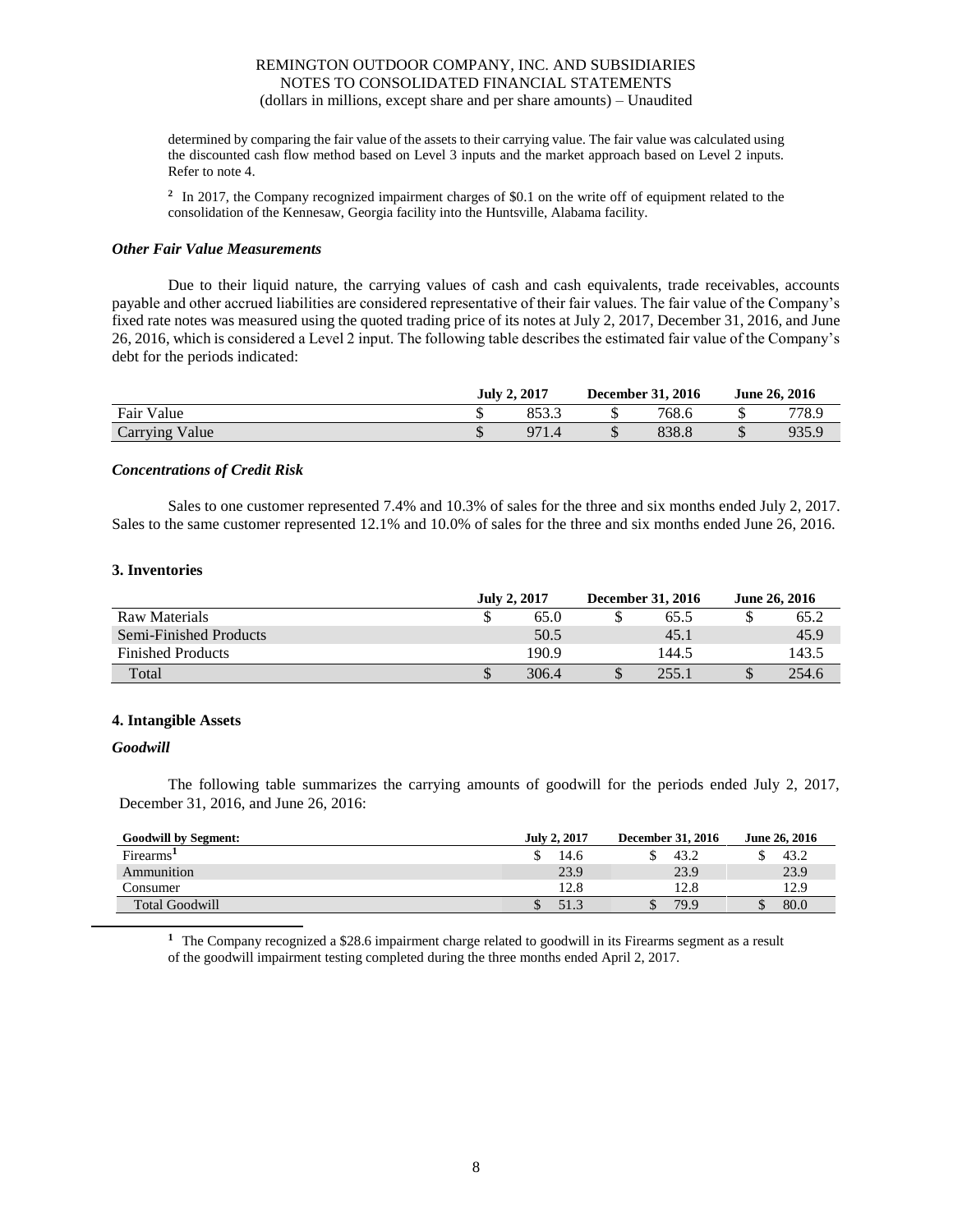# *Intangible Assets Other than Goodwill*

The following table summarizes the carrying amounts of intangible assets other than goodwill for the periods ended July 2, 2017, December 31, 2016, and June 26, 2016:

|                                             | <b>July 2, 2017</b> | December 31, 2016 | June 26, 2016 |
|---------------------------------------------|---------------------|-------------------|---------------|
| Indefinite-Lived Intangible Assets:         |                     |                   |               |
| Trademarks <sup>1</sup>                     | 62.6                | 67.1              | 67.7          |
| Definite-Lived Intangible Assets:           |                     |                   |               |
| <b>Customer Relationships</b>               | 19.7                | 21.2              | 23.4          |
| Developed Technology                        | 1.0                 | 1.3               | 1.7           |
| Other                                       | 0.2                 | 0.3               | 0.3           |
| Total Intangible Assets Other than Goodwill | 83.5                | 89.9              | 93.1          |

**<sup>1</sup>** The Company recognized a \$4.5 impairment charge related to trademarks in its Firearms segment as a result of the trademark impairment testing completed during the three months ended April 2, 2017.

The following table summarizes changes related to the carrying amounts of the Company's definite-lived intangible assets for the six months ended July 2, 2017:

| <b>Definite-Lived Intangible Assets:</b>    | December 31, 2016 | Changes ' | July 2, 2017 |
|---------------------------------------------|-------------------|-----------|--------------|
| Customer Relationships, net                 |                   | (1.5)     | 19.7         |
| Developed Technology, net                   |                   | (0.3)     |              |
| Other, net $2$                              | 0.3               | (0.1)     |              |
| Total Definite-Lived Intangible Assets, net | 22.8              | (1.9)     | 20.9         |

**<sup>1</sup>** Amortization expense of intangible assets was \$0.9 and \$1.1 for the three months ended July 2, 2017 and June 26, 2016, respectively, and \$1.9 and \$2.4 for the six months ended July 2, 2017 and June 26, 2016, respectively.

<sup>2</sup> Represents patents, in-process technology and non-compete agreements.

# **5. Accrued Liabilities**

Accrued Liabilities consisted of the following at:

|                               | <b>July 2, 2017</b> |  | December 31, 2016 |  |       |  | June 26, 2016 |
|-------------------------------|---------------------|--|-------------------|--|-------|--|---------------|
| <b>Product Safety Reserve</b> | 9.5                 |  | 10.2              |  | 10.5  |  |               |
| <b>Settlement Reserve</b>     | 22.3                |  | 23.5              |  | 25.1  |  |               |
| Excise Tax                    | 13.1                |  | 17.5              |  | 17.0  |  |               |
| Marketing                     | 9.0                 |  | 21.2              |  | 13.9  |  |               |
| Other                         | 43.2                |  | 44.7              |  | 54.2  |  |               |
| Total                         | 97.1                |  | 117.1             |  | 120.7 |  |               |

# **6. Debt**

The Company's long-term debt consisted of the following as of July 2, 2017, December 31, 2016 and June 26, 2016:

| <b>July 2, 2017</b>                                     | <b>Total Debt</b> |       | <b>Debt Issuance Costs</b> |        | <b>Net Debt</b> |
|---------------------------------------------------------|-------------------|-------|----------------------------|--------|-----------------|
| 7.875% Senior Secured Notes due 2020 (the "2020 Notes") |                   | 250.0 |                            | (4.2)  | 245.8           |
| Seven Year Term Loan B (the "Term Loan B")              |                   | 551.9 |                            | (5.5)  | 546.4           |
| Credit Facility (the "ABL Revolver" or "ABL")           |                   | 155.4 |                            | (1.5)  | 153.9           |
| <b>Promissory Note</b>                                  |                   | 12.5  |                            |        | 12.5            |
| Other $Debt1$                                           |                   | 1.6   |                            |        | 1.6             |
| Subtotal                                                |                   | 971.4 |                            | (11.2) | 960.2           |
| Less: Current Portion                                   |                   | (7.4) |                            |        | (7.4)           |
| Total                                                   |                   | 964.0 |                            | (11.2) | 952.8           |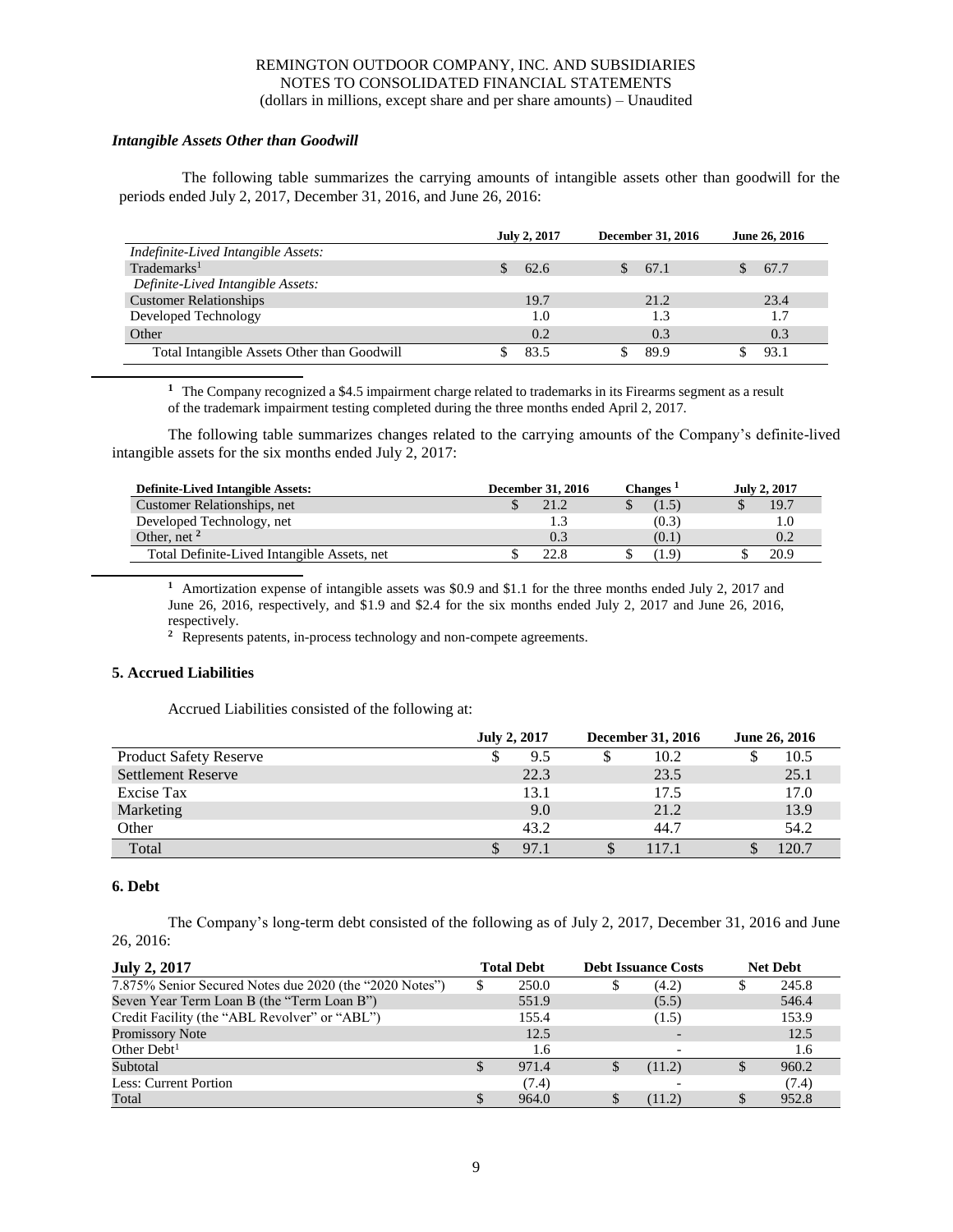| <b>December 31, 2016</b> | <b>Total Debt</b> |       | <b>Debt Issuance Costs</b> |        | <b>Net Debt</b> |       |  |
|--------------------------|-------------------|-------|----------------------------|--------|-----------------|-------|--|
| 2020 Notes               | ъĐ.               | 250.0 |                            | (4.9)  |                 | 245.1 |  |
| Term Loan B              |                   | 554.5 |                            | (6.9)  |                 | 547.6 |  |
| <b>ABL</b> Revolver      |                   | 19.7  |                            | (1.9)  |                 | 17.8  |  |
| Promissory Note          |                   | 12.5  |                            |        |                 | 12.5  |  |
| Other $Debt1$            |                   | 2.1   |                            |        |                 | 2.1   |  |
| Subtotal                 | ъĐ.               | 838.8 | D                          | (13.7) |                 | 825.1 |  |
| Less: Current Portion    |                   | (7.9) |                            |        |                 | (7.9) |  |
| Total                    |                   | 830.9 |                            | (13.7) |                 | 817.2 |  |
|                          |                   |       |                            |        |                 |       |  |

| <b>June 26, 2016</b>         | <b>Total Debt</b> |       | <b>Debt Issuance Costs</b> |                          | <b>Net Debt</b> |       |
|------------------------------|-------------------|-------|----------------------------|--------------------------|-----------------|-------|
| 2020 Notes                   |                   | 250.0 | D                          | (5.5)                    |                 | 244.5 |
| Term Loan B                  |                   | 558.5 |                            | (8.3)                    |                 | 550.2 |
| <b>ABL Revolver</b>          |                   | 114.4 |                            | (2.2)                    |                 | 112.2 |
| Promissory Note              |                   | 12.5  |                            | $\overline{\phantom{0}}$ |                 | 12.5  |
| Other $Debt1$                |                   | 0.5   |                            |                          |                 | 0.5   |
| Subtotal                     | ъ                 | 935.9 | э                          | (16.0)                   |                 | 919.9 |
| <b>Less: Current Portion</b> |                   | (6.3) |                            |                          |                 | (6.3) |
| Total                        |                   | 929.6 |                            | (16.0)                   |                 | 913.6 |

**<sup>1</sup>** Other Debt consists of borrowings under short-term financings for insurance premiums and capital lease obligations.

#### *2020 Notes*

The 2020 Notes, co-issued by FGI Opco and FGI Finance (the "Issuers") are guaranteed by Remington Outdoor, FGI Holding and each of FGI Opco's wholly-owned restricted subsidiaries that are borrowers or guarantors under the ABL and Term Loan B (collectively, the "Guarantors"). Interest is payable on the 2020 Notes semi-annually on May 1 and November 1 of each year. The Issuers may redeem some or all of the 2020 Notes in whole or in part including accrued and unpaid interest at the prices set forth in the indenture governing the 2020 Notes.

# *Term Loan B*

The Term Loan B agreement was entered into by FGI Opco, as the borrower, and is guaranteed by FGI Holding and each of FGI Opco's wholly-owned direct and indirect domestic subsidiaries, excluding Outdoor Services. Borrowings under the Term Loan B bear interest at an annual rate of either (a) the LIBOR rate (with a floor of 1.25%) plus a spread or (b) the base rate (with a floor of 2.25%) plus a spread. The Term Loan B has annual amortization payments due each year in an amount equal to 1% of the original principal balance thereof, with the balance due at the April 2019 maturity date. FGI Opco may voluntarily prepay the Term Loan B in whole or in part without premium or penalty. The Term Loan B also had an accordion feature that has been exercised on two occasions.

At July 2, 2017, the weighted average interest rate on the Term Loan B was 5.5%.

# *ABL Revolver*

The ABL Revolver is a \$225.0 Asset-Based Revolving Credit Facility, including sub-limits for letters of credit and swingline loans, which has a June 2019 maturity. Borrowings under the ABL Revolver bear interest at an annual rate of either (a) the LIBOR rate plus a spread or (b) the base rate plus a spread. The LIBOR and base rate spreads fluctuate based on the amount of available borrowing capacity under the ABL Revolver as provided in the ABL Revolver. The ABL Revolver includes an unused line fee of 0.375% that will be charged at an annual rate to be paid monthly in arrears. FGI Opco will pay a fee on letters of credit equal to the applicable LIBOR margin and a fronting fee equal to 0.125% per annum, in each case to be paid monthly in arrears.

On April 25, 2017, the Company entered into an Incremental Amendment No. 2 to the ABL Revolver. The amendment utilizes existing provisions within the ABL Revolver to temporarily increase total borrowing availability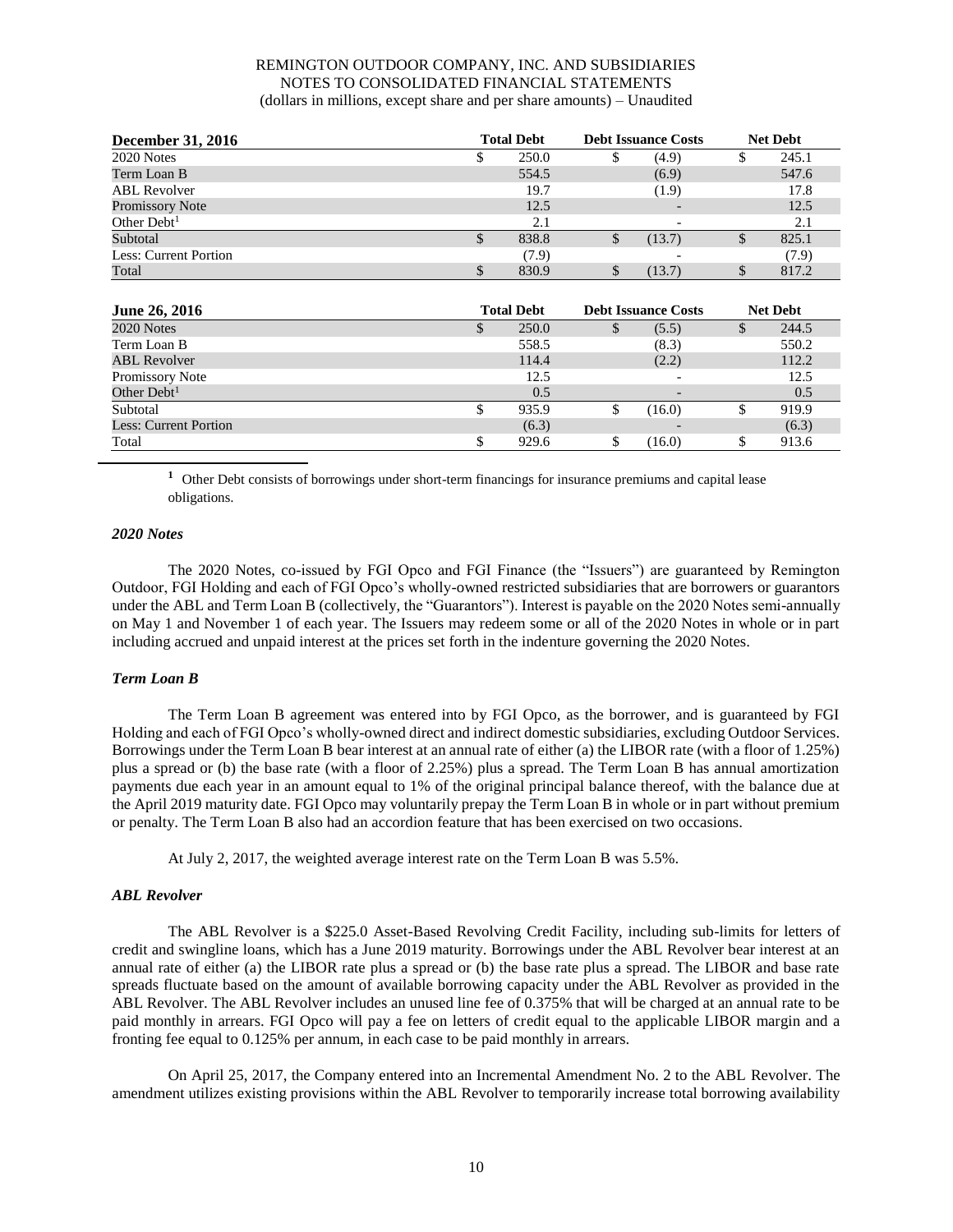under the existing ABL Revolver from \$225.0 to \$264.7 until December 4, 2017. During this period, the minimum availability condition was increased to \$39.7 (the "Excess Availability").

As of July 2, 2017, the Company had \$155.4 of outstanding borrowings under the ABL Revolver with a 3.33% weighted average interest rate. At July 2, 2017, the Company had the ability to borrow an additional \$32.1 under the ABL Revolver after taking into account the Excess Availability. If the Excess Availability falls below \$39.7, the Company will be required to comply with certain restrictive covenants including covenants related to permitted investments, repurchase of capital stock, incurrence of indebtedness, sales of assets and dividend distributions. In addition, if the Excess Availability falls below \$26.5, lenders have the right to enforce collections and amounts owed to FGI Opco on certain accounts and collateral.

Outstanding standby letters of credit at July 2, 2017 were approximately \$8.2.

#### *Promissory Note*

In February 2014, the Company entered into a Promissory Note (the "Promissory Note") with the city of Huntsville, Alabama for \$12.5. Borrowings from the Promissory Note bear interest at an annual rate of 5.0% per annum. The Promissory Note has an eleven-year term with annual amortization payments due each year beginning on the second anniversary of the issuance equal to 10% of the original principal balance. If the Company meets certain employment goals for the year preceding the principal and interest payment dates, the annual principal and related interest for that payment period will be forgiven. As of December 31, 2016, the Company had met the criteria for the year preceding and no principal and interest payments are due in 2017.

#### *Other Debt*

Short-Term Borrowings consist of unsecured, fixed interest agreements for financing premiums on the Company's insurance policies. The interest rates under these annual agreements range from 3.25%-3.44% mature within the next year.

The Company was in compliance with its debt covenants at July 2, 2017. For a further description of our other indebtedness, see "7. Debt—Other Debt" on our form 10-K for the year ended December 31, 2016 available on our website.

# **7. Stock Compensation**

#### *Restricted Stock/Restricted Units*

There were no changes in the restricted common unit/shares for the six months ended July 2, 2017 as compared to the year ended December 31, 2016:

|                              | <b>Restricted</b><br>Common<br><b>Units/Shares</b><br><b>Outstanding</b> |   | Weighted-Average<br><b>Grant Date</b><br><b>Fair Value</b> | <b>Units/Shares</b><br>Vested |
|------------------------------|--------------------------------------------------------------------------|---|------------------------------------------------------------|-------------------------------|
| Balance at December 31, 2016 | 9.318                                                                    | Φ | 2,006.47                                                   | 8,320                         |
| Balance at July 2, 2017      | 9.318                                                                    |   | 2,006.47                                                   | 8,816                         |

Compensation expense related to restricted share incentive awards was approximately \$0.1 and \$0.3 for the three and six months ended July 2, 2017, respectively. Compensation expense related to restricted share incentive awards was approximately \$0.2 and \$0.4 for the three and six months ended June 26, 2016. The Company expects to recognize an additional \$0.3 in compensation expense through 2017 for the non-vested restricted shares.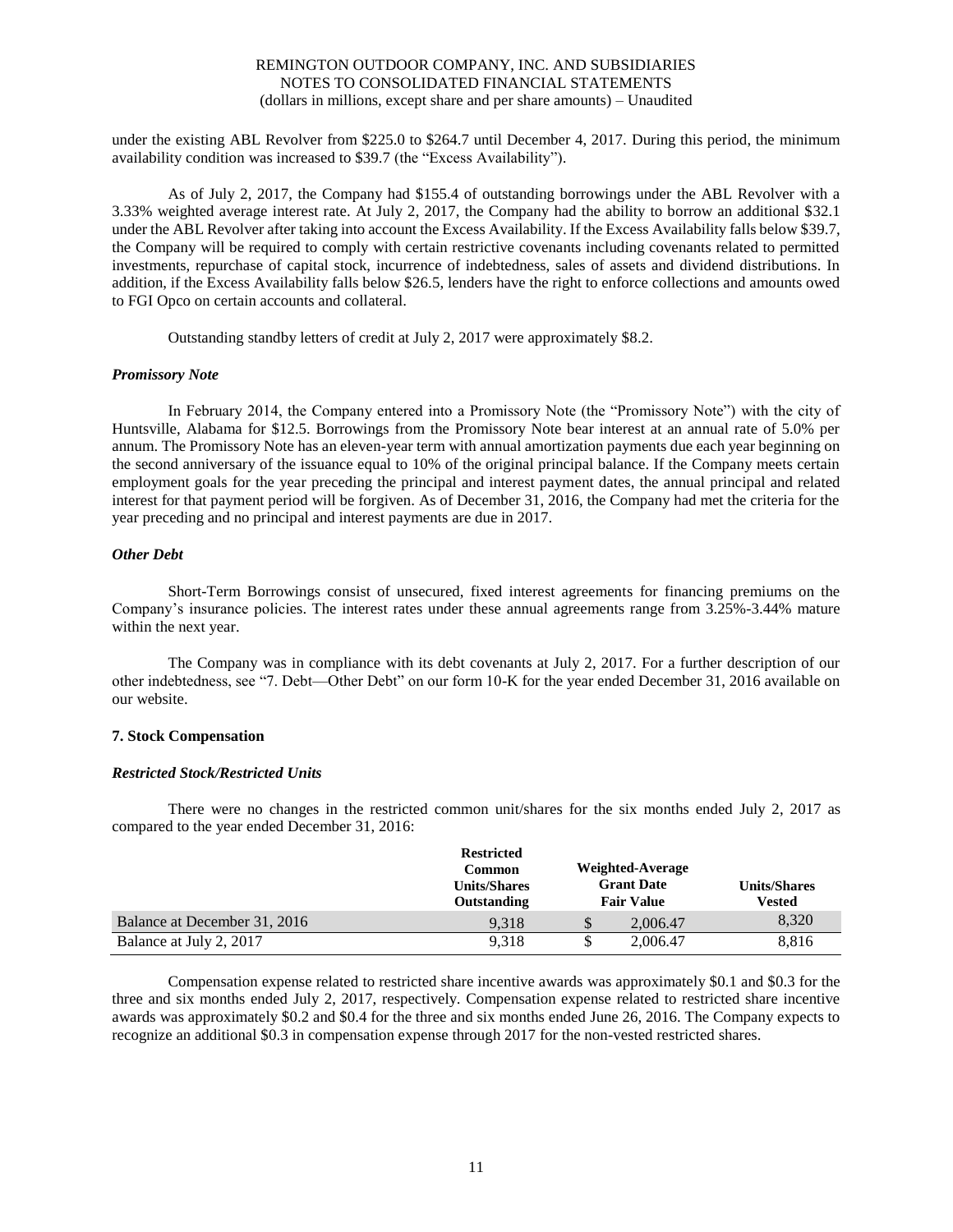# *Stock Options*

On May 14, 2008, the Company's Board of Directors (the "Board") adopted the Remington Outdoor Company, Inc. 2008 Stock Incentive Plan (formerly the American Heritage Arms, Inc. 2008 Stock Incentive Plan, as amended and restated through December 31, 2013) (the "Plan"). The Plan is designed to provide a means by which certain current employees, officers, non-employee directors and other individual service providers may be given an opportunity to benefit from increases in the value of Remington Outdoor common stock (the "Common Stock"), through the grant of awards. Remington Outdoor, by means of the Plan, seeks to retain the services of such eligible persons and to provide incentives for such persons to exert maximum efforts for the success of Remington Outdoor and its subsidiaries. In the first quarter of 2016, the Board amended the Plan to increase the maximum number of Common Stock awards that may be granted under the Plan from 48,500 to 56,000. No other changes were made to the Plan.

The awards under the Plan may be in the form of incentive stock options, nonqualified stock options, stock appreciation rights, restricted stock awards and stock unit awards. The maximum aggregate number of shares of Common Stock that may be issued under all awards granted to participants under the Plan is 56,000 shares, including 1,234 shares which are restricted shares and not stock options, subject to certain adjustments as set forth in the Plan.

Also on May 14, 2008, the Board adopted the form of Nonqualified Stock Option Award Agreement (the "Form Award Agreement"). The Form Award Agreement outlines terms relating to stock option awards issued under the Plan, including (I) the exercise price per share of each option granted, which shall be the fair market value of a share of the Common Stock on the date of grant (as defined in the Plan), (ii) the vesting schedule of the options granted, and (iii) acceleration provisions upon the occurrence of a change in control, termination of employment without cause or termination of employment for good reason.

The Company recognized approximately \$0.1 and \$0.2 of compensation expense for the three and six months ended July 2, 2017, respectively. The Company recognized approximately \$0.3 and \$0.5 of compensation expense for the three and six months ended June 26, 2016, respectively. The Company expects to recognize \$0.8 in additional compensation expense through 2020 related to the outstanding options.

|                                            | <b>Number</b><br>of Awards | Weighted-Average<br><b>Exercise Price</b> |
|--------------------------------------------|----------------------------|-------------------------------------------|
| Awards outstanding at December 31, 2016    | 33,186                     | 65.71                                     |
| <b>Awards Forfeited</b>                    | 2,634                      | 145.46                                    |
| Awards outstanding at July 2, 2017         | 30.552                     | 58.84                                     |
| Awards vested at July 2, 2017              | 15.123                     | 60.72                                     |
| Awards available for grant at July 2, 2017 | 8,253                      |                                           |

A summary of the stock option activity for the Plan for the six months ended July 2, 2017 is as follows:

# **8. Stockholders' Equity**

The Company is authorized to issue 200,000 shares of \$0.01 par value preferred stock as approved by the Board. As of June 26, 2016, there were 190,000 shares of preferred stock approved for issuance as Series A preferred stock, with no other approved classes of preferred stock issued or outstanding. There were 186,977 shares issued and zero shares outstanding of the Company's Series a preferred stock for all periods presented.

The Company is also authorized to issue 400,000 shares of \$0.01 par value common stock. There were no changes in the Company's common stock for the six months ended July 2, 2017: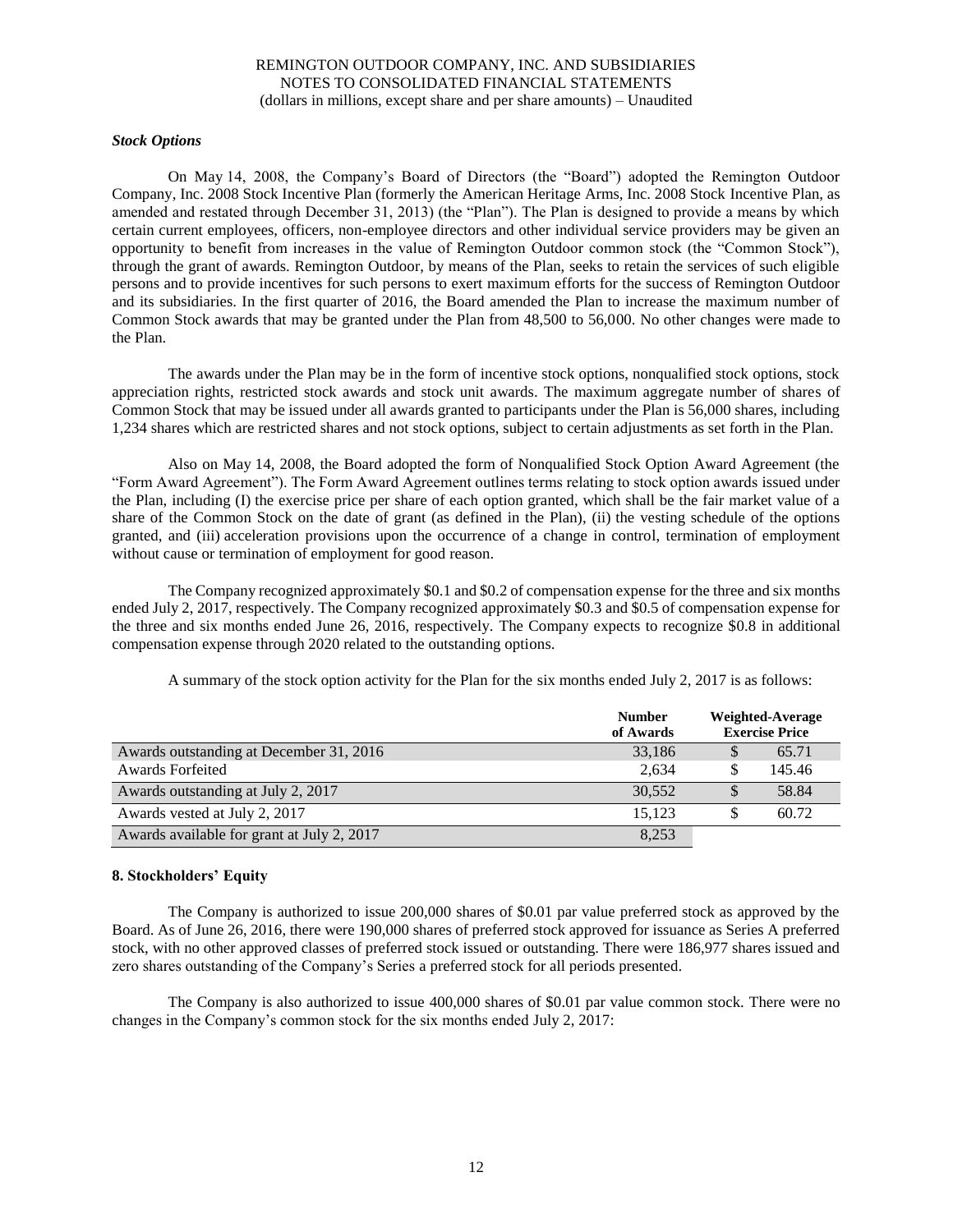|                                             |               | <b>Held</b> in |             |
|---------------------------------------------|---------------|----------------|-------------|
| <b>Common Stock</b>                         | <b>Issued</b> | Treasurv       | Outstanding |
| Shares of Common Stock at December 31, 2016 | 351.472       | (685)          | 350.787     |
| Shares of Common Stock at July 2, 2017      | 351.472       | (685)          | 350.787     |

# **9. Other Comprehensive Income (Loss)**

The components of other comprehensive income (loss) ("OCI") and their related tax effects for the three months ended July 2, 2017 and June 26, 2016 are as follows:

| Three Months Ended July 2, 2017                 |    | <b>Before Taxes</b> |    | <b>Taxes</b>             |    | <b>After Taxes</b> |
|-------------------------------------------------|----|---------------------|----|--------------------------|----|--------------------|
| Foreign currency translation adjustments 1,2    | P  |                     |    | $\overline{\phantom{0}}$ |    |                    |
| Net derivatives: 3                              |    |                     |    |                          |    |                    |
| Net unrealized gains (losses) recognized in OCI |    | (0.4)               |    | 0.1                      |    | (0.3)              |
| Net (gains) losses reclassified into earnings   |    | (1.3)               |    | 0.6                      |    | (0.7)              |
| Net derivative gains (losses) $2$               |    | (1.7)               |    | 0.7                      |    | (1.0)              |
| Other Comprehensive Income (Loss) <sup>2</sup>  | \$ | (1.7)               |    | 0.7                      | \$ | (1.0)              |
|                                                 |    |                     |    |                          |    |                    |
| Three Months Ended June 26, 2016                |    | <b>Before Taxes</b> |    | <b>Taxes</b>             |    | <b>After Taxes</b> |
| Foreign currency translation adjustments 1,2    | S  | (0.1)               | S  |                          | S  | (0.1)              |
| Net derivatives: <sup>3</sup>                   |    |                     |    |                          |    |                    |
| Net unrealized gains (losses) recognized in OCI |    | (1.7)               |    |                          |    | (1.7)              |
| Net (gains) losses reclassified into earnings   |    | 4.1                 |    | 1.5                      |    | 5.6                |
| Net derivative gains (losses) $2$               |    | 2.4                 |    | 1.5                      |    | 3.9                |
| Other Comprehensive Income (Loss) <sup>2</sup>  |    | 2.3                 | \$ | 1.5                      |    | 3.8                |

The components of OCI and their related tax effects for the six months ended July 2, 2017 and June 26, 2016 are as follows:

| Six Months Ended July 2, 2017                   | <b>Before Taxes</b> |       | <b>Taxes</b> |              | <b>After Taxes</b> |
|-------------------------------------------------|---------------------|-------|--------------|--------------|--------------------|
| Foreign currency translation adjustments $1, 2$ | J                   |       |              |              |                    |
| Net derivatives: <sup>3</sup>                   |                     |       |              |              |                    |
| Net unrealized gains (losses) recognized in OCI |                     | 6.4   |              | (2.5)        | 3.9                |
| Net (gains) losses reclassified into earnings   |                     | (0.4) |              | 0.2          | (0.2)              |
| Net derivative gains (losses) $2$               | \$                  | 6.0   |              | (2.3)        | 3.7                |
| Other Comprehensive Income (Loss) <sup>2</sup>  | \$                  | 6.0   |              | (2.3)        | \$<br>3.7          |
|                                                 |                     |       |              |              |                    |
|                                                 | <b>Before Taxes</b> |       |              |              |                    |
| Six Months Ended June 26, 2016                  |                     |       |              | <b>Taxes</b> | <b>After Taxes</b> |
| Foreign currency translation adjustments $1, 2$ | J,                  | (0.4) |              |              | (0.4)              |
| Net derivatives: <sup>3</sup>                   |                     |       |              |              |                    |
| Net unrealized gains (losses) recognized in OCI |                     | (1.6) |              |              | (1.6)              |
| Net (gains) losses reclassified into earnings   |                     | 7.9   |              |              | 7.9                |
| Net derivative gains (losses) $2$               |                     | 6.3   | S            |              | 6.3                |

**<sup>1</sup>** U.S. income taxes are not accrued on foreign currency translation adjustments.

<sup>2</sup> Amounts net of tax appear on the condensed consolidated statements of comprehensive income (loss).

<sup>3</sup> Net derivative gains and losses that are reclassified out of AOCI are recognized in their entirety in Cost of Sales on the Company's condensed consolidated statement of operations in the same reporting period during which they were realized. For additional information on the Company's derivative instruments that are designated as cash flow hedges, refer to note 14.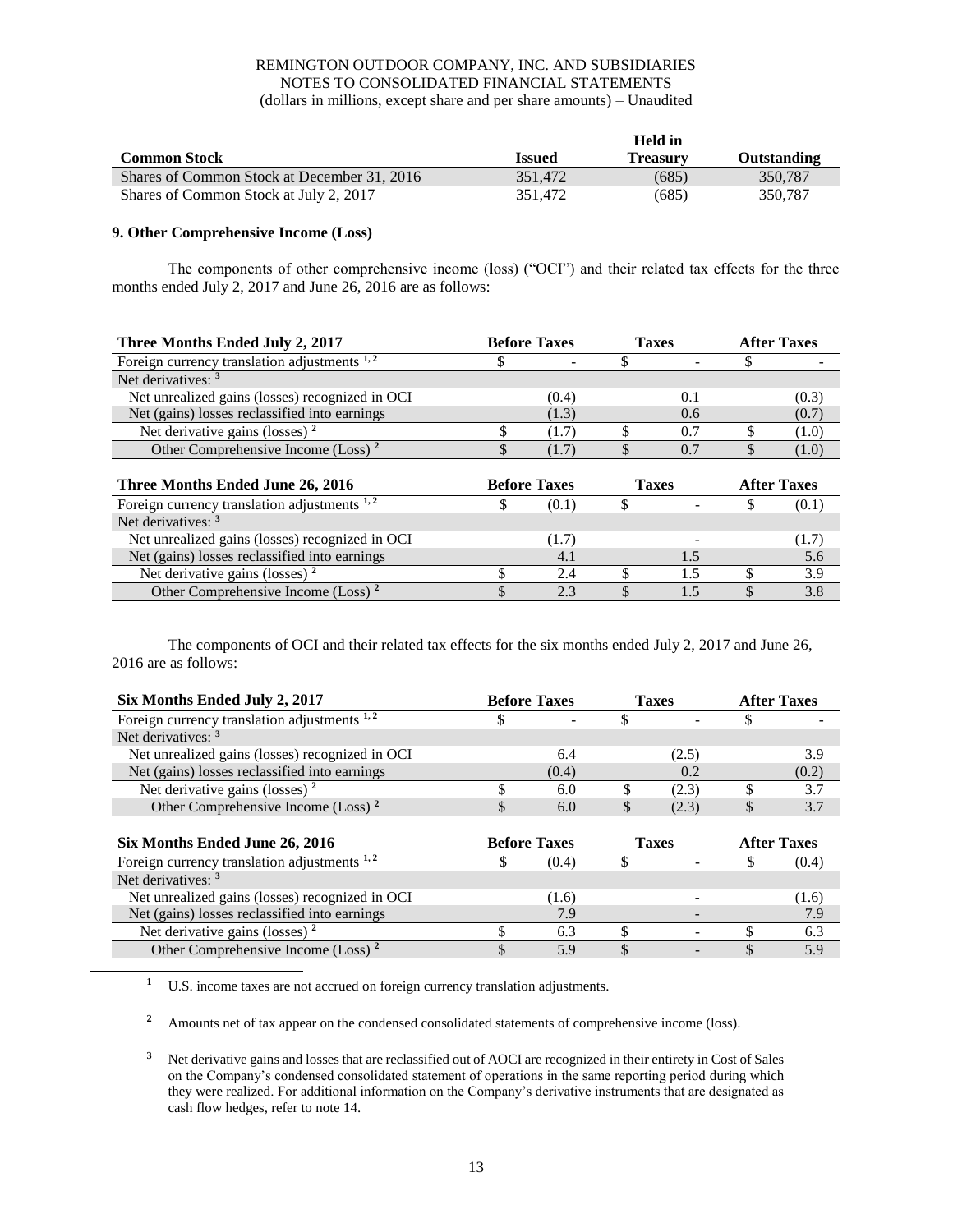# **10. Net Income (Loss) Per Share**

The following table sets forth the computation of basic and diluted net income (loss) per share for the periods indicated (in millions, except share and per share amounts):

|                                                      | <b>Three Months Ended</b> |         |               |         | <b>Six Months Ended</b> |          |               |         |
|------------------------------------------------------|---------------------------|---------|---------------|---------|-------------------------|----------|---------------|---------|
|                                                      | <b>July 2, 2017</b>       |         | June 26, 2016 |         | <b>July 2, 2017</b>     |          | June 26, 2016 |         |
| Numerator:                                           |                           |         |               |         |                         |          |               |         |
| Net income (loss) applicable to common shareholders  |                           | (9.5)   | \$            | (4.8)   | \$                      | (44.5)   |               | 9.6     |
| Denominator:                                         |                           |         |               |         |                         |          |               |         |
| Weighted average common shares outstanding (basic)   |                           | 349,270 |               | 347.131 |                         | 349,017  |               | 346,858 |
| Weighted average common shares outstanding (diluted) |                           | 349,270 |               | 347.131 |                         | 349,017  |               | 346,858 |
| <b>Loss per Common Share:</b>                        |                           |         |               |         |                         |          |               |         |
| Basic                                                |                           | (27.00) |               | (13.23) | ۰D.                     | (127.42) |               | 27.68   |
| Diluted                                              |                           | (27.00) |               | (13.23) | S                       | (127.42) |               | 27.68   |

The following table shows the common equivalent shares related to non-vested restricted stock and stock options that were not included in the computation of diluted earnings per share, as their effect would have been antidilutive:

|                         |              | <b>Three Months Ended</b> |              | <b>Six Months Ended</b> |
|-------------------------|--------------|---------------------------|--------------|-------------------------|
|                         | July 2, 2017 | <b>June 26, 2016</b>      | July 2, 2017 | <b>June 26, 2016</b>    |
| <b>Restricted Stock</b> | 1.039        | 3.806                     | 1.039        | 3,806                   |
| <b>Stock Options</b>    | 30.552       | 35.118                    | 30.552       | 35,118                  |
| Total                   | 31.591       | 38,924                    | 31.591       | 38.924                  |

#### **11. Income Taxes**

The effective tax rate on continuing operations for the six months ended July 2, 2017 and June 26, 2016 was 22.2% and 38.8%, respectively.

The difference between the actual effective tax rate and the federal statutory rate of 35% for the six months ended July 2, 2017 was principally due to the impairment of goodwill and trademarks as well as an income tax benefit recorded in continuing operations as a result of income tax expense recorded in OCI due to the ASC 740 intraperiod allocation rules.

The difference between the actual effective tax rate and the federal statutory rate of 35% for the six months ended June 26, 2016 was principally due to an increase in deferred tax liabilities associated with indefinite lived intangible assets.

As of July 2, 2017, a valuation allowance of \$104.2 was recorded against deferred tax assets in accordance with the provisions of ASC 740. Realization of deferred tax assets is largely dependent upon future profitable operations and the reversals of existing temporary differences. Although there can be no assurance that such events will occur, the valuation allowance may be reversed in future periods to the extent that related deferred income tax assets no longer require a valuation allowance under the provisions of ASC 740.

# **12. Retiree Benefits**

# *Defined Benefit Pension Plans:*

The Company sponsors two defined benefit pension plans and a supplemental defined benefit pension plan for certain of its employees. For disclosure purposes, the three defined benefit plans have been combined and are collectively referred to as the "Plans". Vested employees who retire will receive an annual benefit equal to a specified amount per month per year of credited service, as defined by the Plans.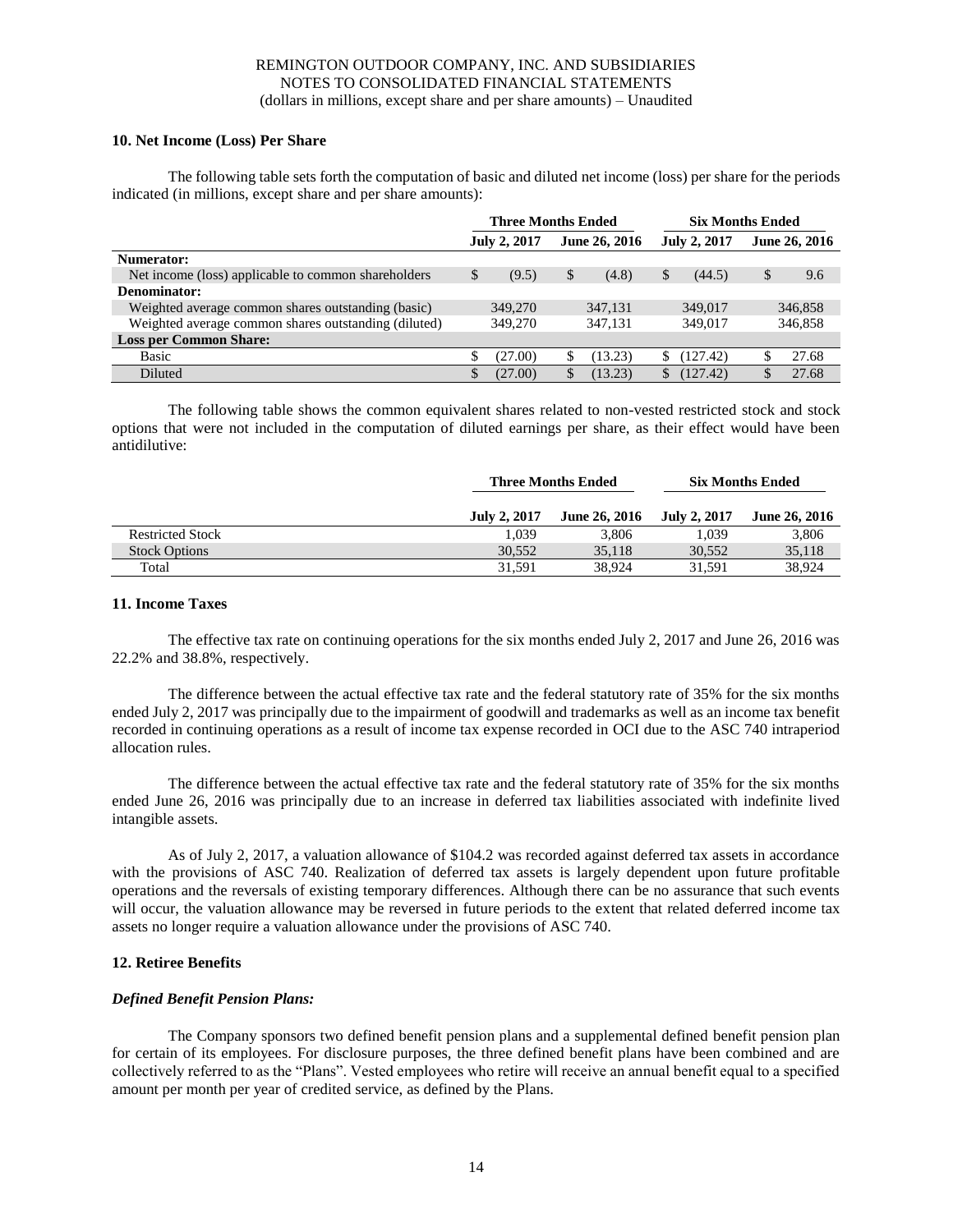The following table summarizes the components of net periodic pension cost for the periods indicated:

|                                        | <b>Three Months Ended</b> |                          |   |               |   | <b>Six Months Ended</b> |  |               |  |
|----------------------------------------|---------------------------|--------------------------|---|---------------|---|-------------------------|--|---------------|--|
|                                        |                           | <b>July 2, 2017</b>      |   | June 26, 2016 |   | <b>July 2, 2017</b>     |  | June 26, 2016 |  |
| Service cost                           |                           | $\overline{\phantom{a}}$ | S | -             | S | 0.1                     |  | 0.1           |  |
| Interest Cost                          |                           | 2.5                      |   | 2.6           |   | 5.0                     |  | 5.2           |  |
| <b>Expected Return on Assets</b>       |                           | (3.5)                    |   | (3.5)         |   | (7.0)                   |  | (7.1)         |  |
| <b>Recognized Net Actuarial Losses</b> |                           |                          |   | 1.0           |   | 2.2                     |  | 1.9           |  |
| Net Periodic Pension Cost              |                           |                          |   | 0.1           |   | 0.3                     |  | 0.1           |  |

The Company made approximately \$1.4 of contributions to its Plans in the six months ended July 2, 2017. The Company expects to make aggregate cash contributions totaling approximately \$8.1 to the Plans during the current fiscal year.

# *Other Postretirement Benefit Plans*

The following table summarizes the components of net periodic post-retirement cost for the periods indicated:

|                                   | <b>Three Months Ended</b> |              |               |                          |  |              | <b>Six Months Ended</b> |                      |  |  |
|-----------------------------------|---------------------------|--------------|---------------|--------------------------|--|--------------|-------------------------|----------------------|--|--|
|                                   |                           | July 2, 2017 | June 26, 2016 |                          |  | July 2, 2017 |                         | <b>June 26, 2016</b> |  |  |
| Interest Cost                     |                           |              |               | $\overline{\phantom{0}}$ |  |              |                         |                      |  |  |
| Net Periodic Post-Retirement Cost |                           | 0.1          |               | -                        |  |              |                         |                      |  |  |

# **13. Commitments and Contingencies**

# *Purchase Commitments*

The Company has various purchase commitments for services incidental to the ordinary course of business, including, among other things, a services contract with its third party warehouse provider. Such commitments are not at prices in excess of current market prices. Included in the purchase commitment amounts are the Company's purchase contracts with certain raw material suppliers, for periods ranging from one to four years, some of which contain firm commitments to purchase specified minimum quantities.

# *Contingencies*

The Company is subject to various lawsuits and claims with respect to product liabilities, governmental regulations and other matters arising in the normal course of business. Pursuant to an asset purchase agreement (the "Purchase Agreement") executed on December 1, 1993, Remington acquired certain assets and assumed certain liabilities (the "Asset Purchase") of the sporting goods business formerly operated by E. I. du Pont de Nemours and Company ("DuPont") and one of DuPont's subsidiaries (together with DuPont, the "1993 Sellers"). Under the Purchase Agreement, the Company generally bears financial responsibility for all product liability cases and claims relating to occurrences after the closing of the Asset Purchase, except for certain specified costs. The Company's assumption of financial responsibility was largely limited to a fixed amount that has now been fully paid, and due to a reduction in expected litigation due to factors including, among others, increased prevalence of insurance and passage of time, the Company believes that product liability cases and claims involving occurrences arising prior to the Asset Purchase are not likely to have a material adverse effect upon the financial condition, results of operations or cash flows of the Company. Nonetheless, in part because the nature and extent of manufacturer liability based on the manufacture and/or sale of allegedly defective products (particularly as to firearms and ammunition) is uncertain, there can be no assurance that the Company's resources will be adequate to cover pending and future product liability and other product related occurrences, cases or claims, in the aggregate, or that such a material adverse effect upon the Company's financial condition, results of operations or cash flows will not result therefrom. Because of the nature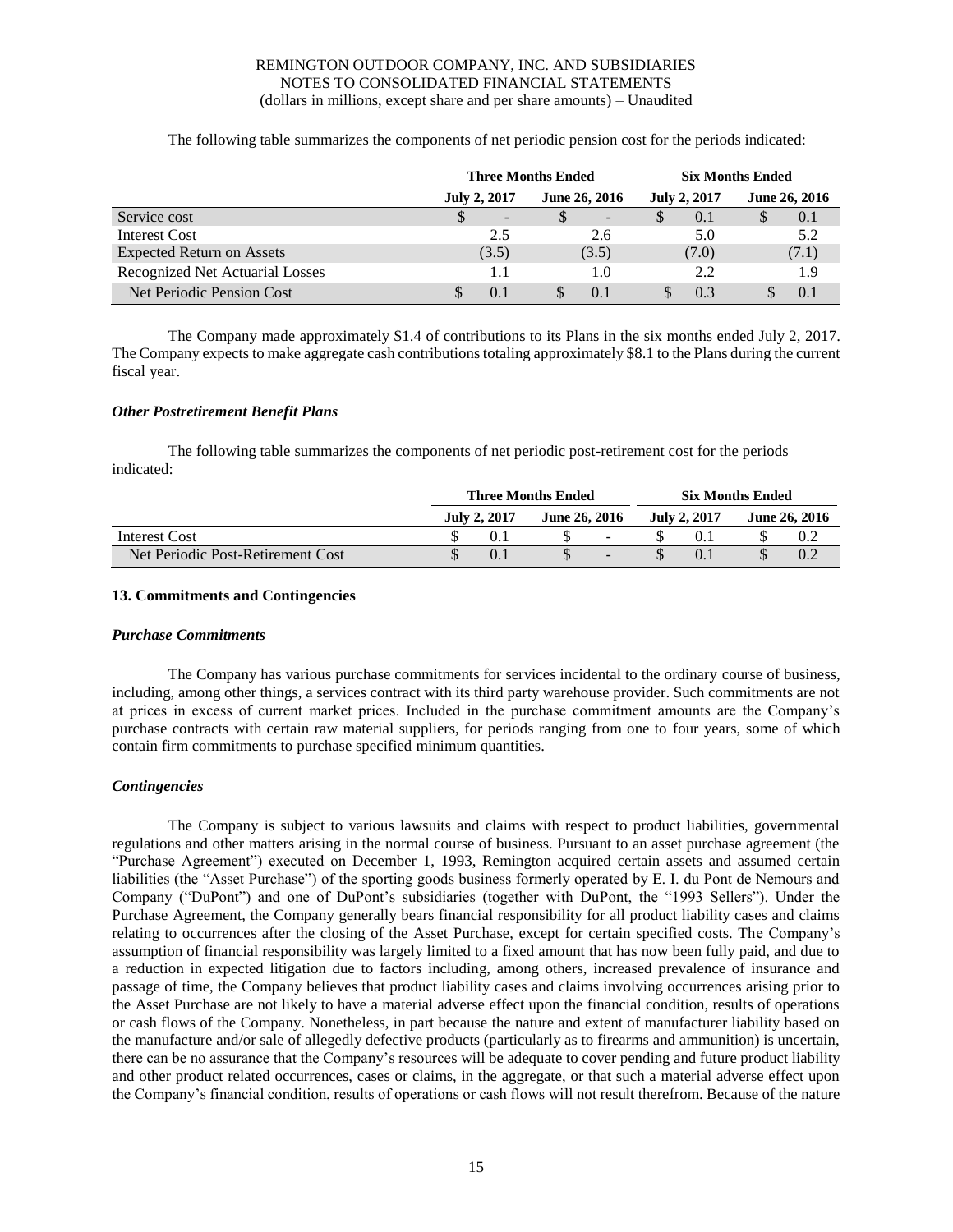of its products, the Company anticipates that it will continue to be involved in product liability and product related litigation in the future. The Company's accruals for losses relating to product liability cases and claims include accruals for all probable losses for which the amount can be reasonably estimated. Based on the relevant circumstances (including the current availability of insurance involving post-Asset Purchase occurrences, the Company's accruals for the uninsured costs of such cases and claims and the 1993 Sellers' agreement to be responsible for a portion of certain specified costs, as well as the type of firearms products made by the Company), the Company does not believe with respect to product liability and product related cases and claims that any reasonably possible loss exceeding amounts already recognized through the Company's accruals exists.

At July 2, 2017, December 31, 2016, and June 26, 2016, the Company's accrual for product liability cases and claims was \$30.7, \$27.8, and \$26.4, respectively.

As of July 2, 2017, the Company had two class action cases pending relating to breach of warranty claims concerning certain of its firearms products where economic damages were being claimed. The Company and the plaintiffs entered into a settlement agreement in late 2014. A final approval hearing was held on February 14, 2017. On March 14, 2017, the Court entered a final order granting the parties' joint motion for final settlement approval, certifying classes for settlement purposes, approving the plaintiffs' supplemental fee application, and dismissing the matter with prejudice. The objectors filed a notice of appeal on April 13, 2017. The objectors filed an opening brief on June 21, 2017. The remaining parties' response brief is currently due on August 17, 2017. The objectors' reply brief is due within two weeks of the response brief.

# **14. Derivatives**

The Company's activities are exposed to several market risks which could have an adverse effect on its earnings and financial performance. As part of the Company's risk management program, these market risks are regularly monitored and managed and the Company utilizes derivative instruments to mitigate the effects of those market risks.

All of the Company's current derivative instruments are subject to master netting agreements and payments for the derivative contracts are allowed to be netted. The fair values of all derivative instruments are presented on a net basis on the condensed consolidated balance sheet. Refer to note 2 for the net fair value presentation of the Company's derivative instruments as presented on the condensed consolidated balance sheet.

# *Cash Flow Hedges*

The Company periodically enters into copper and lead commodity swap or option contracts to mitigate price fluctuations on future commodity purchases. Both commodity option and swap contracts qualify for and have been designated as cash flow hedges and changes in the fair values of these contracts are recorded in AOCI until sales of ammunition that included previously hedged purchases of copper and lead have been recognized. Approximately \$3.0 of the net commodity contracts' loss (net of deferred taxes) included in AOCI is expected to be reclassified into earnings within the next twelve months.

At July 2, 2017, the fair values of the Company's outstanding swap contracts were \$7.1 and hedged firm commitments of an aggregate notional amount of 42.8 million pounds of copper and lead. The commodity swap contracts outstanding at July 2, 2017 will settle at various times over the next 18 months. At December 31, 2016, the fair values of the Company's outstanding swap contracts were \$5.5 and hedged firm commitments of an aggregate notional amount of 49.9 million pounds of copper and lead and were expected to settle over 18 months. At June 26, 2016, the fair values of the Company's outstanding swap contracts were \$(6.5) and hedged firm commitments of an aggregate notional amount of 54.1 million pounds of copper and lead. The commodity swap contracts outstanding at June 26, 2016 were expected to settle over 17 months.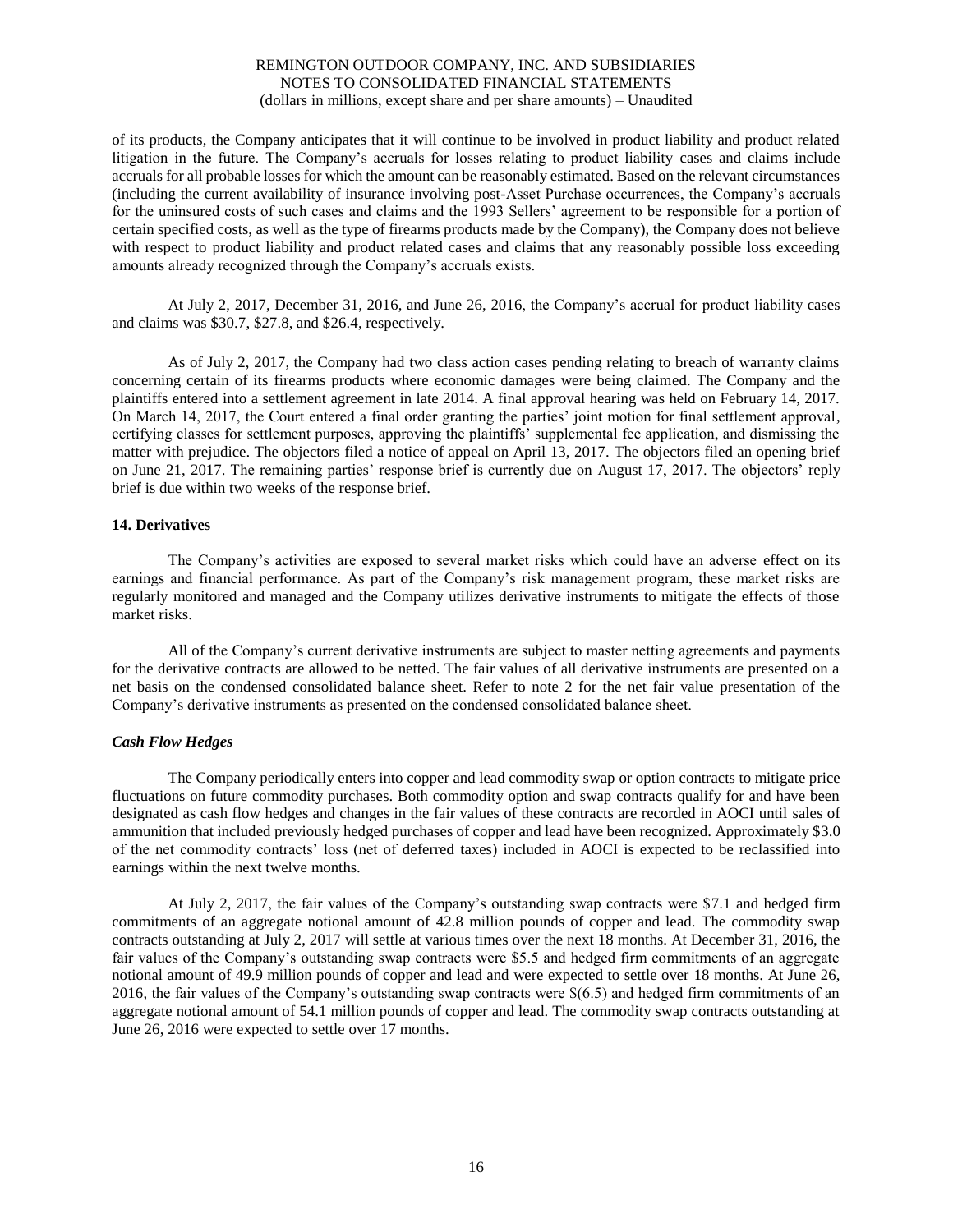The following table presents the fair value of the Company's derivative instruments that were designated as cash flow hedges on a gross basis without the effect of master netting agreements at the following dates:

| <b>Derivatives Designated as</b><br><b>Cash Flow Hedges</b> | <b>Balance Sheet Location</b> |    | December 31,<br>2016<br>June 26, 2016 |    |                          |               |     |
|-------------------------------------------------------------|-------------------------------|----|---------------------------------------|----|--------------------------|---------------|-----|
| <b>Assets</b>                                               |                               |    |                                       |    |                          |               |     |
|                                                             | Prepaid Expenses and Misc.    |    |                                       |    |                          |               |     |
| <b>Commodity Contracts</b>                                  | Receivables                   | S  | 6.6                                   | \$ | 5.5                      | <sup>\$</sup> | -   |
| <b>Commodity Contracts</b>                                  | Other Assets                  |    | 0.5                                   |    |                          |               |     |
| Total Assets <sup>1</sup>                                   |                               | ٠Π | 7.1                                   | S  | 5.5                      | ъD            |     |
| Liabilities                                                 |                               |    |                                       |    |                          |               |     |
| <b>Commodity Contracts</b>                                  | <b>Accounts Payable</b>       | S  |                                       | \$ | $\overline{\phantom{a}}$ |               | 6.4 |
| <b>Commodity Contracts</b>                                  | Other Long-Term Liabilities   |    |                                       |    |                          |               | 0.1 |
| Total Liabilities <sup>1</sup>                              |                               |    |                                       |    |                          |               | 6.5 |

<sup>1</sup> For information on the effect master netting agreements have on the Company's derivative instruments qualifying as cash flow hedges and their estimated fair values, refer to note 2.

The following tables present the impact changes in fair values of derivatives designated as cash flow hedges had on earnings and AOCI, net of taxes, for the following dates:

| <b>Derivatives Designated as</b><br><b>Cash Flow Hedges</b> |     | Gain (Loss)<br><b>Recognized in OCI</b> | <b>Location of Loss</b><br><b>Reclassified from AOCI</b><br>into Income (Effective<br>Portion) |    | Gain (Loss)<br><b>Reclassified from</b><br><b>AOCI</b> into Earnings<br>(Effective Portion) | <b>Gain (Loss) Recognized</b><br>in Earnings<br>(Ineffective Portion and<br><b>Amounts Excluded</b><br>from Effectiveness<br>Testing)         |  |
|-------------------------------------------------------------|-----|-----------------------------------------|------------------------------------------------------------------------------------------------|----|---------------------------------------------------------------------------------------------|-----------------------------------------------------------------------------------------------------------------------------------------------|--|
| Three Months Ended July 2, 2017                             |     |                                         |                                                                                                |    |                                                                                             |                                                                                                                                               |  |
| <b>Commodity Contracts</b>                                  | \$. | (0.3)                                   | <b>Cost of Sales</b>                                                                           | S  | 0.7                                                                                         | \$                                                                                                                                            |  |
| Total <sup>1</sup>                                          | \$  | (0.3)                                   |                                                                                                |    | 0.7                                                                                         | \$                                                                                                                                            |  |
| Three Months Ended June 26, 2016                            |     |                                         |                                                                                                |    |                                                                                             |                                                                                                                                               |  |
| <b>Commodity Contracts</b>                                  | SS. | (1.7)                                   | <b>Cost of Sales</b>                                                                           | \$ | (5.6)                                                                                       | \$                                                                                                                                            |  |
| Total <sup>1</sup>                                          | \$  | (1.7)                                   |                                                                                                |    | (5.6)                                                                                       | \$                                                                                                                                            |  |
| <b>Derivatives Designated as</b><br><b>Cash Flow Hedges</b> |     | Gain (Loss)<br>Recognized in OCI        | <b>Location of Loss</b><br><b>Reclassified from AOCI</b><br>into Income (Effective<br>Portion) |    | Gain (Loss)<br><b>Reclassified from</b><br><b>AOCI</b> into Earnings<br>(Effective Portion) | <b>Gain (Loss) Recognized</b><br>in Earnings<br>(Ineffective Portion and<br><b>Amounts Excluded</b><br>from Effectiveness<br><b>Testing</b> ) |  |

|                                |      |               |      | ------- |  |
|--------------------------------|------|---------------|------|---------|--|
| Six Months Ended July 2, 2017  |      |               |      |         |  |
| <b>Commodity Contracts</b>     | 3.9  | Cost of Sales | 0.2  |         |  |
| Total <sup>1</sup>             | 3.9  |               |      |         |  |
| Six Months Ended June 26, 2016 |      |               |      |         |  |
| <b>Commodity Contracts</b>     | 1.6  | Cost of Sales | 7.9) |         |  |
| Total $1$                      | 1.6) |               | .9   |         |  |
|                                |      |               |      |         |  |

**<sup>1</sup>** For information on the tax effects and pre-tax net gains and losses on derivative instruments reflected in OCI, refer to note 9.

# *Economic Hedges*

The Company uses interest rate swaps to manage volatility in LIBOR benchmark interest rates by swapping a portion of its variable-rate debt with fixed-rate debt. These interest rate swaps effectively allow the Company to pay a fixed rate of interest. Changes in the fair value of the interest rate swap are immediately recognized in earnings as the derivative did not qualify for hedge accounting.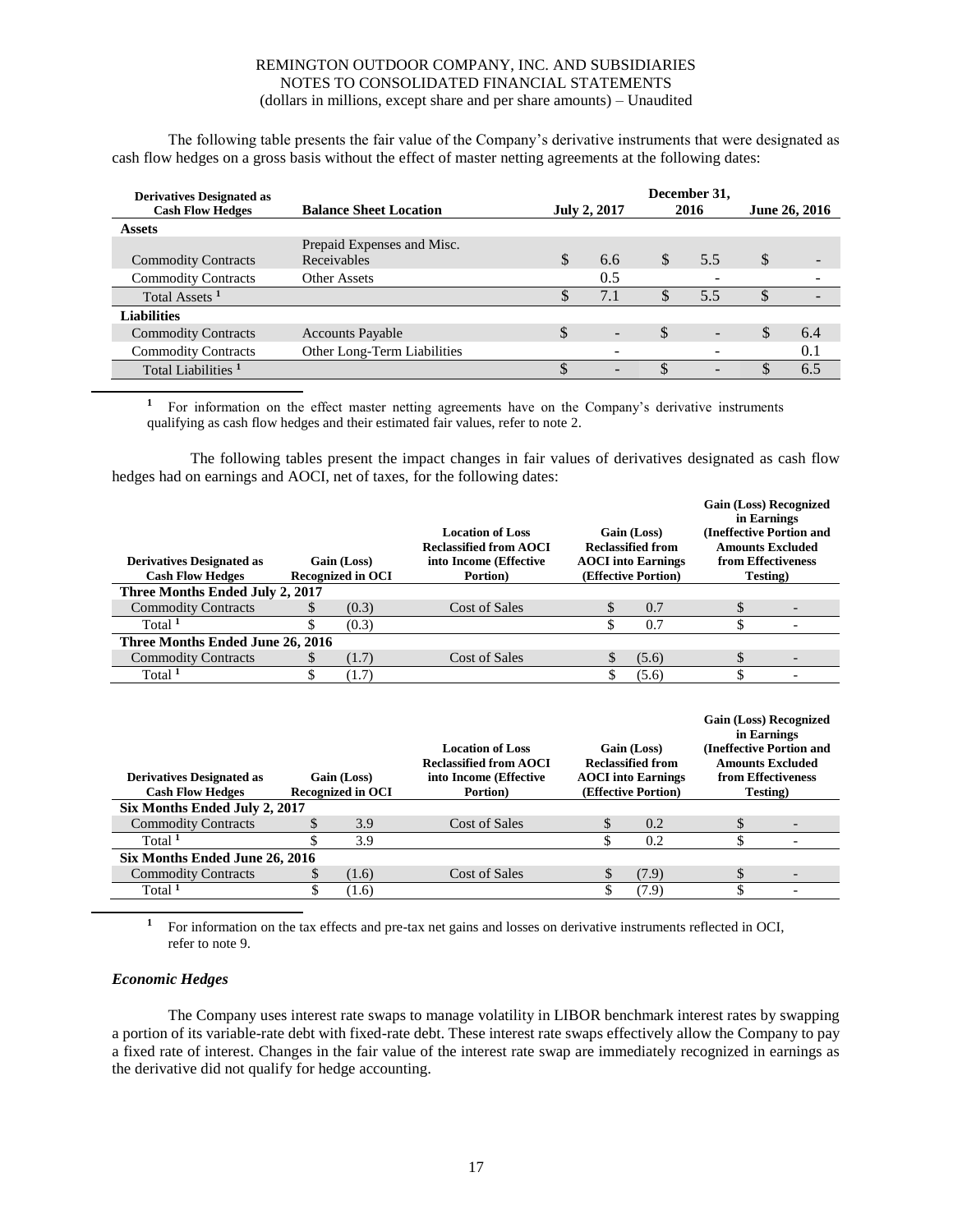The interest rate swaps settle on the  $19<sup>th</sup>$  day of each month concluding with the April 19, 2018 settlement. The notional amount of the interest rate swaps was \$150.0 at July 2, 2017 and will remain at that amount until the settlement date.

The following table presents the fair value of the Company's derivative instruments that were not designated as hedging instruments on a gross basis without the effect of master netting agreements at the following dates:

| <b>Balance Sheet Location</b> |  |     | June 26, 2016       |     |                      |     |
|-------------------------------|--|-----|---------------------|-----|----------------------|-----|
|                               |  |     |                     |     |                      |     |
| Other Assets                  |  | 1.5 |                     | 1.5 |                      | 0.3 |
|                               |  | 1.5 |                     |     |                      | 0.3 |
|                               |  |     |                     |     |                      |     |
| <b>Accrued Expenses</b>       |  | 1.1 |                     | 1.4 |                      | 1.5 |
|                               |  | 1.1 |                     | 1.4 |                      | 1.5 |
|                               |  |     | <b>July 2, 2017</b> |     | December 31,<br>2016 |     |

<sup>1</sup> For information on the effect master netting agreements have on the Company's economic hedges and their estimated fair values, refer to note 2.

The following tables present the pre-tax effect that changes in the fair values of derivatives not designated as hedging instruments had on earnings for the three and six months ended July 2, 2017 and June 26, 2016:

| <b>Derivatives Not Designated</b><br>as Hedging Instruments    | <b>Location of Gain (Loss) Recognized in Earnings</b> | Gain (Loss) Gain<br>Recognized<br>in Earnings |  |  |  |  |
|----------------------------------------------------------------|-------------------------------------------------------|-----------------------------------------------|--|--|--|--|
| Three Months Ended July 2, 2017                                |                                                       |                                               |  |  |  |  |
| <b>Interest Rate Swaps</b>                                     | Interest Income (Expense)                             | \$                                            |  |  |  |  |
| Three Months Ended June 26, 2016<br><b>Interest Rate Swaps</b> | Interest Income (Expense)                             | (0.8)                                         |  |  |  |  |
| <b>Derivatives Not Designated</b><br>as Hedging Instruments    | <b>Location of Gain (Loss) Recognized in Earnings</b> | <b>Gain (Loss) Recognized</b><br>in Earnings  |  |  |  |  |

| as Hedging Instruments         | Location of Gain (Loss) Recognized in Earnings | in Earnings |       |  |  |  |
|--------------------------------|------------------------------------------------|-------------|-------|--|--|--|
| Six Months Ended July 2, 2017  |                                                |             |       |  |  |  |
| <b>Interest Rate Swaps</b>     | Interest Income (Expense)                      |             | 0.2   |  |  |  |
|                                |                                                |             |       |  |  |  |
| Six Months Ended June 26, 2016 |                                                |             |       |  |  |  |
| Interest Rate Swaps            | Interest Income (Expense)                      |             | (1.8) |  |  |  |
|                                |                                                |             |       |  |  |  |

# **15. Segment Information**

The Company's business is classified into two reportable segments: Firearms, which designs, manufactures, imports and markets primarily sporting shotguns, rifles, handguns and modular firearms; and Ammunition, which designs, manufactures and markets sporting ammunition and ammunition reloading components. The remaining operating segments, which include accessories, silencers, other gun-related products, licensed products and lifestyle products, are aggregated into the Consumer category.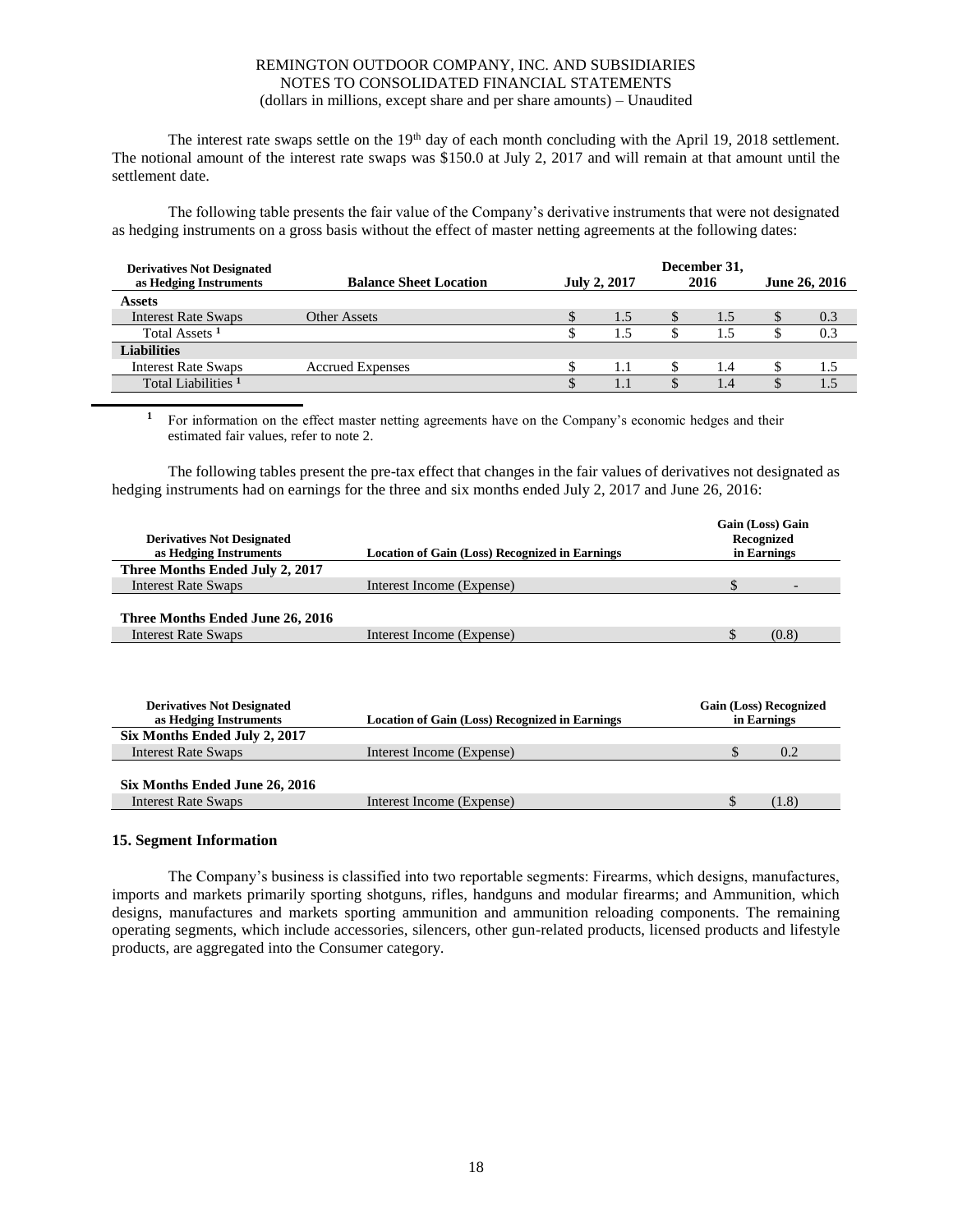Results for the Company's reporting segments for the three months ended July 2, 2017 and June 26, 2016 are as follows:

| <b>Three Months Ended</b>                            | <b>July 2, 2017</b>   | June 26, 2016 |
|------------------------------------------------------|-----------------------|---------------|
| Net Sales from External Customers:                   |                       |               |
| Firearms                                             | \$<br>65.2            | \$<br>94.8    |
| Ammunition                                           | 80.4                  | 93.0          |
| Consumer                                             | 9.4                   | 16.5          |
| <b>Total Net Sales from External Customers</b>       | \$<br>155.0           | \$<br>204.3   |
| Adjusted Gross profit:                               |                       |               |
| Firearms                                             | $\mathcal{S}$<br>11.2 | \$<br>20.3    |
| Ammunition                                           | 23.7                  | 30.6          |
| Consumer                                             | 3.0                   | 6.4           |
| Segment Adjusted Gross Profit                        | \$<br>37.9            | \$<br>57.3    |
| Less Adjusted EBITDA Adjustments <sup>1</sup>        | 4.4                   | 4.8           |
| <b>Consolidated Gross Profit</b>                     | \$<br>33.5            | \$<br>52.5    |
| <b>Adjusted Operating expenses</b>                   | \$<br>23.7            | \$<br>27.2    |
| Add Adjusted EBITDA Adjustments <sup>1</sup>         | 3.0                   | 3.1           |
| <b>Consolidated Operating Expenses</b>               | \$<br>26.7            | \$<br>30.3    |
| Interest Expense <sup>1</sup>                        | \$<br>15.5            | \$<br>15.7    |
| Income (Loss) Before Income Taxes and Noncontrolling |                       |               |
| Interest <sup>1</sup>                                | \$<br>(8.7)           | \$<br>6.5     |

<sup>1</sup> Adjusted EBITDA was \$14.2 and \$30.1 for the three months ended July 2, 2017 and June 26, 2016, respectively.

Results for the Company's reporting segments for the six months ended July 2, 2017 and June 26, 2016 are as follows:

| <b>Six Months Ended</b>                                                    | <b>July 2, 2017</b><br><b>June 26, 2016</b> |                       |  |  |  |
|----------------------------------------------------------------------------|---------------------------------------------|-----------------------|--|--|--|
| Net Sales from External Customers:                                         |                                             |                       |  |  |  |
| <b>Firearms</b>                                                            | \$<br>149.2                                 | \$.<br>210.1          |  |  |  |
| Ammunition                                                                 | 143.0                                       | 179.1                 |  |  |  |
| Consumer                                                                   | 20.4                                        | 33.1                  |  |  |  |
| <b>Total Net Sales from External Customers</b>                             | \$<br>312.6                                 | \$<br>422.3           |  |  |  |
| Adjusted Gross profit:                                                     |                                             |                       |  |  |  |
| Firearms                                                                   | \$<br>25.7                                  | <sup>\$</sup><br>53.7 |  |  |  |
| Ammunition                                                                 | 40.9                                        | 57.6                  |  |  |  |
| Consumer                                                                   | 7.4                                         | 11.5                  |  |  |  |
| Segment Adjusted Gross Profit                                              | \$<br>74.0                                  | \$<br>122.8           |  |  |  |
| Less EBITDA Adjustments <sup>1</sup>                                       | 9.3                                         | 9.4                   |  |  |  |
| <b>Consolidated Gross Profit</b>                                           | \$<br>64.7                                  | 113.4<br>\$.          |  |  |  |
| <b>Adjusted Operating expenses</b>                                         | \$<br>49.8                                  | $\mathcal{S}$<br>59.2 |  |  |  |
| Add EBITDA Adjustments <sup>1</sup>                                        | 42.0                                        | 7.2                   |  |  |  |
| <b>Consolidated Operating Expenses</b>                                     | \$<br>91.8                                  | \$<br>66.4            |  |  |  |
| Interest Expense <sup>1</sup>                                              | 30.1                                        | \$<br>31.0            |  |  |  |
| Income (Loss) Before Income Taxes and Noncontrolling Interest <sup>1</sup> | \$<br>(57.2)                                | 16.0                  |  |  |  |

<sup>1</sup> Adjusted EBITDA was \$24.2 and \$63.6 for the six months ended July 2, 2017 and June 26, 2016, respectively.

# **16. New Accounting Pronouncements**

In January 2017, the Financial Accounting Standards Board ("FASB") issued Accounting Standards Update ("ASU") 2017-01, "—Business Combinations (Topic 805): Clarifying the Definition of a Business". This ASU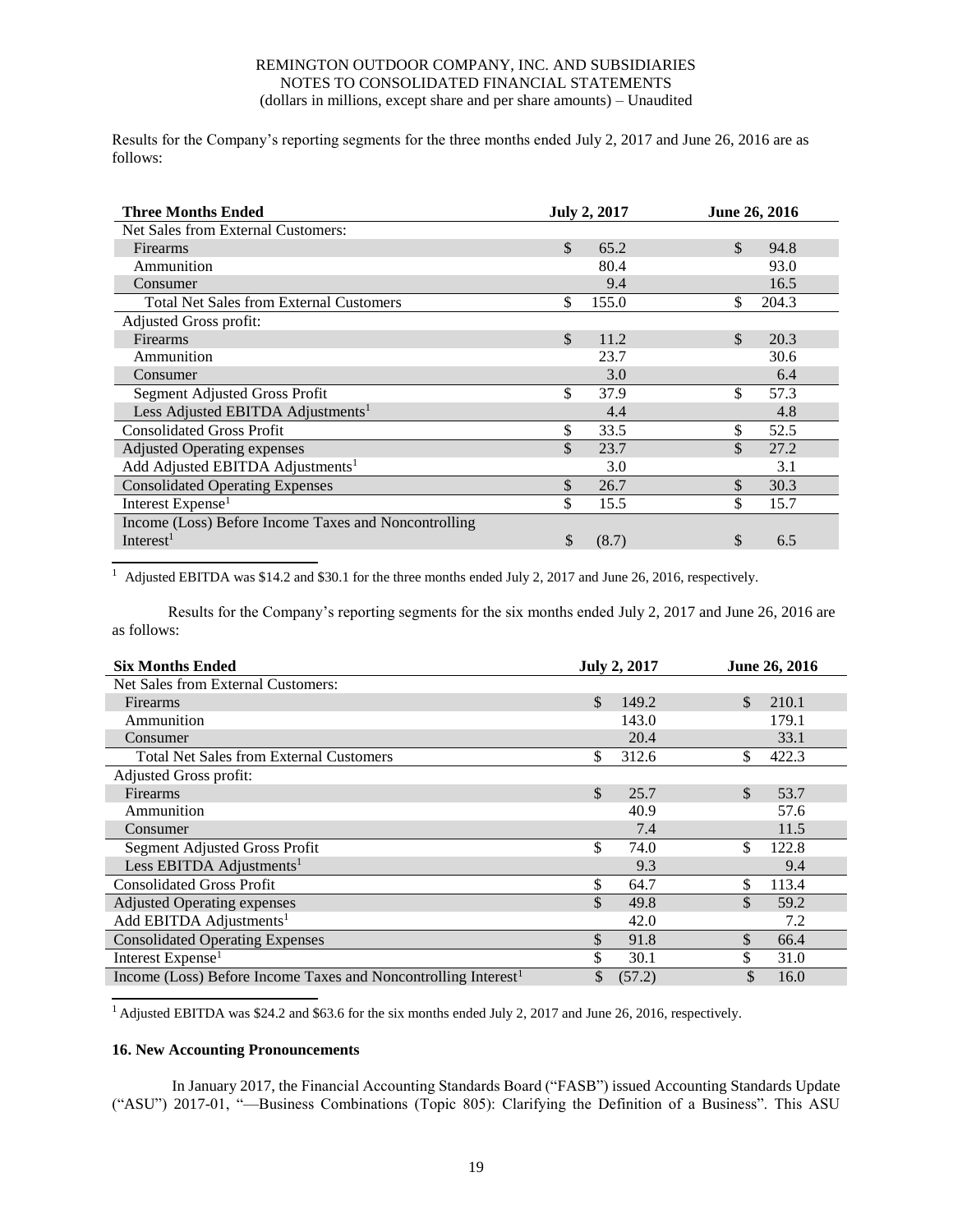contains amendments to clarify the definition of a business. The amendments affect all companies and other reporting organizations that must determine whether they have acquired or sold a business. The guidance is effective for public companies for annual periods beginning after December 15, 2017, including interim periods within those periods. For all other companies and organizations, the amendments are effective for annual periods beginning after December 15, 2018, and interim periods within annual periods beginning after December 15, 2019. Early adoption is permitted under certain circumstances. The amendments should be applied prospectively as of the beginning of the period of adoption. The Company is currently evaluating the impact of this guidance on its financial statements and the timing of adoption.

In January 2017, the FASB issued ASU 2017-03, "—Accounting Changes and Error Corrections (Topic 250) and Investments – Equity Method and Joint Ventures (Topic 323): Amendments to SEC Paragraphs Pursuant to Staff Announcements at the September 22, 2016 and November 17, 2016 EITF Meetings". This ASU adds and amends SEC paragraphs pursuant to the SEC Staff Announcements at the September 22, 2016 and November 17, 2016 Emerging Issues Task Force (EITF) meetings. The September announcement is about the Disclosure of the Impact That Recently Issued Accounting Standards Will Have on the Financial Statements of a Registrant When Such Standards are Adopted in a Future Period. The November announcement made amendments to conform the SEC Observer Comment on Accounting for Tax Benefits Resulting from Investments in Qualified Affordable Housing Projects to the guidance issued in ASU 2014-01, *Investments—Equity Method and Joint Ventures (Topic 323): Accounting for Investments in Qualified Affordable Housing Projects*. The Company is currently evaluating the impact of this guidance on its financial statements and the timing of adoption.

In January 2017, the FASB issued ASU 2017-04, "—Intangibles – Goodwill and Other (Topic 350): Simplifying the Test for Goodwill Impairment". This ASU eliminates Step 2 from the goodwill impairment test. The annual, or interim, goodwill impairment test is performed by comparing the fair value of a reporting unit with its carrying amount. An impairment charge should be recognized for the amount by which the carrying amount exceeds the reporting unit's fair value; however, the loss recognized should not exceed the total amount of goodwill allocated to that reporting unit. In addition, income tax effects from any tax deductible goodwill on the carrying amount of the reporting unit should be considered when measuring the goodwill impairment loss, if applicable. The amendments also eliminate the requirements for any reporting unit with a zero or negative carrying amount to perform a qualitative assessment and, if it fails that qualitative test, to perform Step 2 of the goodwill impairment test. An entity still has the option to perform the qualitative assessment for a reporting unit to determine if the quantitative impairment test is necessary. The guidance is effective for public business entities that are SEC filers for annual or any interim goodwill impairment tests in fiscal years beginning after December 15, 2019. The guidance is effective for public business entities that are not SEC filers for its annual or interim impairment tests beginning after December 15, 2020. All other entities should adopt the guidance for their annual or interim goodwill impairments tests in fiscal years beginning after December 15, 2021. Early adoption is permitted for interim or annual goodwill impairment tests performed on testing dates after January 1, 2017. The Company early adopted the provisions of ASU 2017-04 as of January 1, 2017 in order to simplify the measurement of goodwill.

In February 2017, the FASB issued ASU 2017-05, "—Other Income – Gains and Losses from the Derecognition of Nonfinancial Assets (Subtopic 610-20): Clarifying the Scope of Asset Derecognition Guidance and Accounting for Partial Sales of Nonfinancial Assets". This amendment clarifies that a financial asset is within the scope of Subtopic 610-20 if it meets the definition of an in substance nonfinancial asset. The amendments also define the term in substance nonfinancial asset. The amendments clarify that an entity should identify each distinct nonfinancial asset or in substance nonfinancial asset promised to a counterparty and derecognize each asset when a counterparty obtains control of it. The effective date and transition is the same as the effective date and transition requirements under ASU 2015-14. The Company is currently evaluating the impact of this guidance on its financial statements and the timing of adoption.

In February 2017, the FASB issued ASU 2017-06, "Plan Accounting: Defined Benefit Pension Plans (Topic 960); Defined Contribution Pension Plans (Topic 962); Health and Welfare Benefit Plans (Topic 965): Employee Benefit Plan Master Trust Reporting". The amendments require a plan's interest in that master trust and any change in that interest to be presented in separate line items in the statement of net assets available for benefits and in the statement of changes in net assets available for benefits, respectively. The amendments also remove the requirement to disclose the percentage interest in the master trust for plans with divided interests and require that all plans disclose the dollar amount of their interest in each of those general types of investments. The amendments require all plans to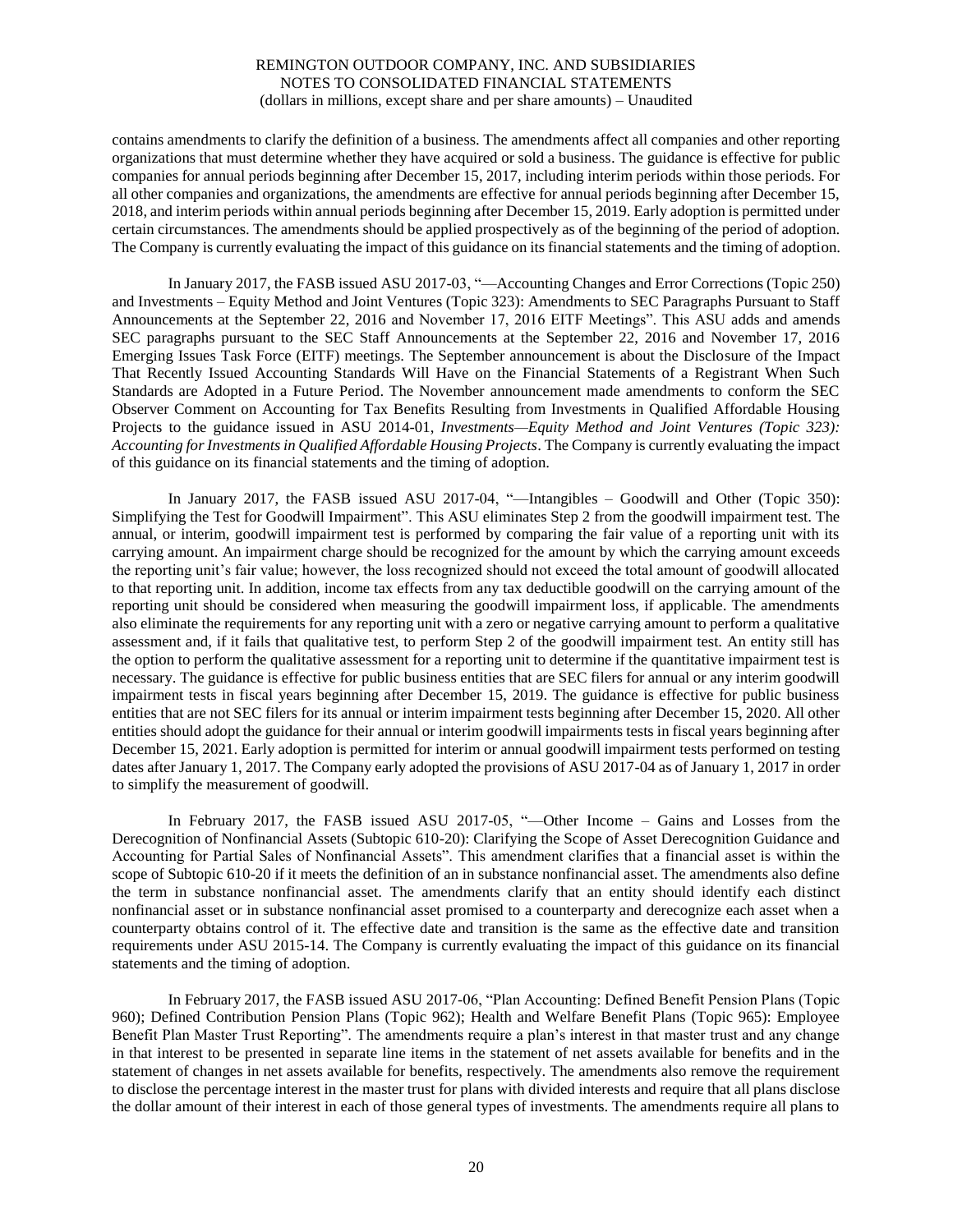disclose: (a) their master trust's other asset and liability balances; and (b) the dollar amount of the plan's interest in each of those balances. Lastly, the amendments eliminate redundant investment disclosures. This ASU is effective for fiscal years beginning after December 15, 2018. Early adoption is permitted. The Company is currently evaluating the impact of this guidance on its financial statements and the timing of adoption.

In March 2017, the FASB issued ASU 2017-07, "Compensation – Retirement Benefits (Topic 715): Improving the Presentation of Net Periodic Pension Cost and Net Periodic Postretirement Benefit Cost." The amendments apply to all entities that offer employees defined benefit pension plans, other postretirement benefit plans, or other types of benefits accounted for under Topic 715, Compensation — Retirement Benefits. The amendments require that an employer report the service cost component in the same line item or items as other compensation costs arising from services rendered by the pertinent employees during the period. The other components of net benefit cost are required to be presented in the income statement separately from the service cost component and outside a subtotal of income from operations, if one is presented. If a separate line item or items are used to present the other components of net benefit cost, that line item or items must be appropriately described. If a separate line item or items are not used, the line item or items used in the income statement to present the other components of net benefit cost must be disclosed. This ASU is effective for public business entities for annual periods beginning after December 15, 2017, including interim periods within those annual periods. For other entities, the amendments are effective for annual periods beginning after December 15, 2018, and interim periods within annual periods beginning after December 15, 2019. Early adoption is permitted as of the beginning of an annual period for which financial statements (interim or annual) have not been issued or made available for issuance. The Company is currently evaluating the impact of this guidance on its financial statements and the timing of adoption.

In May 2017, the FASB issued ASU 2017-09 "—Compensation – Stock Compensation (Topic 718): Scope of Modification Accounting". This amendment provides guidance on determining which changes to the terms and conditions of share-based payment awards require an entity to apply modification accounting under Topic 718. The effective date for all entities is for annual periods, including interim periods within those annual periods, beginning after December 15, 2017. The new guidelines will be applied prospectively to awards modified on or after the adoption date. Early adoption is permitted for public business entities for reporting periods for which financial statements have not yet been issued and for all other entities for reporting periods for which financial statements have not yet been made available for issuance. The Company is currently evaluating the impact of this guidance on its financial statements and the timing of adoption.

# **17. Subsequent Events**

Subsequent events have been evaluated through August 14, 2017, which is the date the financial statements were available to be issued.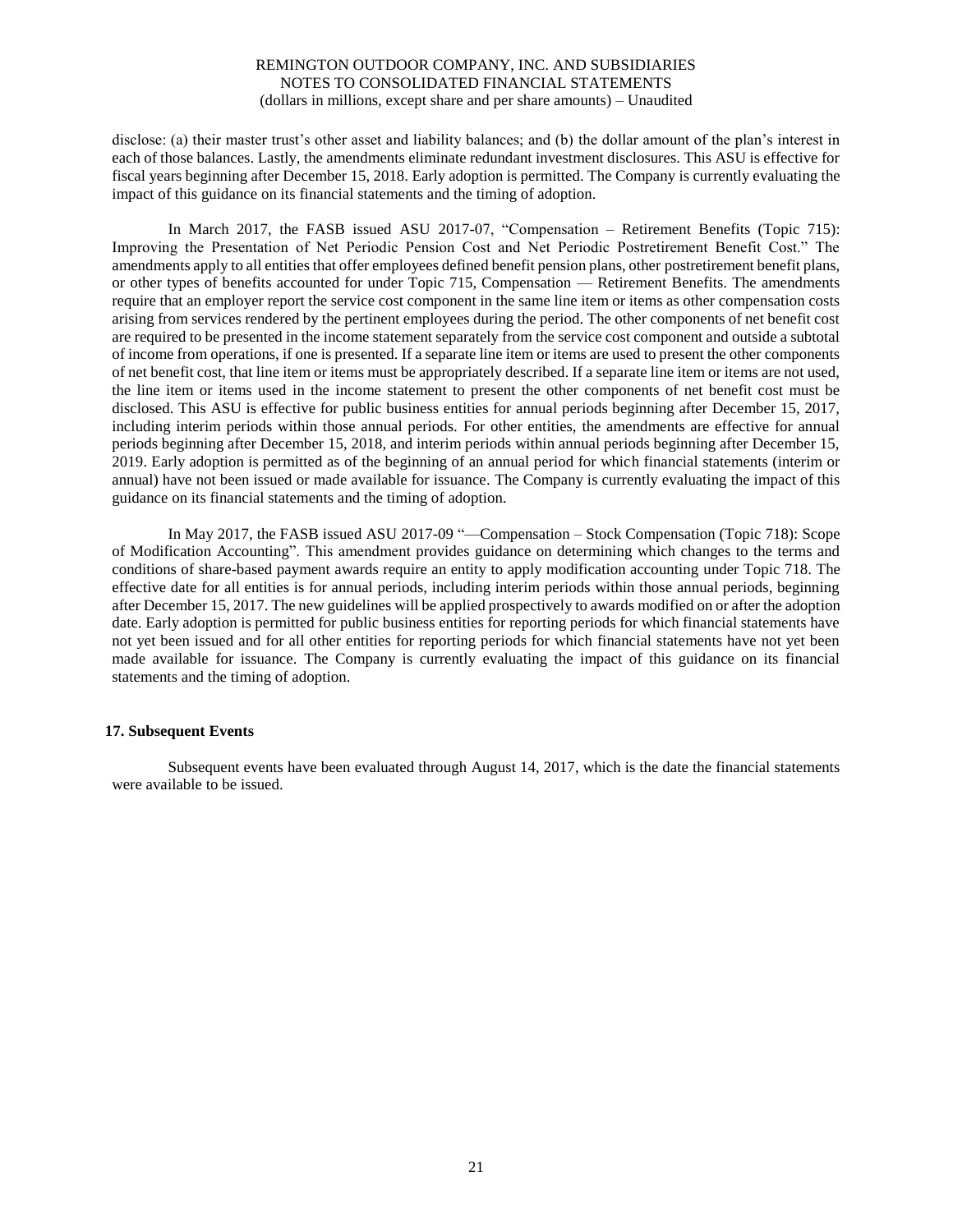# **Item 2. Management's Discussion and Analysis of Financial Condition and Results of Operations**

The following discussion and analysis should be read in conjunction with the accompanying unaudited interim consolidated financial statements and related notes of Remington Outdoor Company, Inc. ("Remington Outdoor Company," "Remington Outdoor," or the "Company") and its subsidiaries. Remington Outdoor owns 100% of FGI Holding Company, LLC ("FGI Holding"), which in turn owns 100% of FGI Operating Company, LLC ("FGI Opco"). FGI Opco includes the financial results of Remington Arms Company, LLC ("Remington"), Barnes Bullets, LLC ("Barnes") and RA Brands, L.L.C. FGI Opco also owns 100% of FGI Finance, Inc. ("FGI Finance"). Remington, in turn, owned Remington Outdoor (UK) Ltd. ("Remington UK") (through date sold of October 14, 2016).

Management's Discussion and Analysis of Financial Condition and Results of Operations is separated into the following sections:

- Company Overview
- Current Market Conditions
- Recent Company Developments
- EBITDA Measurements
- Results of Operations
- Liquidity and Capital Resources
- Critical Accounting Policies and Estimates
- Environmental Matters
- Regulatory Developments

# **Company Overview**

We are a leading global manufacturer of firearms, ammunition and related products for commercial, military and law enforcement markets with a diverse portfolio of category-defining brands, including *Remington, Marlin, Bushmaster, Barnes Bullets, Advanced Armament Corp.,* and *DPMS*, among others. We are America's oldest manufacturer of firearms and ammunition with our *Remington* brand dating back to 1816. *Remington* represents an iconic brand born from a passion for precision and a pride in craftsmanship dating back to Eliphalet Remington. From the beginning, Remington built its reputation on these two core principles.

We are one of the largest major U.S. manufacturers of both firearms and ammunition**,** which provides a significant competitive advantage and supports our market leadership position. Our over 3,000 employees represent the largest domestic manufacturing presence in the firearms and related industries. This scale enables us to deliver our products throughout the United States and internationally to over 40 countries.

# **Current Market Conditions**

Our firearms, ammunition and related accessory products are experiencing a continued reduction in demand which started in the middle of our first quarter. Total National Instant Criminal Background Checks System ("NICS") checks were down 2.04% in the second quarter of 2017 and 7.49% year-to-date.

We believe the slow-down is being driven by increased competitive pressures from:

- Reduced consumer demand and excess inventories,
- Increased manufacturing capacity in the industry,
- Low barriers to entry in the modern sporting rifle ("MSR") segment, particularly for existing firearms manufacturers,
- Lack of differentiation and true value in the segment, and
- An increase in import products.

We believe our customers are adjusting their inventories to current market tendencies with lower purchasing volumes, and utilizing advertising and promotional activities to improve sell through rates. Competitive promotions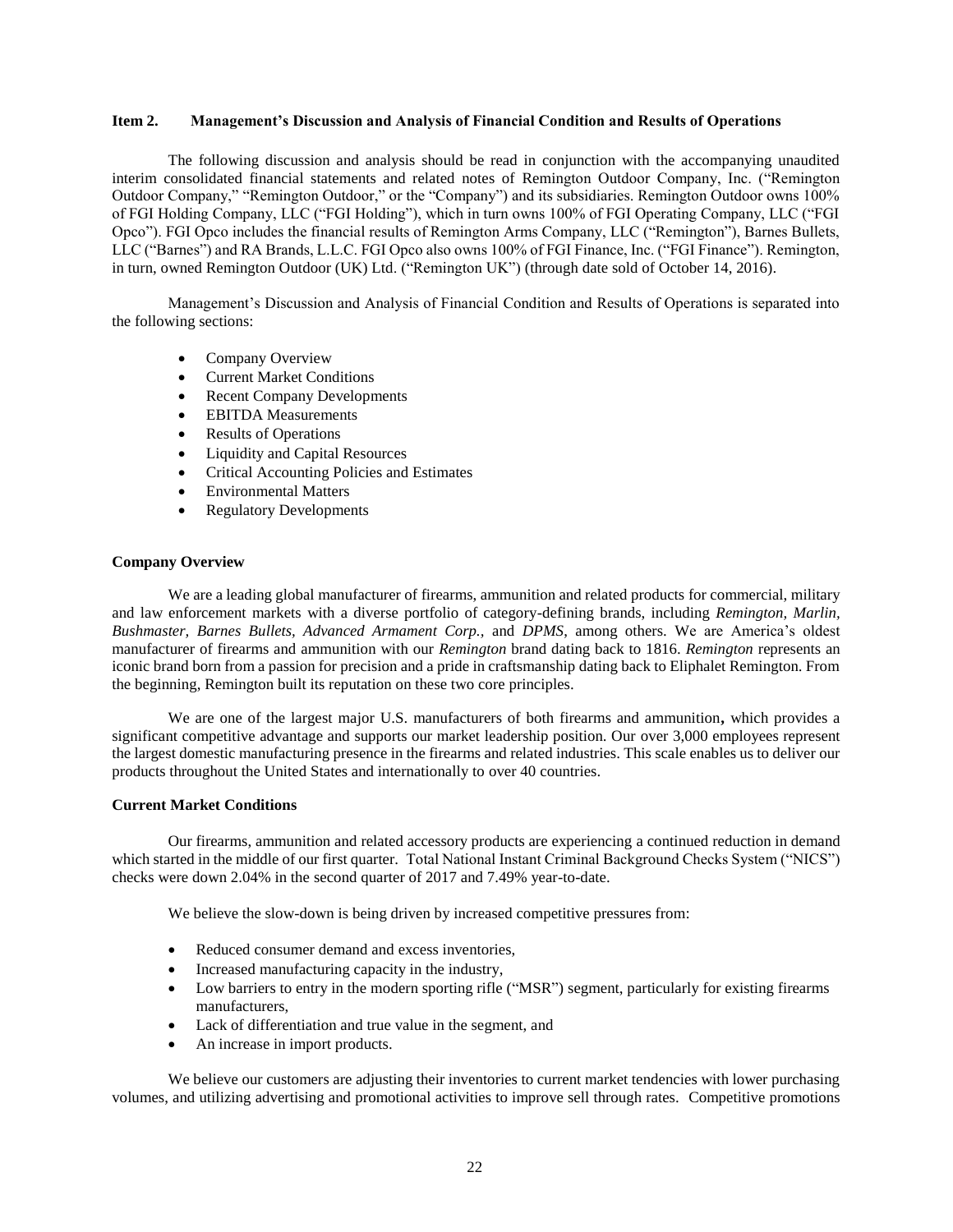are driving price to levels towards the bottom of the profitability spectrum. Increased promotion and discounting continues to be employed to garner sell through in most channels of distribution. Hunting categories are softer than recreational shooting and self-defense categories due to an installed base of gun owners from the previous eight years supporting the increase in recreational shooting.

# **Recent Company Developments**

#### *Impairments*

In the first quarter of 2017, we recognized impairment charges of \$28.6 million related to goodwill and \$4.5 million related to trademarks in our firearms segment. The charges were the result of our determination that a triggering event occurred in the first quarter of 2017 which indicated that it was more likely than not that the fair value of our MSR reporting unit was less than its carrying amount, including goodwill. We believe the triggering event was caused primarily by a significant reduction in our MSR financial performance combined with a reduced financial outlook because of the softness being experienced in the MSR market.

#### *Incremental ABL Amendment*

In April 2017, we entered into an Incremental Amendment No. 2 to our ABL Revolver. The amendment utilizes existing provisions within the ABL Revolver to temporarily increase borrowing availability under the existing ABL Revolver from \$225.0 million to \$264.7 million until December 4, 2017. We entered into the Incremental Amendment in order to provide additional flexibility during our seasonal period while adjusting factory production rates and inventory levels to a softening market.

# **EBITDA Measurements**

We use the term Adjusted EBITDA throughout this interim report. Adjusted EBITDA is not a measure of performance defined in accordance with GAAP. We use Adjusted EBITDA as a supplement to our GAAP results in evaluating certain aspects of our business, as described below. We calculate Adjusted EBITDA based on the definition in the indenture governing the 2020 Notes.

We believe that Adjusted EBITDA is useful to investors in evaluating our performance because similar measures are commonly used for measuring and comparing the operating performance of companies in our industry. We believe that the disclosure of Adjusted EBITDA offers additional financial metrics that, when coupled with the GAAP results and the reconciliation to GAAP results, provide a more complete understanding of our results of operations and the factors and trends affecting our business.

Adjusted EBITDA should not be considered as an alternative to net income (loss), as an indicator of our performance, as an alternative to net cash provided by operating activities, as a measure of liquidity, or as an alternative to any other measure prescribed by GAAP. We believe that Adjusted EBITDA may make an evaluation of our operating performance more consistent because such measures remove items that do not reflect our core operations. There are, however, limitations to using non-GAAP measures such as:

- (i) other companies in our industry may define Adjusted EBITDA differently than we do and, as a result, such measures may not be comparable to similarly titled measures used by other companies in our industry; and
- (ii) such measures exclude financial information that some may consider important in evaluating our performance.

Because of these limitations, Adjusted EBITDA calculations should not be considered in isolation or as a measure of the income generated by our business or discretionary cash available to us to invest in the growth of our business. Our management compensates for these limitations by relying primarily on our GAAP results and using Adjusted EBITDA as a supplemental financial metric for evaluation of our operating performance. See our consolidated statements of operations and consolidated statements of cash flows in our consolidated financial statements included elsewhere in this interim report.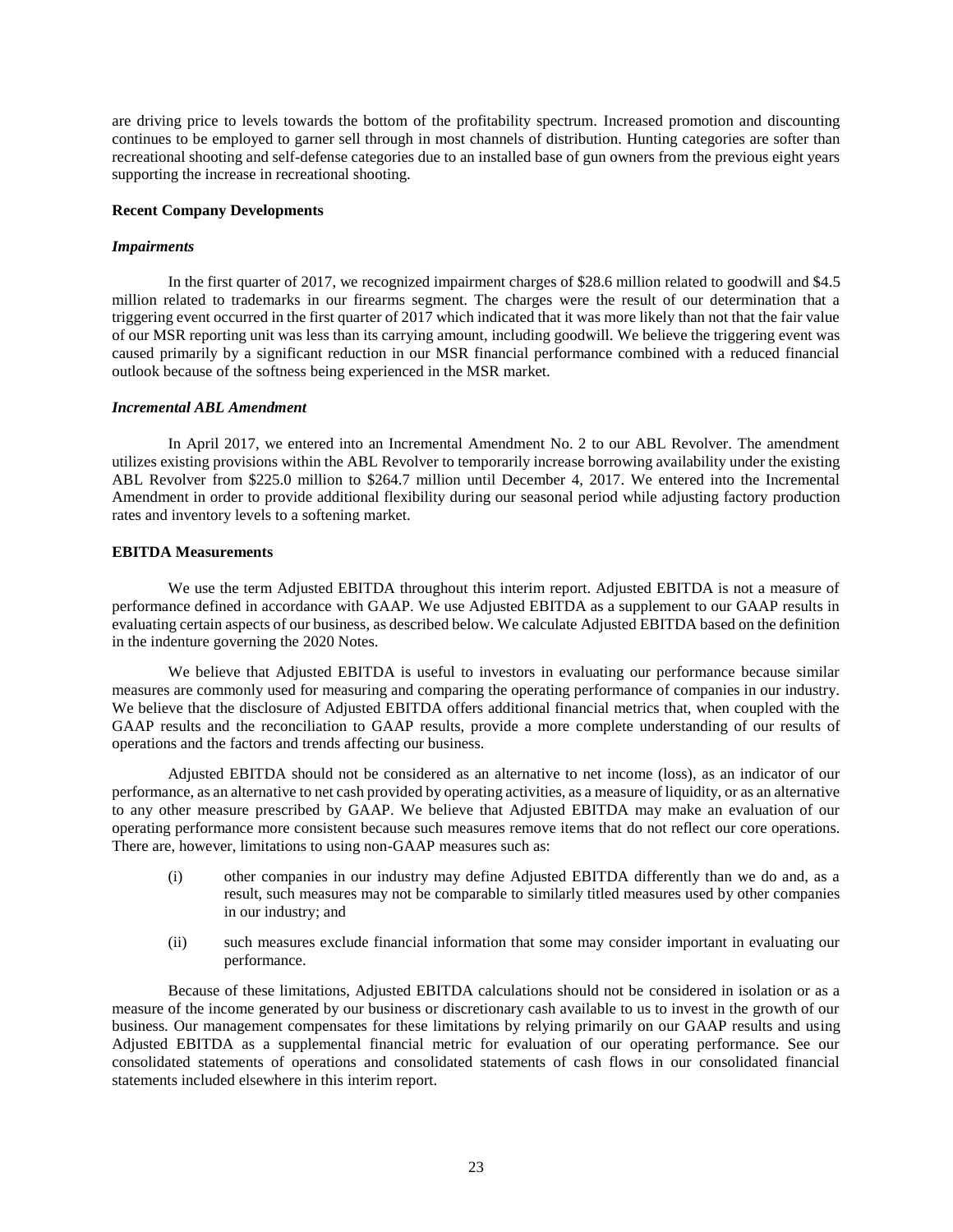We provide a reconciliation of Adjusted EBITDA to our GAAP results to enable investors to perform their own analysis of our operating results. See "**–**Results of Operations**–**Adjusted EBITDA" for a reconciliation of Net Income (Loss) to Adjusted EBITDA.

# **Results of Operations**

# **Three and Six Month Periods Ended July 2, 2017 as Compared to the Three and Six Month Periods Ended June 26, 2016**

#### *Net Sales*

The following table compares net sales by reporting segment for each of the periods presented:

| <b>Three Months Ended</b>        | <b>July 2, 2017</b> | <b>Percentage</b><br>of Total | June 26, 2016 | <b>Percentage</b><br>of Total | <b>Increase</b><br>(Decrease) | <b>Percentage</b><br><b>Change</b> |
|----------------------------------|---------------------|-------------------------------|---------------|-------------------------------|-------------------------------|------------------------------------|
| (in millions except percentages) |                     |                               |               |                               |                               |                                    |
| Firearms                         | \$<br>65.2          | 42.0%                         | \$<br>94.8    | 46.4%                         | (29.6)                        | $(31.2)\%$                         |
| Ammunition                       | 80.4                | 51.9                          | 93.0          | 45.5                          | (12.6)                        | (13.5)                             |
| Consumer                         | 9.4                 | 6.1                           | 16.5          | 8.1                           | (7.1)                         | (43.0)                             |
| Total                            | 155.0               | 100.0%                        | 204.3         | 100.0%                        | (49.3)                        | $(24.1)\%$                         |

| <b>Six Months Ended</b>          | <b>July 2, 2017</b> | <b>Percentage</b><br>of Total | June 26, 2016 | <b>Percentage</b><br>of Total |              | <b>Increase</b><br>(Decrease) | Percentage<br>Change |
|----------------------------------|---------------------|-------------------------------|---------------|-------------------------------|--------------|-------------------------------|----------------------|
| (in millions except percentages) |                     |                               |               |                               |              |                               |                      |
| Firearms                         | 149.2               | 47.8%                         | 210.1         | 49.8%                         | S            | (60.9)                        | $(29.0)\%$           |
| Ammunition                       | 143.0               | 45.7                          | 179.1         | 42.4                          |              | (36.1)                        | (20.2)               |
| Consumer                         | 20.4                | 6.5                           | 33.1          | 7.8                           |              | (12.7)                        | (38.4)               |
| Total                            | 312.6               | 100.0%                        | 422.3         | 100.0%                        | $\mathbb{S}$ | (109.7)                       | $(26.0)\%$           |

#### *Firearms*

Net sales for the three months ended July 2, 2017 were \$65.2 million, a decrease of \$29.6 million, or 31.2%, as compared to the three months ended June 26, 2016. Sales of rifles, including MSRs, centerfire and rimfire rifles, decreased \$26.7 million, while other product sales decreased \$2.9 million.

Net sales for the six months ended July 2, 2017 were \$149.2 million, a decrease of \$60.9 million, or 29.0%, as compared to the six months ended June 26, 2016. Sales of rifles, including MSRs, centerfire and rimfire rifles, decreased \$57.2 million, while other product sales decreased \$3.7 million.

#### *Ammunition*

Net sales for the three months ended July 2, 2017 were \$80.4 million, a decrease of \$12.6 million, or 13.5%, as compared to the three months ended June 26, 2016. Sales decreases were caused primarily by market softness.

Net sales for the six months ended July 2, 2017 were \$143.0 million, a decrease of \$36.1 million, or 20.2%, as compared to the six months ended June 26, 2016. Sales decreases were caused primarily by market softness.

#### *Consumer*

Net sales for the three months ended July 2, 2017 were \$9.4 million, a decrease of \$7.1 million, or 43.0%, as compared to the three months ended June 26, 2016. The decrease was primarily due to lower sales of parts and accessories.

Net sales for the six months ended July 2, 2017 were \$20.4 million, a decrease of \$12.7 million, or 38.4%, as compared to the six months ended June 26, 2016. The decrease was primarily due to lower sales of parts and accessories.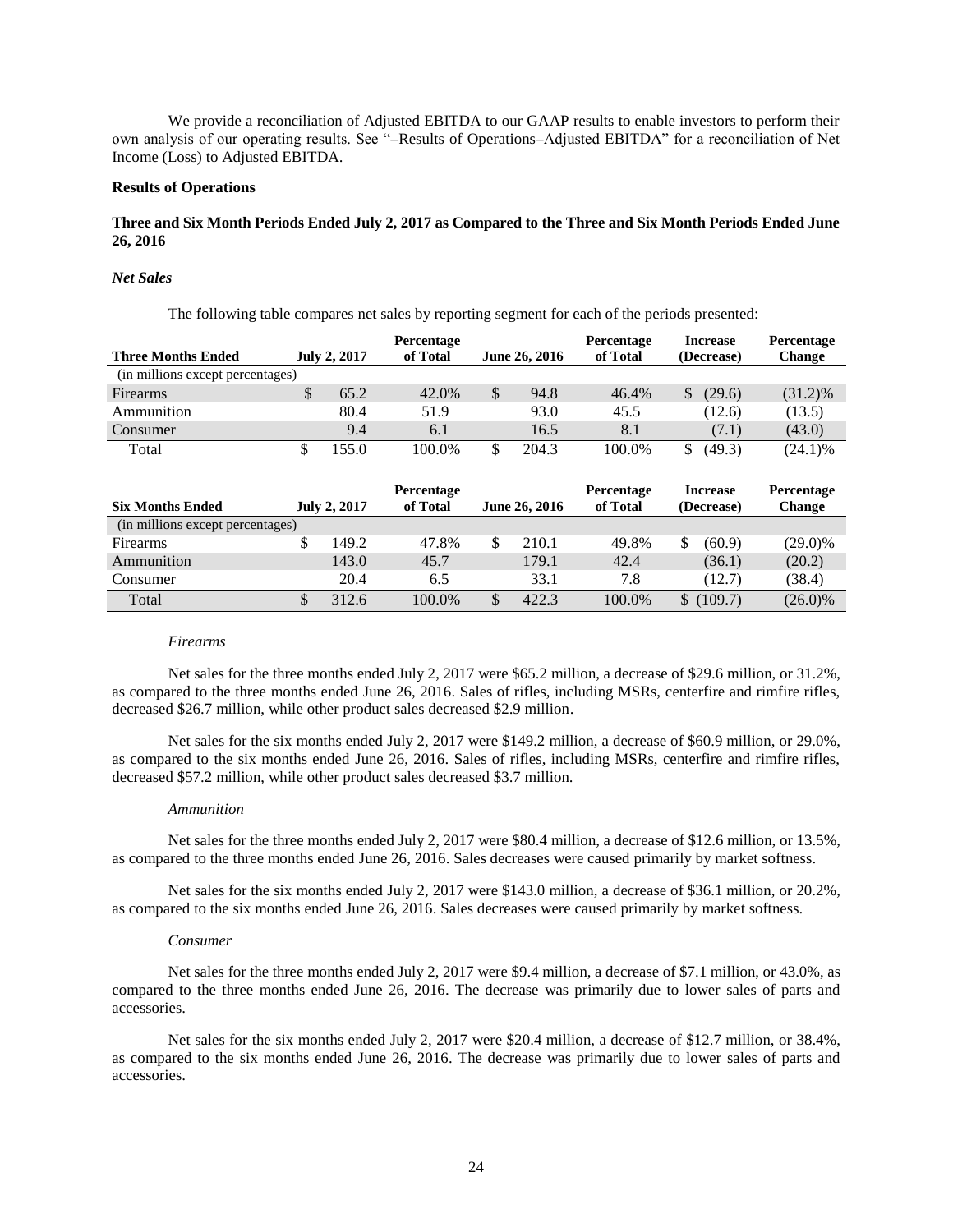#### *Cost of Goods Sold and Gross Profit*

Our cost of goods sold includes all costs of material, labor and overhead associated with product manufacturing, except for transfer costs from our plants to our distribution center which are included in selling, general and administrative expense.

The table below compares cost of goods sold and gross profit by reporting segment for each of the periods presented:

|                                  |                     | Percentage   |               | Percentage   | <b>Increase</b>        | Percentage    |
|----------------------------------|---------------------|--------------|---------------|--------------|------------------------|---------------|
| <b>Three Months Ended</b>        | <b>July 2, 2017</b> | of Net Sales | June 26, 2016 | of Net Sales | (Decrease)             | <b>Change</b> |
| (in millions except percentages) |                     |              |               |              |                        |               |
| <b>Cost of Goods Sold</b>        |                     |              |               |              |                        |               |
| Firearms                         | \$<br>54.0          | 82.8%        | \$<br>74.5    | 78.6%        | \$<br>(20.5)           | $(27.5)\%$    |
| Ammunition                       | 56.7                | 70.5         | 62.4          | 67.1         | (5.7)                  | (9.1)         |
| Consumer                         | 6.4                 | 68.1         | 10.1          | 61.2         | (3.7)                  | (36.7)        |
| <b>EBITDA</b> Adjustments        | 4.4                 | $\ast$       | 4.8           | $\ast$       | (0.4)                  | $*$           |
| Total                            | \$<br>121.5         | 78.5%        | \$<br>151.8   | 74.3%        | \$<br>(30.3)           | $(20.0)\%$    |
| <b>Gross Profit</b>              |                     |              |               |              |                        |               |
| <b>Firearms</b>                  | \$<br>11.2          | 17.2%        | \$<br>20.3    | 21.4%        | <sup>\$</sup><br>(9.1) | $(44.8)\%$    |
| Ammunition                       | 23.7                | 29.5         | 30.6          | 32.9         | (6.9)                  | (22.5)        |
| Consumer                         | 3.0                 | 31.9         | 6.4           | 38.8         | (3.4)                  | (53.1)        |
| <b>EBITDA</b> Adjustments        | (4.4)               | *            | (4.8)         | *            | 0.4                    | ∗             |
| Total                            | \$<br>33.5          | 21.5%        | \$<br>52.5    | 25.7%        | \$<br>(19.0)           | $(36.2)\%$    |

|                                  |               |                     | Percentage   |               |               | <b>Percentage</b> |     | <b>Increase</b> | <b>Percentage</b> |
|----------------------------------|---------------|---------------------|--------------|---------------|---------------|-------------------|-----|-----------------|-------------------|
| <b>Six Months Ended</b>          |               | <b>July 2, 2017</b> | of Net Sales |               | June 26, 2016 | of Net Sales      |     | (Decrease)      | <b>Change</b>     |
| (in millions except percentages) |               |                     |              |               |               |                   |     |                 |                   |
| <b>Cost of Goods Sold</b>        |               |                     |              |               |               |                   |     |                 |                   |
| <b>Firearms</b>                  | \$            | 123.5               | 82.8%        | \$            | 156.4         | 74.4%             | \$. | (32.9)          | $(21.0)\%$        |
| Ammunition                       |               | 102.1               | 71.4         |               | 121.5         | 67.8              |     | (19.4)          | (16.0)            |
| Consumer                         |               | 13.0                | 63.7         |               | 21.6          | 65.3              |     | (8.6)           | (39.8)            |
| <b>EBITDA</b> Adjustments        |               | 9.3                 | $\ast$       |               | 9.4           | $\ast$            |     | (0.1)           | $\ast$            |
| Total                            | \$            | 247.9               | 79.3%        | \$            | 308.9         | 73.1%             | \$  | (61.0)          | $(19.7)\%$        |
| <b>Gross Profit</b>              |               |                     |              |               |               |                   |     |                 |                   |
| Firearms                         | $\mathcal{S}$ | 25.7                | 17.2%        | <sup>\$</sup> | 53.7          | 25.6%             | \$  | (28.0)          | $(52.1)\%$        |
| Ammunition                       |               | 40.9                | 28.6         |               | 57.6          | 32.2              |     | (16.7)          | (29.0)            |
| Consumer                         |               | 7.4                 | 36.3         |               | 11.5          | 34.7              |     | (4.1)           | (35.7)            |
| <b>EBITDA</b> Adjustments        |               | (9.3)               | *            |               | (9.4)         | *                 |     | 0.1             | *                 |
| Total                            | \$            | 64.7                | 20.7%        | \$            | 113.4         | 26.9%             | \$  | (48.7)          | $(42.9)\%$        |

\*Not applicable

#### *Firearms*

Gross profit for the three months ended July 2, 2017 was \$11.2 million, a decrease of \$9.1 million, or 44.8%, as compared to the three months ended June 26, 2016. Gross margin was 17.1% for the three months ended July 2, 2017 and 21.4% for the three months ended June 26, 2016. The decrease in gross profit was primarily due to lower sales volumes of \$8.3 million, unfavorable pricing of \$2.2 million and an unfavorable sales mix of \$2.4 million, partially offset by lower manufacturing costs of \$6.2 million.

Gross profit for the six months ended July 2, 2017 was \$25.7 million, a decrease of \$28.0 million, or 52.1%, as compared to the six months ended June 26, 2016. Gross margin was 17.2% for the six months ended July 2, 2017 and 25.5% for the six months ended June 26, 2016. The decrease in gross profit was primarily due to lower sales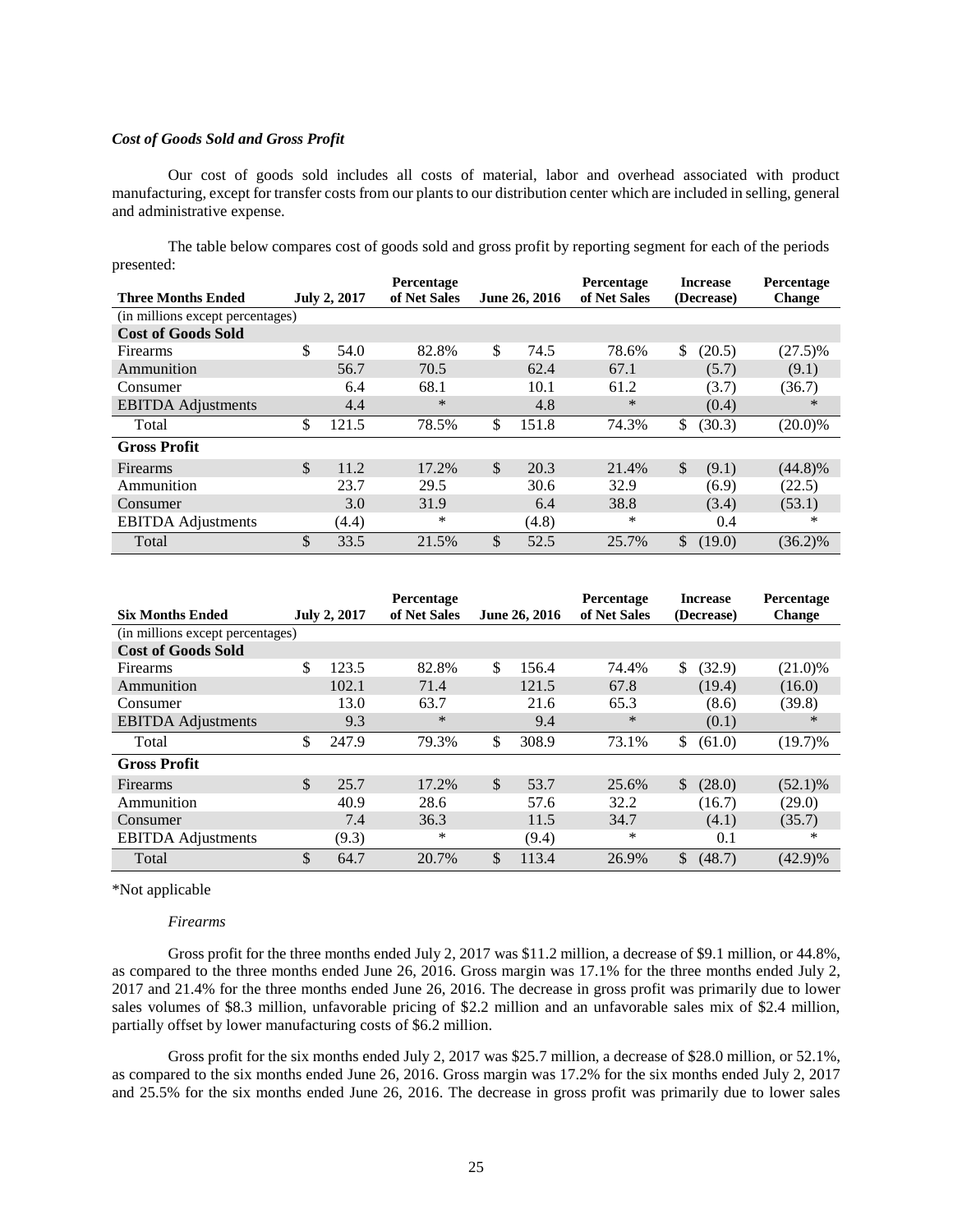volumes of \$19.2 million, unfavorable pricing of \$3.9 million and an unfavorable sales mix of \$6.0 million, partially offset by lower manufacturing costs of \$1.1 million.

#### *Ammunition*

Gross profit for the three months ended July 2, 2017 was \$23.7 million, a decrease of \$6.9 million, or 22.5%, as compared to the three months ended June 26, 2016. Gross margin was 29.5% for the three months ended July 2, 2017 and 32.9% for the three months ended June 26, 2016. The decrease in gross profit was primarily due to lower sales volumes of \$3.4 million, unfavorable pricing of \$2.5 million and an unfavorable sales mix of \$1.7 million, partially offset by lower manufacturing costs of \$0.7 million.

Gross profit for the six months ended July 2, 2017 was \$40.9 million, a decrease of \$16.7 million, or 29.0%, as compared to the six months ended June 26, 2016. Gross margin was 28.6% for the six months ended July 2, 2017 and 32.2% for the six months ended June 26, 2016. The decrease in gross profit was primarily due to lower sales volumes of \$11.2 million, unfavorable pricing of \$2.9 million and an unfavorable sales mix of \$4.5 million, partially offset by lower manufacturing costs of \$1.9 million.

#### *Consumer*

Gross profit for the three months ended July 2, 2017 was \$3.0 million, a decrease of \$3.4 million, or 53.1%, as compared to the three months ended June 26, 2016. Gross margin was 31.5% for the three months ended July 2, 2017 and 38.8% for the three months ended June 26, 2016. The decrease in gross profit was primarily due to lower sales volumes.

Gross profit for the six months ended July 2, 2017 was \$7.4 million, a decrease of \$4.1 million, or 35.7%, as compared to the six months ended June 26, 2016. Gross margin was 36.3% for the six months ended July 2, 2017 and 35.0% for the six months ended June 26, 2016. The decrease in gross profit was primarily due to lower sales volumes.

#### *Operating Expenses*

Operating expenses consist of selling, general and administrative expenses, research and development expenses and other expenses. The following table sets forth certain information regarding operating expenses for the three and six months ended July 2, 2017 and June 26, 2016:

|                                             |                     | Percentage   |               | Percentage   | <b>Increase</b> | <b>Percentage</b> |
|---------------------------------------------|---------------------|--------------|---------------|--------------|-----------------|-------------------|
| <b>Three Months Ended</b>                   | <b>July 2, 2017</b> | of Net Sales | June 26, 2016 | of Net Sales | (Decrease)      | <b>Change</b>     |
| (unaudited, in millions except percentages) |                     |              |               |              |                 |                   |
| Selling, General and                        |                     |              |               |              |                 |                   |
| <b>Administrative Expenses</b>              | \$<br>22.3          | 14.4%        | 25.7          | 12.6%        | (3.4)           | $(13.2)\%$        |
| Research and Development                    |                     |              |               |              |                 |                   |
| Expenses                                    | 3.1                 | 2.0          | 3.4           | 1.7          | (0.3)           | (7.5)             |
| Other Expense                               | 1.3                 | 0.8          | 1.2           | 0.6          | 0.1             | 12.2              |
| Total                                       | 26.7                | 17.2%        | 30.3          | 14.9%        | (3.6)           | (11.9)%           |

Total operating expenses for the three months ended July 2, 2017 were \$26.7 million, a decrease of \$3.6 million, or 11.9%, as compared to the three months ended June 26, 2016.

Selling, general and administrative expenses decreased \$3.4 million, or 13.2%, as compared to the three months ended June 26, 2016, primarily due to lower sales, marketing and distribution expenses of \$3.4 million, lower salaries and benefits expenses of \$0.6 million and lower professional fees of \$0.5 million, partially offset by higher product liability expenses.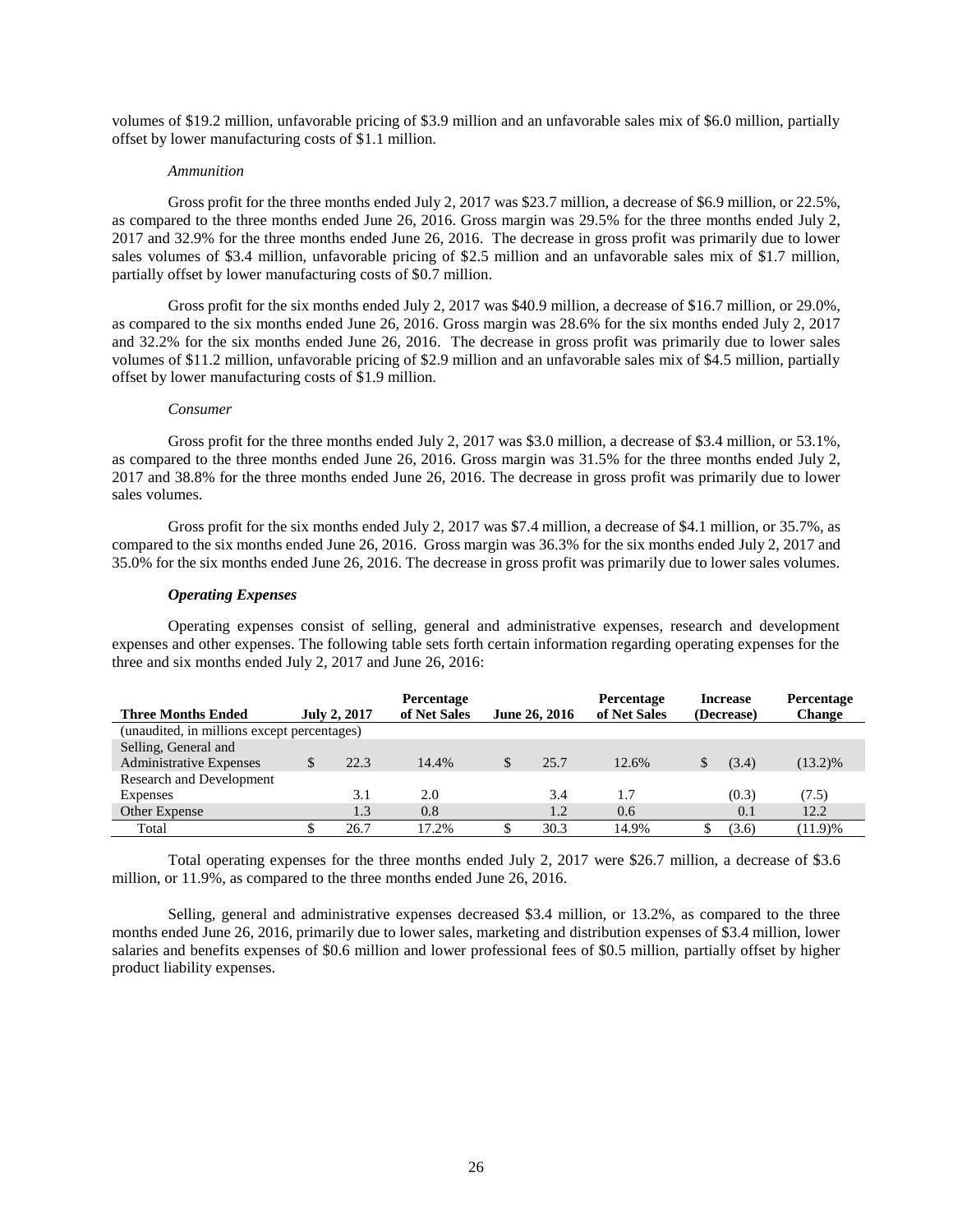|                                             |                     | Percentage   |               | Percentage   | Increase   | Percentage               |
|---------------------------------------------|---------------------|--------------|---------------|--------------|------------|--------------------------|
| <b>Six Months Ended</b>                     | <b>July 2, 2017</b> | of Net Sales | June 26, 2016 | of Net Sales | (Decrease) | <b>Change</b>            |
| (unaudited, in millions except percentages) |                     |              |               |              |            |                          |
| Selling, General and                        |                     |              |               |              |            |                          |
| <b>Administrative Expenses</b>              | 50.1                | 16.0%        | 57.1          | 13.5%        | (7.0)      | $(12.2)\%$               |
| <b>Research and Development</b>             |                     |              |               |              |            |                          |
| <b>Expenses</b>                             | 6.3                 | 2.0          | 7.0           | 1.7          | (0.7)      | (9.5)                    |
| <b>Impairment Charges</b>                   | 33.2                | 10.6         |               |              | 33.2       | $\overline{\phantom{0}}$ |
| Other Expense                               | 2.2                 | 0.7          | 2.3           | 0.5          | (0.1)      | (4.5)                    |
| Total                                       | 91.8                | 29.3%        | 66.4          | 15.7%        | 25.4       | 38.2%                    |

Excluding the impact of the \$33.2 million impairment expense, total operating expenses for the six months ended July 2, 2017 were \$58.6 million, a decrease of \$7.8 million, or 11.8%, as compared to the six months ended June 26, 2016.

Selling, general and administrative expenses decreased \$7.0 million, or 12.2%, as compared to the six months ended June 26, 2016, primarily due to lower salaries, benefits and incentive compensation of \$6.9 million, lower distribution expenses of \$1.2 million and lower professional fees of \$1.0 million, partially offset by higher bad debt expenses and higher product liability expenses.

# *Adjusted EBITDA*

The following tables illustrate the calculation of Adjusted EBITDA by reconciling Net Income (Loss) to Adjusted EBITDA:

| <b>Three Months Ended</b>                   | <b>July 2, 2017</b> |       | June 26, 2016 | <b>Increase</b><br>(Decrease) | Percentage<br><b>Change</b> |
|---------------------------------------------|---------------------|-------|---------------|-------------------------------|-----------------------------|
| (unaudited, in millions except percentages) |                     |       |               |                               |                             |
| Net Loss                                    | \$                  | (9.5) | \$<br>(4.6)   | \$<br>(4.9)                   | 106.5%                      |
| <b>Adjustments:</b>                         |                     |       |               |                               |                             |
| Depreciation                                |                     | 5.1   | 5.8           | (0.7)                         | (12.1)                      |
| Interest                                    |                     | 15.5  | 15.7          | (0.2)                         | (1.3)                       |
| Income tax expense                          |                     | 0.8   | 11.1          | (10.3)                        | (92.8)                      |
| Amortization of intangibles                 |                     | 0.9   | 1.1           | (0.2)                         | (18.2)                      |
| Other non-cash charges                      |                     | 0.5   | 1.3           | (0.8)                         | (61.5)                      |
| Nonrecurring charges                        |                     | 0.9   | (0.3)         | 1.2                           | 400.0                       |
| Total                                       |                     | 14.2  | 30.1          | (15.9)                        | $(52.8)$ %                  |

Other non-cash charges of \$0.5 million for the three months ended July 2, 2017 consisted of \$0.2 million of stock compensation expense, \$0.2 million of retiree benefit expense and \$0.1 million of other noncash charges.

Other non-cash charges of \$1.3 million for the three months ended June 26, 2016 consisted of \$0.5 million of stock compensation expense, a \$0.6 million loss on disposal of assets and \$0.2 million of retiree benefit expense.

Nonrecurring charges of \$0.9 million for the three months ended July 2, 2017 consisted of \$0.2 million in employee related expenses, \$0.4 million in bank fees and \$0.3 million of project fees.

Nonrecurring charges of \$(0.3) million for the three months ended June 26, 2016 consisted of \$0.5 million in restructuring costs, \$0.2 million in employee related expenses and \$0.2 million in bank fees, partially offset by a \$0.8 million gain on the sale of a subsidiary and \$0.4 million in other nonrecurring income.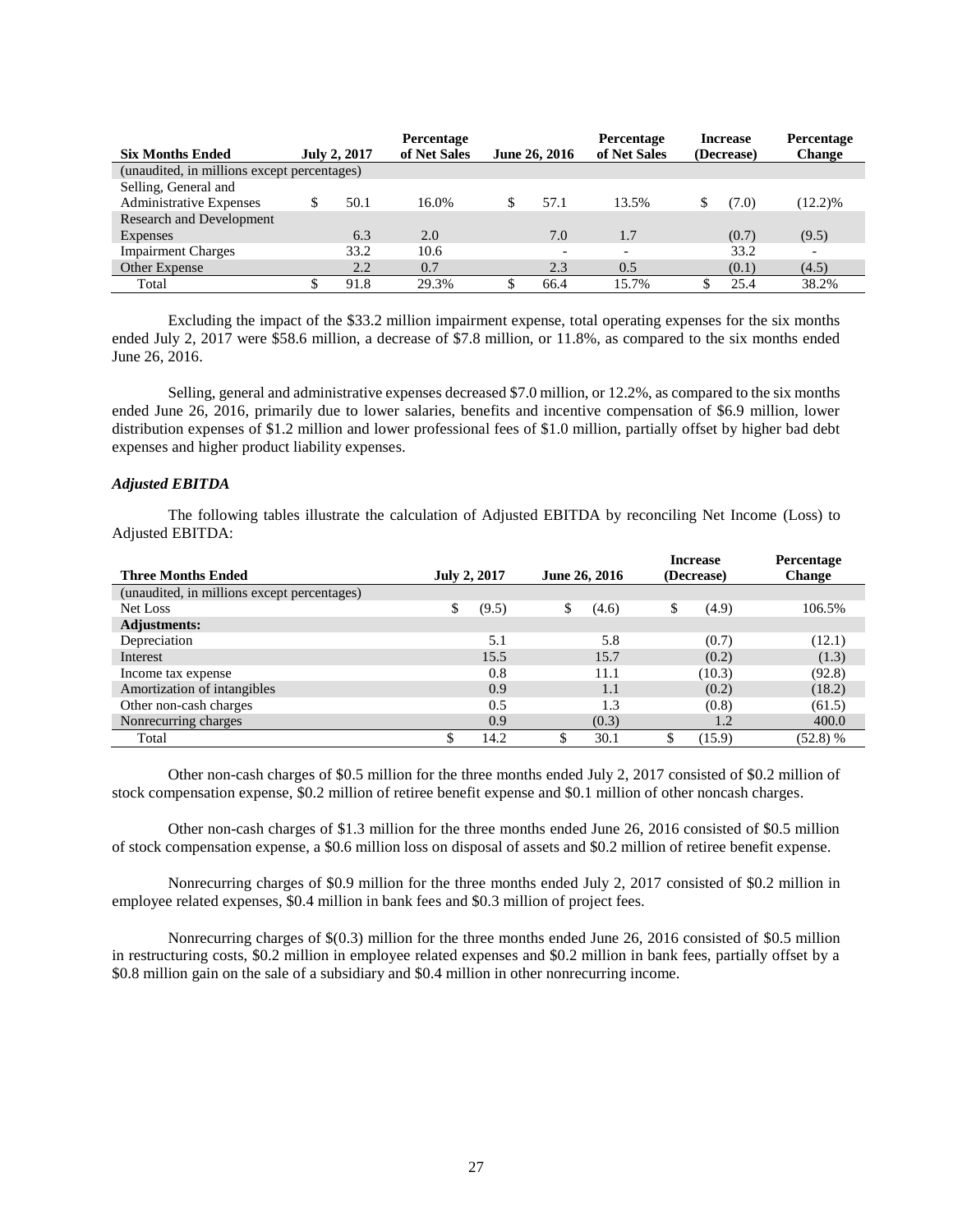|                                             |                     |        |               |                          |            | <b>Increase</b> | Percentage    |
|---------------------------------------------|---------------------|--------|---------------|--------------------------|------------|-----------------|---------------|
| <b>Six Months Ended</b>                     | <b>July 2, 2017</b> |        | June 26, 2016 |                          | (Decrease) |                 | <b>Change</b> |
| (unaudited, in millions except percentages) |                     |        |               |                          |            |                 |               |
| Net Income (loss)                           | \$                  | (44.5) | \$            | 9.8                      | \$         | (54.3)          | $(554.0)\%$   |
| <b>Adjustments:</b>                         |                     |        |               |                          |            |                 |               |
| Depreciation                                |                     | 10.7   |               | 11.7                     |            | (1.0)           | (8.5)         |
| Interest                                    |                     | 30.1   |               | 31.0                     |            | (0.9)           | (2.9)         |
| Income tax expense (benefit)                |                     | (12.7) |               | 6.2                      |            | (18.9)          | (304.8)       |
| Amortization of intangibles                 |                     | 1.9    |               | 2.4                      |            | (0.5)           | (20.8)        |
| Impairment expense                          |                     | 33.2   |               | $\overline{\phantom{a}}$ |            | 33.2            | 100.0         |
| Other non-cash charges                      |                     | 0.7    |               | 1.8                      |            | (1.1)           | (61.1)        |
| Nonrecurring charges                        |                     | 4.8    |               | 0.7                      |            | 4.1             | 585.7         |
| Total                                       |                     | 24.2   |               | 63.6                     |            | (39.4)          | (61.9) %      |

Other non-cash charges of \$0.7 million for the six months ended July 2, 2017 consisted of \$0.5 million of stock compensation expense, \$0.3 million of retiree benefit expense, partially offset by a \$(0.2) million gain on disposal of assets.

Other non-cash charges of \$1.8 million for the six months ended June 26, 2016 consisted of \$0.9 million of stock compensation expense, a \$0.6 million loss on disposal of assets and \$0.3 million of retiree benefit expense.

Nonrecurring charges of \$4.8 million for the six months ended July 2, 2017 consisted of \$1.5 million of project fees, \$1.3 million of bad debt expense, \$1.0 million in employee related expenses, \$0.7 million in bank fees and \$0.3 million in relocation fees.

Nonrecurring charges of \$0.7 million for the six months ended June 26, 2016 consisted of \$0.5 million in restructuring costs, \$0.5 million in employee related expenses, \$0.4 million in bank fees and \$0.3 million in consulting fees, partially offset by a \$0.8 million gain on the sale of a subsidiary and \$0.2 million in other nonrecurring income.

#### *Interest Expense*

Interest expense was \$15.5 million for the three months ended July 2, 2017, compared to \$15.7 million for the three months ended June 26, 2016. The \$0.2 million decrease in interest expense over the three months ended June 26, 2016 was primarily due to \$0.8 million of lower interest expense on our interest rate swap and \$0.1 million of lower interest expense on our Term Loan B, partially offset by \$0.5 million of higher interest expense related to our ABL Revolver and \$0.2 million of higher other interest expense.

Interest expense was \$30.1 million for the six months ended July 2, 2017, compared to \$31.0 million for the six months ended June 26, 2016. The \$0.9 million decrease in interest expense over the six months ended June 26, 2016 was primarily due to \$2.0 million of lower interest expense on our interest rate swap, partially offset by \$0.7 million of higher interest expense related to our ABL Revolver, \$0.2 million of higher interest expense on our Term Loan B and \$0.2 million of higher other interest expense.

#### *Income Tax Provision*

The effective tax rate on continuing operations for the six months ended July 2, 2017 and June 26, 2016 was 22.2% and 38.8%, respectively.

The difference between the actual effective tax rate and the federal statutory rate of 35% for the six months ended July 2, 2017 was principally due to the impairment of goodwill and trademarks as well as an income tax benefit recorded in continuing operations as a result of income tax expense recorded in OCI due to the ASC 740 intraperiod allocation rules.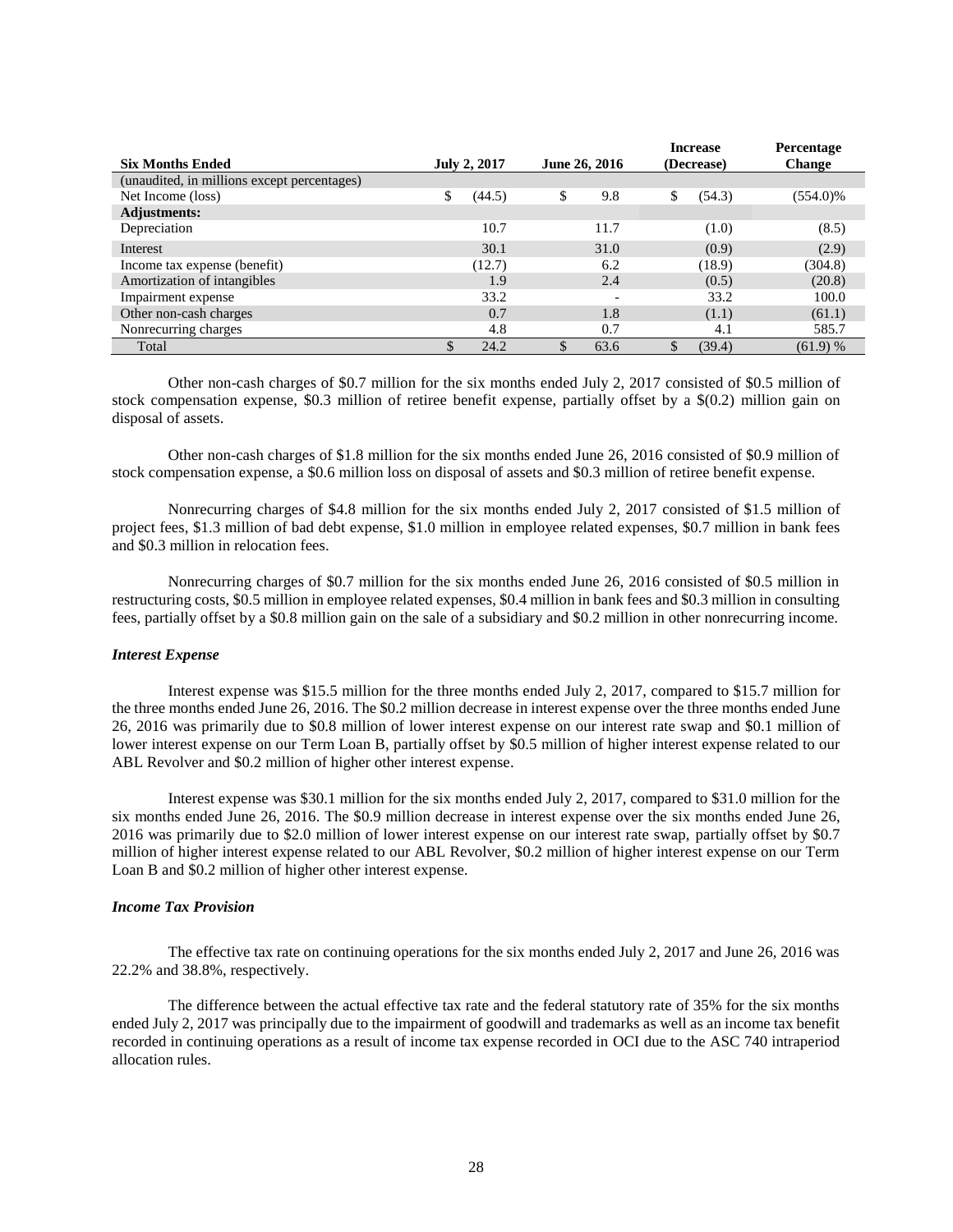The difference between the actual effective tax rate and the federal statutory rate of 35% for the six months ended June 26, 2016 was principally due to an increase in deferred tax liabilities associated with indefinite lived intangible assets.

At July 2, 2017, a valuation allowance of \$104.2 million was recorded against deferred tax assets in accordance with the provisions of ASC 740. Realization of deferred tax assets is largely dependent upon future profitable operations and the reversals of existing temporary differences. Although there can be no assurance that such events will occur, the valuation allowance may be reversed in future periods to the extent that related deferred income tax assets no longer require a valuation allowance under the provisions of ASC 740.

We are subject to ongoing audits by federal and various state tax authorities. Depending on the outcome of these audits, we may be required to pay additional taxes. However, we do not believe that any additional taxes and related interest or penalties would have a material impact on our financial position, results of operations, or cash flows. Our continuing practice is to recognize interest and/or penalties related to income tax matters within income tax expense.

# **Liquidity and Capital Resources**

#### *Cash Flows and Working Capital*

Net cash used in operating activities was \$118.8 million for the six months ended July 2, 2017 compared to net cash used in operating activities of \$87.1 million for the six months ended June 26, 2016. The significant changes comprising the \$31.7 million increase in net cash used in operating activities for the six months ended July 2, 2017 compared to the six months ended June 26, 2016 resulted primarily from:

- a net loss of \$44.5 million for the six months ended July 2, 2017 compared to net income of \$9.8 million for the six months ended June 26, 2016, due primarily to a non-cash goodwill and trademark impairment charge of \$33.1 million;
- inventories increasing by \$46.4 million over the six months ended July 2, 2017 compared to an increase of \$35.6 million over the six months ended June 26, 2016, a net increase in cash used of \$10.8 million. This increase was caused by unfavorable sales performance compared to prior years while higher production levels were being adjusted;
- deferred taxes decreasing by \$13.8 million over the six months ended July 2, 2017 compared to an increase of \$1.0 million over the six months ended June 26, 2016, a net increase in cash used of \$14.8 million, due to the goodwill and trademark impairment; partially offset by
- trade receivables increasing by \$42.0 million over the six months ended July 2, 2017, compared to an increase of \$100.4 million over the six months ended June 26, 2016, a net decrease in cash used of \$58.4 million, due primarily to lower sales.

Net cash used in investing activities was \$10.4 million for the six months ended July 2, 2017 compared to net cash used in investing activities of \$8.2 million for the six months ended June 26, 2016 and was related to the purchase of property, plant and equipment.

Net cash provided by financing activities was \$129.5 million for the six months ended July 2, 2017 and consisted primarily of \$135.7 million in net borrowings under the ABL Revolver and the receipt of \$1.8 million of various state and local incentives. These receipts were partially offset by \$4.6 million for principal payments on our debt and a \$3.2 million book overdraft.

Net cash provided by financing activities was \$96.0 million for the six months ended June 26, 2016 and consisted primarily of \$99.0 million in net borrowings under the ABL Revolver and the receipt of \$2.3 million of various state and local incentives. These receipts were partially offset by a \$2.6 million book overdraft, \$2.5 million for principal payments on our debt and capital lease obligations and a \$0.2 million payment of stock dividends.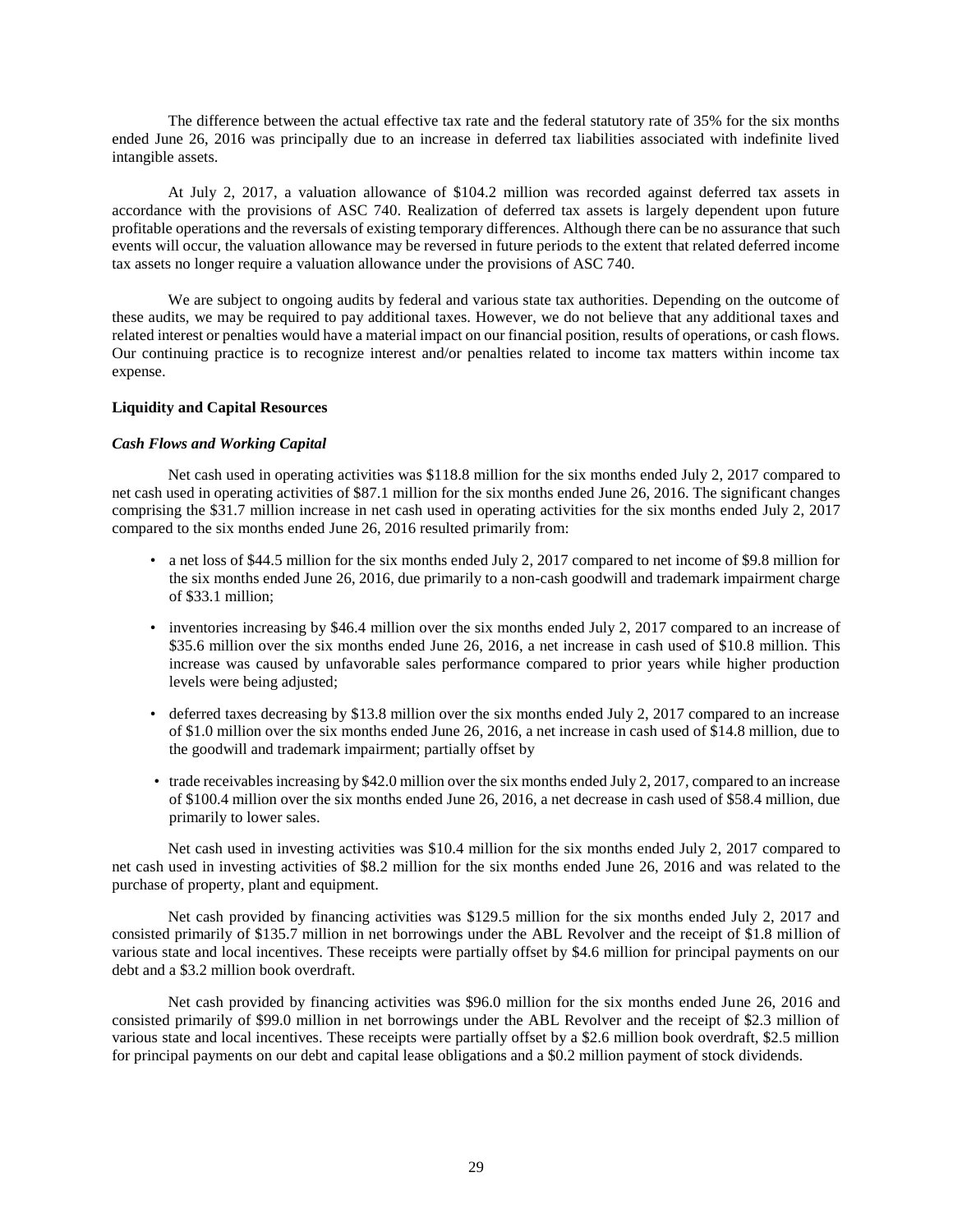#### *Sources and Uses of Liquidity*

We generally expect to fund expenditures for operations, administrative expenses, capital expenditures, debt service obligations and our working capital needs with internally generated funds from operations, existing cash and borrowings under our ABL Revolver.

In April 2017, we entered into an Incremental Amendment No. 2 to our ABL Revolver. The amendment utilizes existing provisions within the ABL Revolver to temporarily increase borrowing availability under the existing ABL Revolver from \$225.0 million to \$264.7 million until December 4, 2017. We entered into the Incremental Amendment in order to provide additional flexibility during our seasonal period while adjusting factory production rates.

On May 11, 2017, Remington Outdoor Company entered into a Note Purchase Agreement with FGI Opco (the "Note Purchase Agreement") whereby Remington Outdoor Company will make up to \$100.0 million of its cash available to FGI Opco as governed by the Note Purchase Agreement at an interest rate of LIBOR plus 4.25%. Interest on any notes issued will be capitalized and added to the principal balance of the outstanding notes.

We believe that we will be able to meet our debt service obligations and fund our short-term and long-term operating requirements in the near term with borrowings under the ABL Revolver and existing cash and cash flow from operations, although no assurance can be given in this regard.

We continue to focus on our working capital by monitoring inventory, accounts receivable and accounts payable key performance indicators while recognizing that changes in market demand, seasonal needs and timing can impact our working capital strategies.

We were in compliance with our debt covenants at July 2, 2017 and had access to \$32.1 million in borrowings under our ABL Revolver, which includes the minimum availability requirement of \$39.7 million, and \$8.2 million in outstanding letters of credit.

# *Debt*

As of July 2, 2017, we had outstanding indebtedness of approximately \$971.4 million, which consisted of the following:

- \$250.0 million of outstanding 2020 Notes;
- \$551.9 million outstanding under our Term Loan B;
- \$155.4 million outstanding under the ABL Revolver;
- \$12.5 million outstanding under the Promissory Note; and
- \$1.6 million of other debt.

# *Capital and Operating Leases and Other Long-Term Obligations*

We maintain capital leases mainly for computer equipment. We have several operating leases, including a new distribution center lease that expires in 2026 and leases for several facilities that expire on various dates through 2023. We also maintain contracts including, among other things, a services contract with our third party warehouse provider. We also have various pension plan obligations.

# *Capital Expenditures*

Gross capital expenditures for the six months ended July 2, 2017 and June 26, 2016 were \$12.1 million and \$10.6 million, respectively, consisting primarily of capital expenditures both for new equipment related to the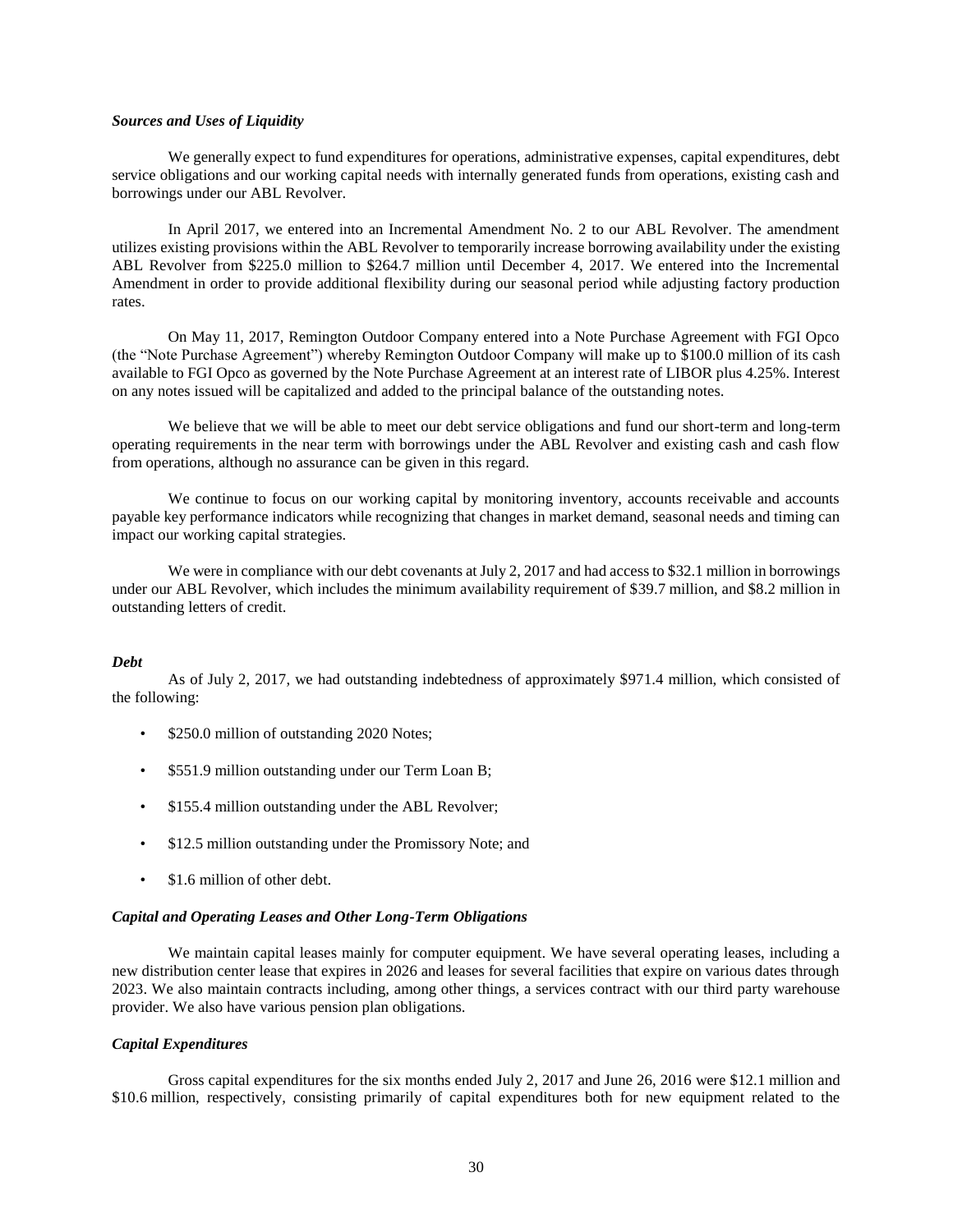manufacture of firearms and ammunition and capital maintenance of existing facilities. We expect total capital expenditures for 2017 to be in the range of \$20.0 million to \$30.0 million, of which approximately \$8.0 million to \$12.0 million is expected to be related to capital maintenance projects and the remainder related to capital expenditures for new assets in order to improve production and produce new products.

#### **Critical Accounting Policies and Estimates**

Our discussion and analysis of our financial condition, results of operations and cash flows are based upon our unaudited interim and audited annual consolidated financial statements, which have been prepared in accordance with accounting principles generally accepted in the United States. The preparation of these financial statements requires us to make estimates and judgments that affect the reported amounts of assets, liabilities, revenues and expenses, and related disclosure of contingent assets and liabilities. We base our estimates on historical experience and on various other assumptions that are believed to be reasonable under the circumstances, the results of which form the basis for making judgments about the carrying values of assets and liabilities that are not readily apparent from other sources.

Our significant accounting policies are described in note 2 of the consolidated financial statements and supplementary data included in our Annual Report on Form 10-K for the year ended December 31, 2016. Our critical accounting estimates are described in Item 7. — Management's Discussion and Analysis of Financial Condition and Results of Operations in our Annual Report on Form 10-K for the year ended December 31, 2016.

# **Environmental Matters**

Our operations are subject to extensive and frequently changing federal, state and local environmental laws and regulations, including those related to the discharge and release of hazardous materials into the environment, the handling, treatment, storage, disposal and remediation of, and exposure to, such materials. Failure to comply with environmental laws and regulations could result in severe fines and penalties. Certain environmental laws can impose joint and several liability without regard to fault on responsible parties, including past and present owners and operators of sites, related to the investigation and cleanup of contaminated properties.

Under the terms of the 1993 Purchase Agreement DuPont, DuPont agreed to retain responsibility for certain pre-closing environmental liabilities. Remington also entered into an agreement with DuPont with respect to cooperation and responsibility for certain specified environmental matters. See "Item 4.—Legal Proceedings" and "Item 4. —Legal Proceedings—Certain Indemnities." To date, DuPont has honored its responsibilities under the Purchase Agreement and our obligations are not expected to be material. However, no assurance can be given that this will continue to be true in the future.

While we believe that we are in compliance with applicable environmental laws in all material respects and are not subject to any environmental proceedings or claims that would have a material adverse effect on our business, we cannot assure you that future events, such as new or more stringent environmental laws and regulations, the discovery of currently unknown environmental conditions, any related claims, or more vigorous enforcement or a new interpretation of existing environmental laws and regulations would not have a material adverse effect on our business. We do not anticipate incurring any material capital expenditures for environmental control facilities for 2017.

# **Regulatory Developments**

The manufacture, sale, purchase, possession, import, export, and use of firearms are subject to extensive federal, state and local governmental regulations. The primary federal laws are the National Firearms Act of 1934 ("NFA"), the Gun Control Act of 1968 ("GCA"), the Arms Export Control Act of 1976 ("AECA") and the Internal Revenue Code provisions applicable to the Firearms and Ammunition Excise Tax ("FAET"), which have been amended from time to time. These regulations are administered and enforced by government agencies including the Bureau of Alcohol, Tobacco, Firearms and Explosives, the Department of Justice, the Directorate of Defense Trade Controls, the Department of State, the Bureau of Industry and Security, the Department of Commerce, the Alcohol and Tobacco Tax and Trade Bureau, and the Department of Treasury.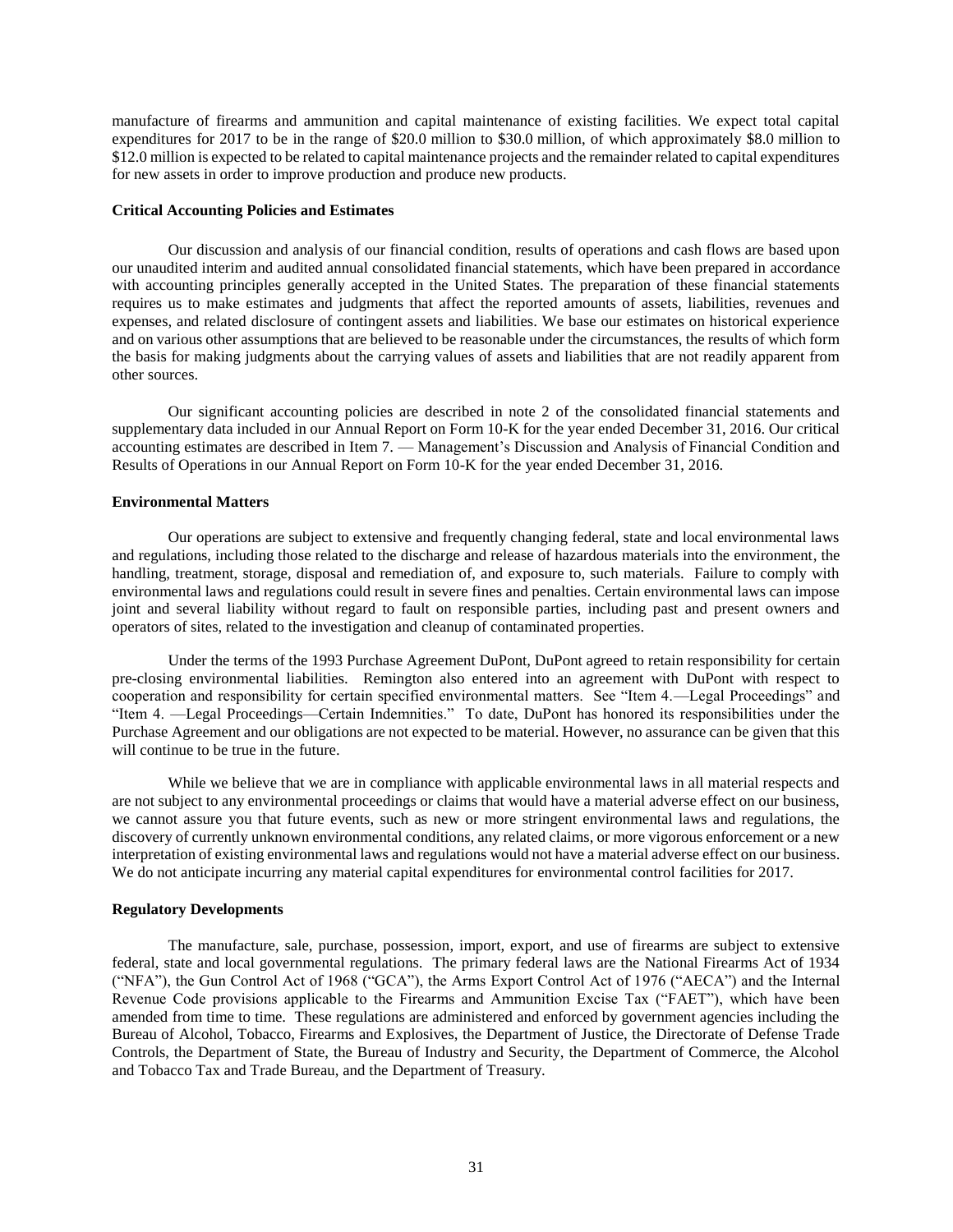We maintain valid federal licenses and registrations at our locations as required by these agencies for us to import, export, manufacture and sell firearms and ammunition. The NFA places various additional restrictions on certain firearms defined in that law and its regulations including fully automatic firearms, short barreled rifles, short barreled shotguns, silencers and destructive devices. We manufacture or import a limited number of products that are regulated under the NFA primarily for official government and law enforcement end users. Regulations regarding silencers, which we manufacture, may be subject to reforms under the proposed Silencers Helping Us Save Hearing ("SHUSH") Act which aims to exempt silencers from NFA requirements and also classify them as accessories that can be sold over the counter. The GCA places certain restrictions on the interstate sale of firearms, among other things. The AECA requires approved licenses or other authorizations to be in place prior to the import or export of certain defense articles or services. The FAET imposes a federal excise tax on the sale of or use by the manufacturer, producer or importer of firearms and ammunition. There is no assurance that the administrative branches responsible for approving import and export licenses, as well as authorizations or transfers of NFA firearms or other firearms to our customers will do so in all cases, and failure to obtain such approvals could adversely affect our business. In addition, changes in the tax laws or rates could adversely affect our business.

In 2004, the United States Congress declined to renew the Assault Weapons Ban ("AWB") which generally prohibited the manufacture of certain firearms defined under that statute as "assault weapons" as well as the sale or possession of "assault weapons" except for those that were manufactured prior to the law's enactment. Various states and local jurisdictions have adopted their own version of the AWB and some of those apply to Bushmaster, DPMS and certain Remington sporting firearms products. We cannot guarantee that an "assault weapons" ban similar to the AWB, or another version thereof, will not be re-enacted. Legislation of this type, if enacted, could have a material adverse effect on our business.

In January 2016, in light of recurring high-profile crimes by individuals involving firearms, President Obama announced executive actions that serve to, among other things, enhance background checks and broaden the definition of a "dealer" under current gun laws. Other objectives of the executive actions are to reduce sales of guns for which the seller is not required to conduct a background check, to increase reporting by dealers of unauthorized attempts to acquire guns, to provide greater access to information for sellers about prospective buyers of guns, to include mental health treatment and reporting as part to the firearm background check system, and to fund research in gun safety technology. The 2016 executive actions follow a previous attempt by President Obama to act through executive action in 2013, when he announced 23 executive actions intended to reduce violent acts by individuals, of which substantially all were overridden by Congress. No assurance can be given as to whether some or all of these actions will be adopted, and if they are adopted, the effect they may have on our business, results of operations and financial condition.

At the federal level, bills have, in the past, been introduced in Congress in connection with increasing regulation of firearms, including with respect to the establishment of a nationwide database recording so-called "ballistic images" of ammunition fired from new firearms to restrict or prohibit the manufacture, transfer, importation or sale of certain calibers of handgun ammunition, to impose a tax and import controls on bullets designed to penetrate bullet-proof vests, to impose a special occupational tax and registration requirements on manufacturers of handgun ammunition, and to increase the tax on handgun ammunition in certain calibers. Should these or any other such regulatory bills become law in the future, the cost to the Company and its customers could be significant.

In addition to federal requirements, state and local laws and regulations may place additional restrictions on firearms and ammunition manufacture, sale, purchase, possession and use, some of which would apply to ammunition and firearms of the kind that we produce. Since the beginning of 2013, more than a dozen states and Washington, D.C. have enacted new laws aimed at strengthening restrictions against guns, which have included proposals in respect of the establishment of "ballistic imaging" registries of ammunition fired from new handguns or requirements for "bullet serialization" for ammunition or "microstamping" capabilities for certain firearms. California passed semiautomatic pistol microstamping legislation that went into effect in May 2013, and has resulted in some large manufacturers refusing to submit new firearms capable of microstamping, thereby resulting in the new weapons produced by those manufactures not being sold in California.

Federal regulations ban, and certain states (including California, Utah and Arizona) either partially ban or encourage voluntary reductions in, the use of lead based ammunition for certain types of hunting, and environmental groups have been pushing for further restrictions on its use through litigation or proposing legislation. Additionally, numerous jurisdictions presently have mandatory waiting periods for the sale of handguns (and some for the sale of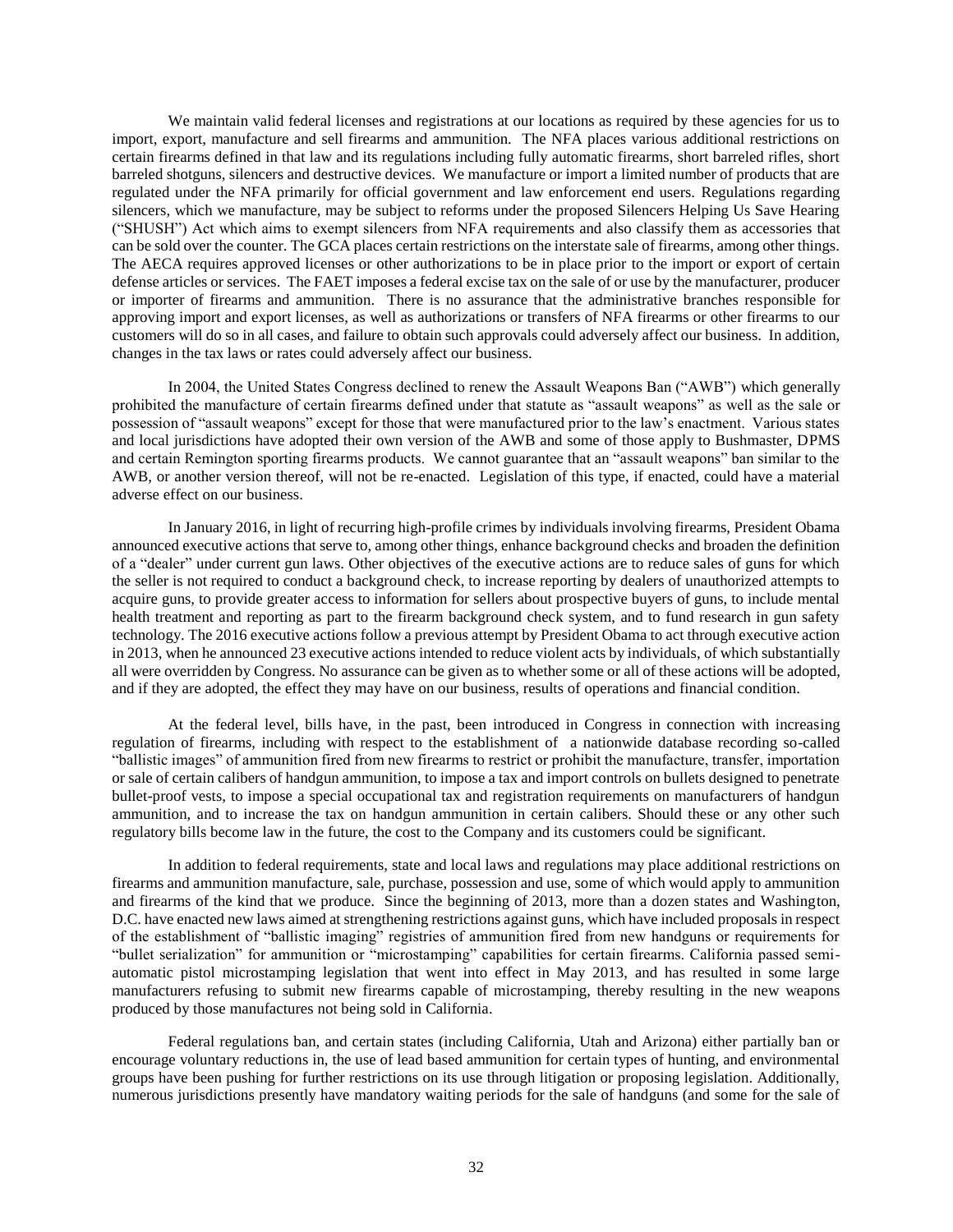long guns as well), although there are currently few restrictive state or municipal regulations applicable to handgun ammunition. Our firearms are covered under several state regulations requiring guns to be sold with internal or external locking mechanisms, and some states are considering mandating certain design features on safety grounds, most of which would be applicable only to handguns. Further restrictions on lead-based ammunition or handgun ammunition or design could have an adverse effect on certain of our products or our costs associated with producing such products. No assurance can be given as to the effect such legislation may have on our business, results of operations and financial condition.

We are no longer a defendant in any lawsuits brought by municipalities against participants in the firearms industry. In addition, legislation has been enacted in approximately 34 states precluding such actions. Similar federal legislation, the "The Protection of Lawful Commerce in Arms Act" ("PLCAA") was signed into law in 2005. However, the applicability of the law to various types of governmental and private lawsuits has been challenged. Any court decision restricting the applicability of the law could adversely impact the business of the Company.

We believe that existing federal and state regulation regarding firearms and ammunition has not had a material adverse effect on our sales of these products to date. However, there can be no assurance that federal, state, local or foreign regulation of firearms and/or ammunition will not become more restrictive in the future and that any such development would not have a material adverse effect on our business either directly or by placing additional burdens on those who distribute and sell our products or those consumers who purchase our products. In addition, future incidents of violence by individuals involving firearms could increase pressure to adopt some or all of the proposed regulations described above or spur additional regulatory proposals at the state and federal levels and call for the adoption of such proposals. Any such development might have a material adverse effect on our business, financial condition, results of operations or cash flows.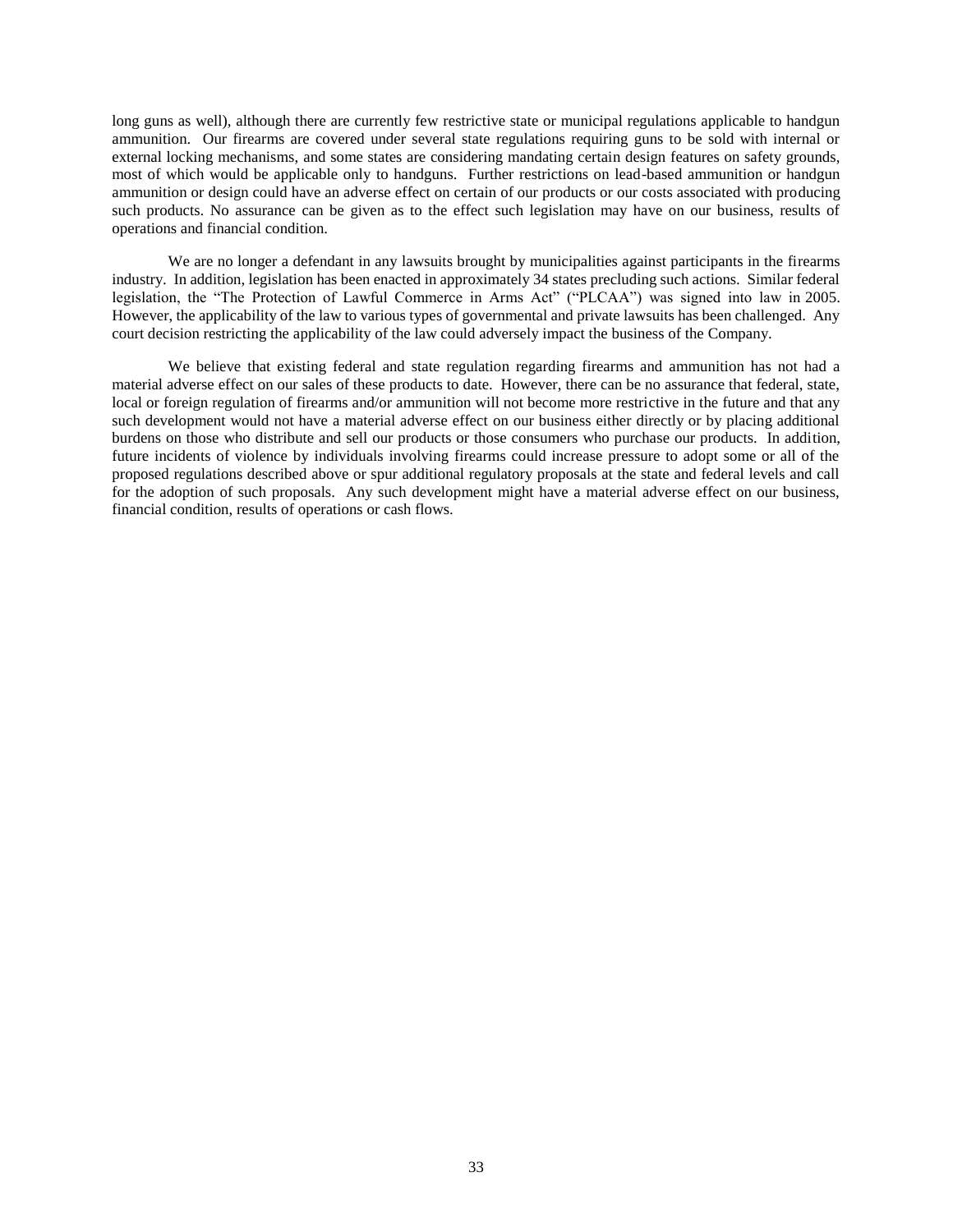# **Item 3. Quantitative and Qualitative Disclosures About Market Risk**

The primary market risks our financial instruments are exposed to are fluctuations in commodity prices and interest rates. These risks are monitored as part of our risk management control system, and we have established policies and procedures governing our management of market risks. Negotiating favorable prices of raw materials, matching raw material purchases with our short and long-term forecasts and engaging in hedge activities with derivative instruments are some of the strategies we use to manage these market risks. Our activity with derivative instruments is used exclusively as a risk management tool.

#### *Commodity Price Risk*

We negotiate with our suppliers to obtain the most favorable prices for our raw materials. We also enter into derivative financial instruments for those commodities that experience greater price volatility. We typically enter into commodity option and swap contracts for our anticipated purchases of copper and lead. At July 2, 2017, our commodity derivative instruments had a notional amount of 42.8 million pounds and will settle over the next 18 months. The fair values of the open commodity contracts resulted in a \$7.1 million asset. Assuming a hypothetical 10% increase in copper and lead commodity prices which are currently hedged at July 2, 2017, our cost for those related purchases would result in a \$6.1 million loss. Due to the increase in the related hedging instruments' fair values, the hypothetical cost would be offset by \$4.9 million.

#### *Interest Rate Risk*

Our Term Loan B and ABL Revolver bear interest at variable rates using LIBOR and Alternate Base Rate interest rates and are susceptible to interest rate fluctuations. We occasionally enter into interest rate swap agreements to manage this risk. Approximately \$707.3 million of our total outstanding debt at July 2, 2017 bears interest at variable rates. Assuming no changes in the monthly average variable-rate debt levels of \$639.3 million for the last 12 months ended July 2, 2017, we estimate that a hypothetical change of 100 basis points in the LIBOR and Alternate Base Rate interest rates would increase interest expense by \$0.8 million for the six months ended July 2, 2017.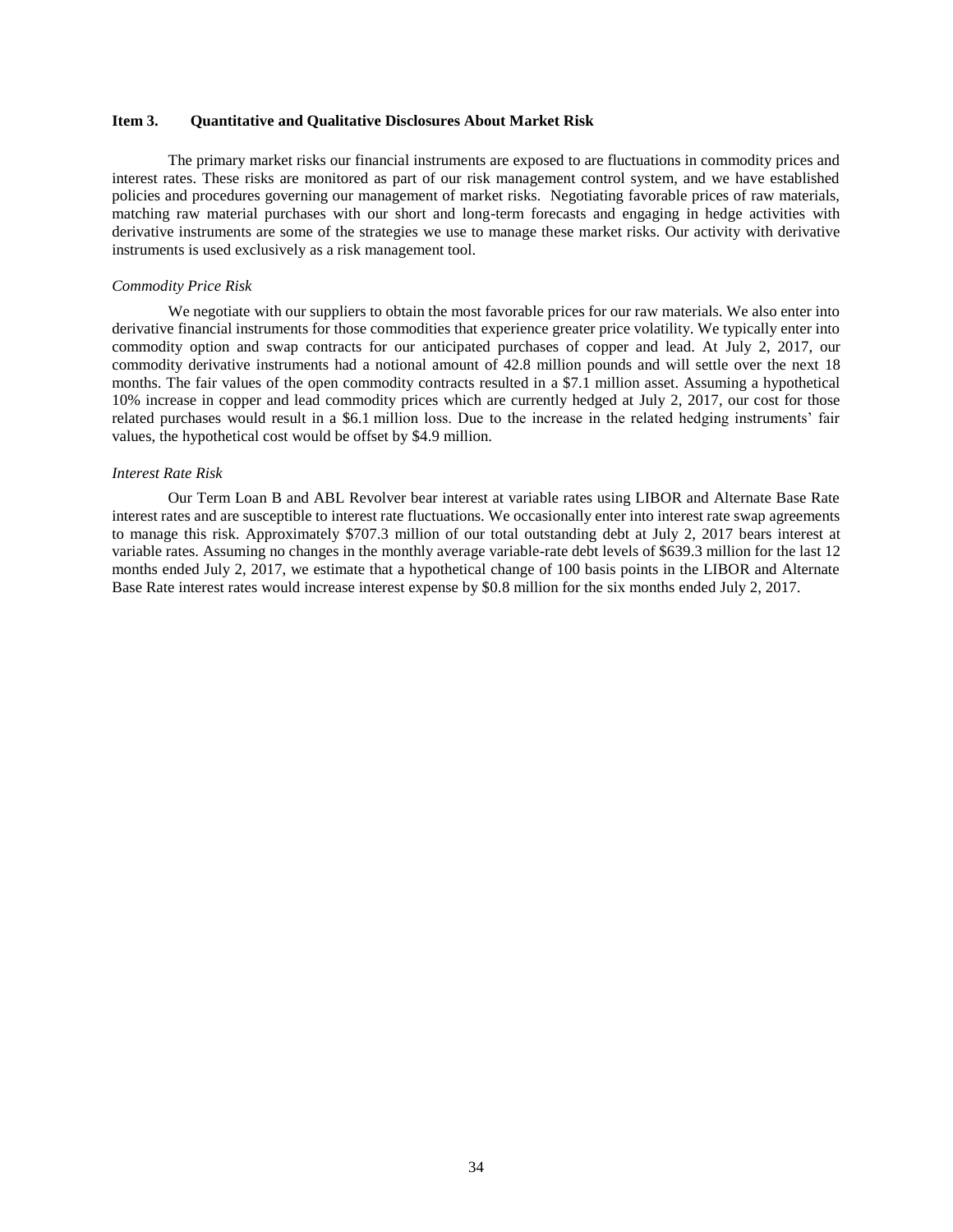# **Item 4. Legal Proceedings**

#### *Certain Indemnities*

As of the closing of the Asset Purchase in December 1993 under the Purchase Agreement, Remington assumed a number of specified liabilities, including (i) certain trade payables and contractual obligations of DuPont and its affiliates; (ii) limited financial responsibility for specified product liability claims and environmental claims relating to the operation of the Remington business prior to the Asset Purchase; and (iii) liabilities for product liability claims relating to certain occurrences after the Asset Purchase. All other liabilities relating to or arising out of the operation of the Remington business prior to the Asset Purchase from DuPont are excluded liabilities ("Excluded Liabilities"), which DuPont and its affiliates retained. DuPont and its affiliates are required to indemnify us in respect of the Excluded Liabilities.

DuPont and its affiliates' overall liability in respect of their representations, covenants and the Excluded Liabilities under the Purchase Agreement, excluding environmental liabilities and product liability matters relating to events occurring prior to the purchase but not disclosed, or relating to discontinued products, is limited to \$324.8 million. With a few exceptions, DuPont and its affiliates' representations under the Purchase Agreement have expired. We made claims for indemnification involving product liability issues prior to such expiration. See "— Product Related Litigation."

In 1996, DuPont and its affiliates agreed to indemnify Remington in the future (without any survival period limitation or liability cap) in respect of certain product liability and environmental claims. We and DuPont and its affiliates are also party to separate agreements setting forth agreed procedures for the management and disposition of environmental and product liability claims and proceedings relating to the operation or ownership of the Remington business prior to the Asset Purchase, and are currently engaged in the joint defense of certain product liability claims and proceedings. See "—Product Related Litigation."

Additionally, as part of our recent acquisitions, the Company has received customary product liability, environmental, and legal indemnifications.

#### *Product Related Litigation*

We maintain insurance coverage for product liability claims subject to certain self-insured retentions on a per-occurrence basis for personal injury or property damage with respect to Remington (for occurrences arising after the Asset Purchase), Marlin, Bushmaster, DPMS and our other brands and products. We believe that our current product liability insurance coverage for personal injury and property damage, which expires on December 1, 2017, is adequate for our needs. Based in part on the nature of our products, there can be no assurance that we will be able to obtain adequate product liability insurance coverage upon the expiration of the current policy.

As a result of contractual arrangements, we manage the joint defense of product liability litigation involving *Remington* brand firearms and our ammunition products for both Remington and DuPont and its affiliates. As of July 2, 2017, we had a number of individual bodily injury cases and pre-litigation claims in various stages pending relating to firearms and our ammunitions products, primarily alleging defective product design, defective manufacture and/or failure to provide adequate warnings. The pending individual cases and claims involve pre- and post-Asset Purchase occurrences for which we or DuPont bear responsibility under the Purchase Agreement.

The relief sought in individual product liability cases includes compensatory and, in some cases, punitive damages. Certain of the claims and cases seek unspecified compensatory and/or punitive damages. In others, including most recent post-Asset Purchase claims, compensatory damages sought may range from less than \$50,000 to in excess of \$1 million and punitive damages sought may exceed \$1 million, although initial demands have often been reduced as a case proceeds based on a review of the facts and circumstances of a particular matter. We believe that our accruals for product liability cases and claims, as described below, are a better quantitative measure of the cost of product liability cases and claims.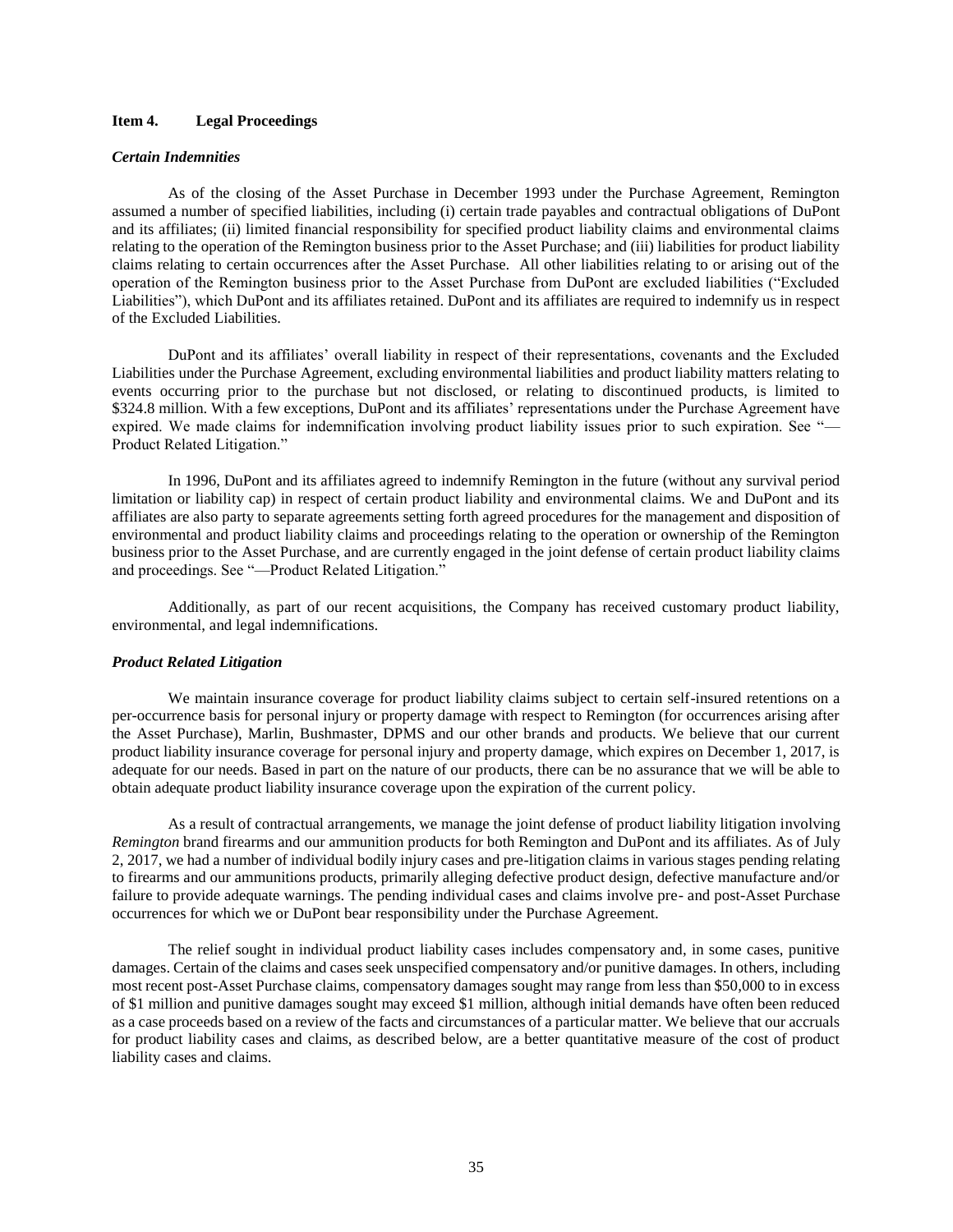The Company is involved in lawsuits, claims, investigations and proceedings, including commercial, environmental and employment matters, which arise in the ordinary course of business. From late 2012 through 2013, five class actions alleging economic harm were filed in four states (Florida, Missouri (two filings), Washington and Montana), all of which alleged claims of economic harm to gun owners due to an alleged defect. In order to avoid the uncertainties and expense of protracted litigation, following mediation, Remington and the plaintiffs entered into a proposed class settlement. In late 2014, the parties requested preliminary approval of the proposed settlement, which was granted in April of 2015. Prior to the final approval hearing, the court required the parties to develop a supplemental notice plan. Three of the cases have been voluntarily dismissed without prejudice pending the outcome of the potential settlement and the remaining two class actions are still pending. In August, 2016, the Court adopted the parties' plan and scheduled a final approval hearing on February 14, 2017. On March 14, 2017, the Court entered a final order granting the parties' joint motion for final settlement approval, certifying classes for settlement purposes, approving the plaintiffs' supplemental fee application, and dismissing the matter with prejudice. Objectors to the settlement filed a notice of appeal on April 13, 2017. The objectors filed an opening brief on June 21, 2017. The remaining parties' response brief is currently due on August 17, 2017. The objectors' reply brief is due within two weeks of the response brief.

At July 2, 2017, our accrual for product liability cases and claims was approximately \$30.7 million, which we believe is adequate. The amount of our accrual for these liability cases and claims is based upon estimates for all claims that can be reasonably estimated. We establish reserves for anticipated defense and disposition costs for those pending cases and claims for which we are financially responsible. Based on those estimates and an actuarial analysis of actual defense and disposition costs incurred by us with respect to product liability cases and claims in recent years, we determine the estimated defense and disposition costs for unasserted product liability cases and claims. We combine the estimated defense and disposition costs for both pending cases and threatened but unasserted claims to determine the amount of our accrual for product liability and product related cases and claims. Based on the relevant circumstances (including, with respect to Remington-based claims, the current availability of insurance involving post-Asset Purchase occurrences, our accruals for the uninsured costs of such cases and claims and DuPont's agreement to be responsible for a portion of certain post-Asset Purchase product liability costs, as well as the type of firearms products that we make), we do not believe with respect to product liability and product related cases and claims that any probable loss exceeding amounts already recognized through our accruals has been incurred.

The Company's assumption of financial responsibility was largely limited to a fixed amount that has now been fully paid, and due to a reduction in expected litigation due to factors including, among others, increased prevalence of insurance and passage of time, the Company believes that product liability cases and claims involving occurrences arising prior to the Asset Purchase are not likely to have a material adverse effect upon the financial condition, results of operations or cash flows of the Company. Nonetheless, in part because the nature and extent of manufacturer liability based on the manufacture and/or sale of allegedly defective products (particularly as to firearms and ammunition) is uncertain, there can be no assurance that the Company's resources will be adequate to cover pending and future product liability and other product related occurrences, cases or claims, in the aggregate, or that such a material adverse effect upon the Company's financial condition, results of operations or cash flows will not result therefrom. Because of the nature of its products, the Company anticipates that it will continue to be involved in product liability and product related litigation in the future.

#### *Other Litigation*

We are involved in lawsuits, claims, investigations and proceedings, including commercial, environmental, trade mark, trade dress and employment matters, which arise in the ordinary course of business. In December 2014, we were named as a defendant in a wrongful death litigation case related to the use of one of our *Bushmaster* firearms in the 2012 shooting in Newtown, Connecticut. Because our products are currently protected under the PLCAA, which prohibits "causes of action against manufacturers, distributors, dealers, and importers of firearms or ammunition products, and their trade associations, for the harm solely caused by the criminal or unlawful misuse of firearm products or ammunition products by others when the product functioned as designed and intended," we filed a motion to dismiss the suit, which motion was ultimately granted. The plaintiffs appealed the order striking their complaint, and the case is presently pending before the Connecticut Supreme Court. We do not expect that the ultimate costs to resolve this or any other matters will have a material adverse effect on our financial position, results of operations or cash flows.